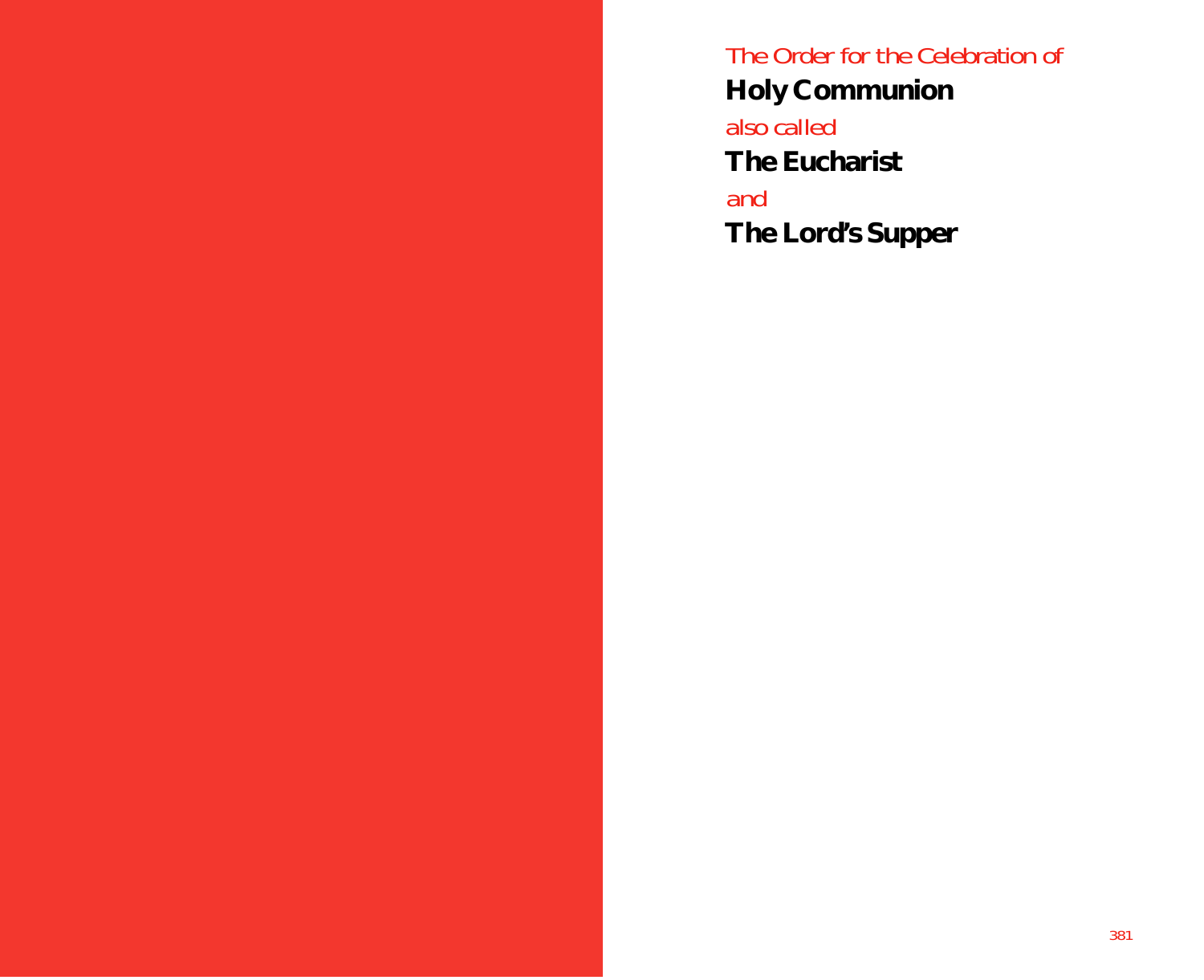General Notes **384**

**387 A Form of Preparation**

**392 Order One**

Structure **392** Order One **393** Eucharistic Prayers Prayer A **410** *Music* **636** Prayer B **414** *Music* **642** Prayer C **417** *Music* **650** Prayer D **420** *Music* **655** Prayer E **422** *Music* **663** Prayer F **424** *Music* **666** Prayer G **427** *Music* **676** Prayer H **430**

**433 Order One in Traditional Language** *Music* **686**

- **454 Order Two** *Music* **694** Structure **454** Order Two **455** Annex to Order Two Third Exhortation from *The Book of Common Prayer* **471** Proper Prefaces from *The Book of Common Prayer* **472**
- **475 Order Two in Contemporary Language**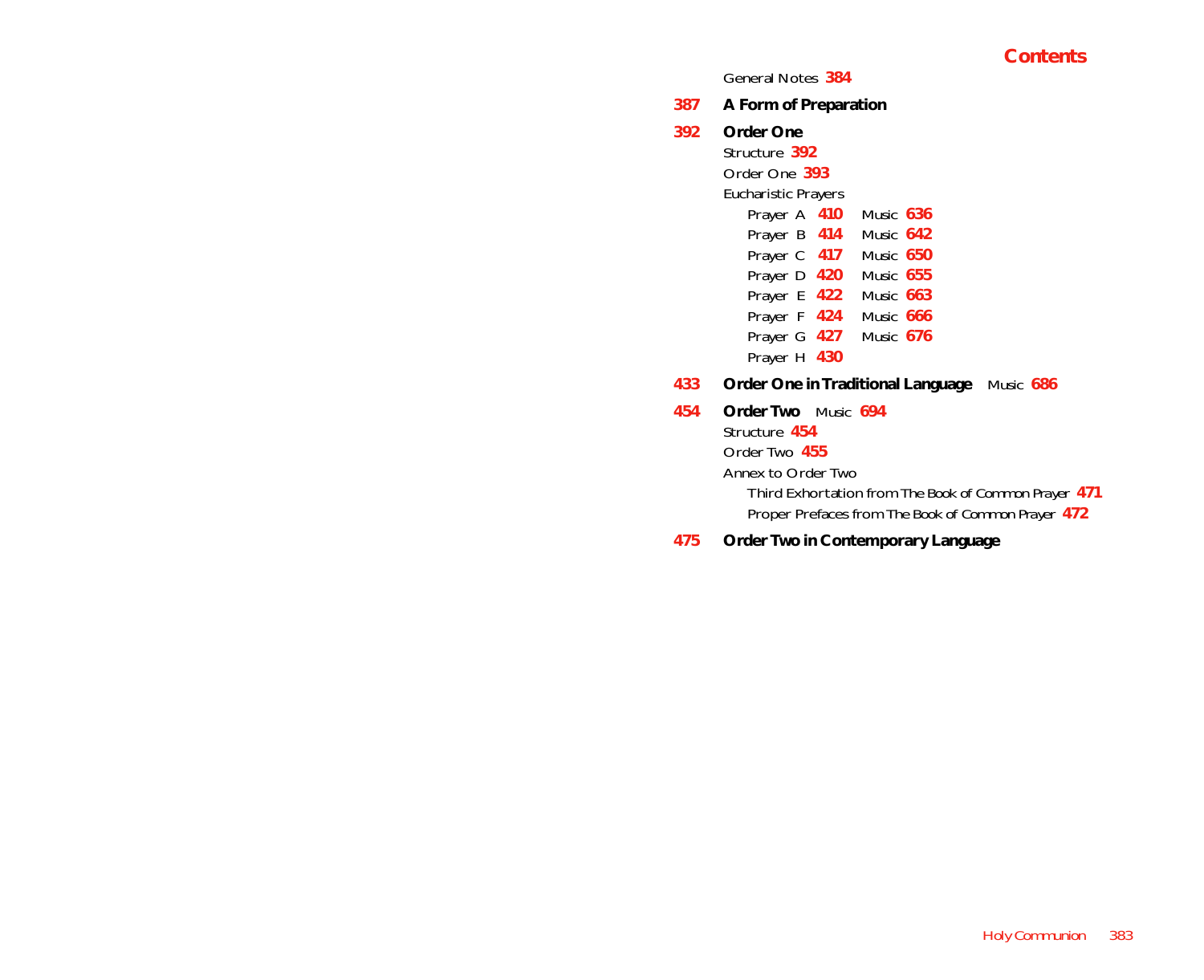# *¶ General Notes*

#### ¶ **Preparation**

Careful devotional preparation before the service is recommended for every communicant. A Form of Preparation for public or private use is provided (page 387).

#### ¶ **Ministries**

Holy Communion is celebrated by the whole people of God gathered for worship. The ministry of the members of the congregation is expressed through their active participation together in the words and actions of the service, but also by some of them reading the Scripture passages, leading the prayers of intercession, and, if authorized, assisting with the distribution of communion.

In some traditions the ministry of the deacon at Holy Communion has included some of the following elements: the bringing in of the Book of the Gospels, the invitation to confession, the reading of the Gospel, the preaching of the sermon when licensed to do so, a part in the prayers of intercession, the preparation of the table and the gifts, a part in the distribution, the ablutions and the dismissal.

The deacon's liturgical ministry provides an appropriate model for the ministry of an assisting priest, a Reader, or another episcopally authorized minister in a leadership ministry that complements that of the president.

The unity of the liturgy is served by the ministry of the president, who in presiding over the whole service holds word and sacrament together and draws the congregation into a worshipping community. The president at Holy Communion (who, in accordance with the provisions of Canon B 12 'Of the Ministry of the Holy Communion', must have been episcopally ordained priest) expresses this ministry by saying the opening Greeting, the Absolution, the Collect, the Peace and the Blessing. The president must say the Eucharistic Prayer, break the consecrated bread and receive the sacrament on every occasion.When appropriate, the president may, after greeting the people, delegate the leadership of all or parts of the Gathering and the Liturgy of the Word to a deacon, Reader or other authorized lay person.

In the absence of a priest for the first part of the service, a deacon, Reader or other authorized lay person may lead the entire Gathering and Liturgy of the Word.

When the bishop is present, he normally presides over the whole service.

As provided in Canon B 18 the sermon shall be preached by a duly authorized minister, deaconess, Reader or lay worker or, at the invitation of the minister having the cure of souls and with the permission of the bishop, another person.

#### ¶ **Communicant members of other Churches**

Baptized persons who are communicant members of other Churches which subscribe to the doctrine of the Holy Trinity and are in good standing in their own Church shall be admitted to Communion in accordance with Canon B 15A.

*For further Notes, see pages 625–630.*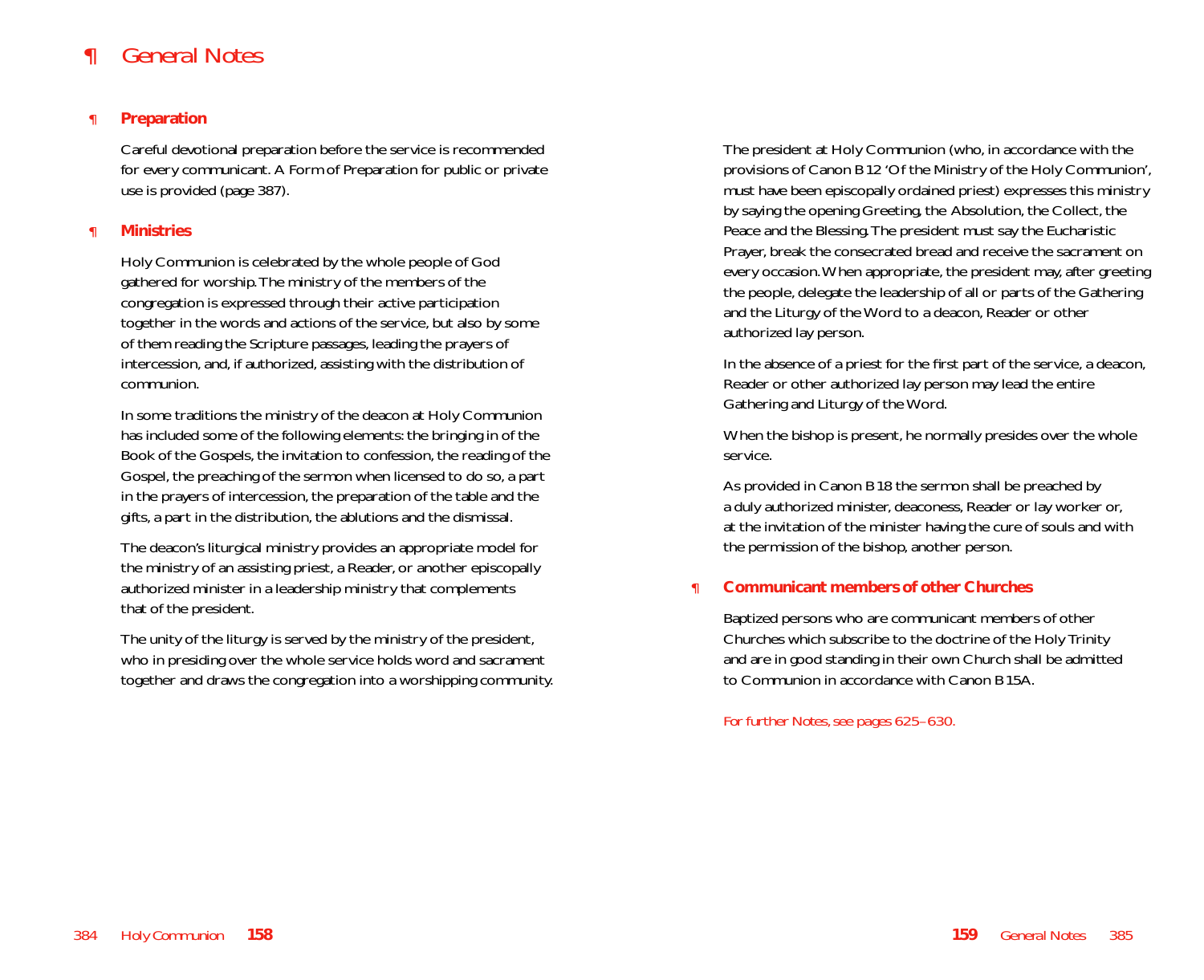# **A Form of Preparation**

*This form may be used in any of three ways.*

*It may be used by individuals as part of their preparation for Holy Communion.*

*It may be used corporately on suitable occasions within Holy Communion where it replaces the sections entitled 'Prayer of Preparation' and 'Prayers of Penitence'.*

*It may be used as a separate service of preparation. When used in this way, there should be added at the beginning a greeting and at the end the Peace and the Lord's Prayer. Hymns, psalms and other suitable liturgical material may also be included.*

# **Come, Holy Ghost** *(Veni creator Spiritus)*

*All* **Come, Holy Ghost, our souls inspire, And lighten with celestial fire; Thou the anointing Spirit art, Who dost thy sevenfold gifts impart.**

> **Thy blessed unction from above Is comfort, life and fire of love; Enable with perpetual light The dullness of our blinded sight.**

**Anoint and cheer our soiled face With the abundance of thy grace; Keep far our foes, give peace at home; Where thou art guide no ill can come.**

**Teach us to know the Father, Son, And thee, of Both, to be but One; That through the ages all along This may be our endless song:**

**Praise to thy eternal merit, Father, Son and Holy Spirit. Amen.**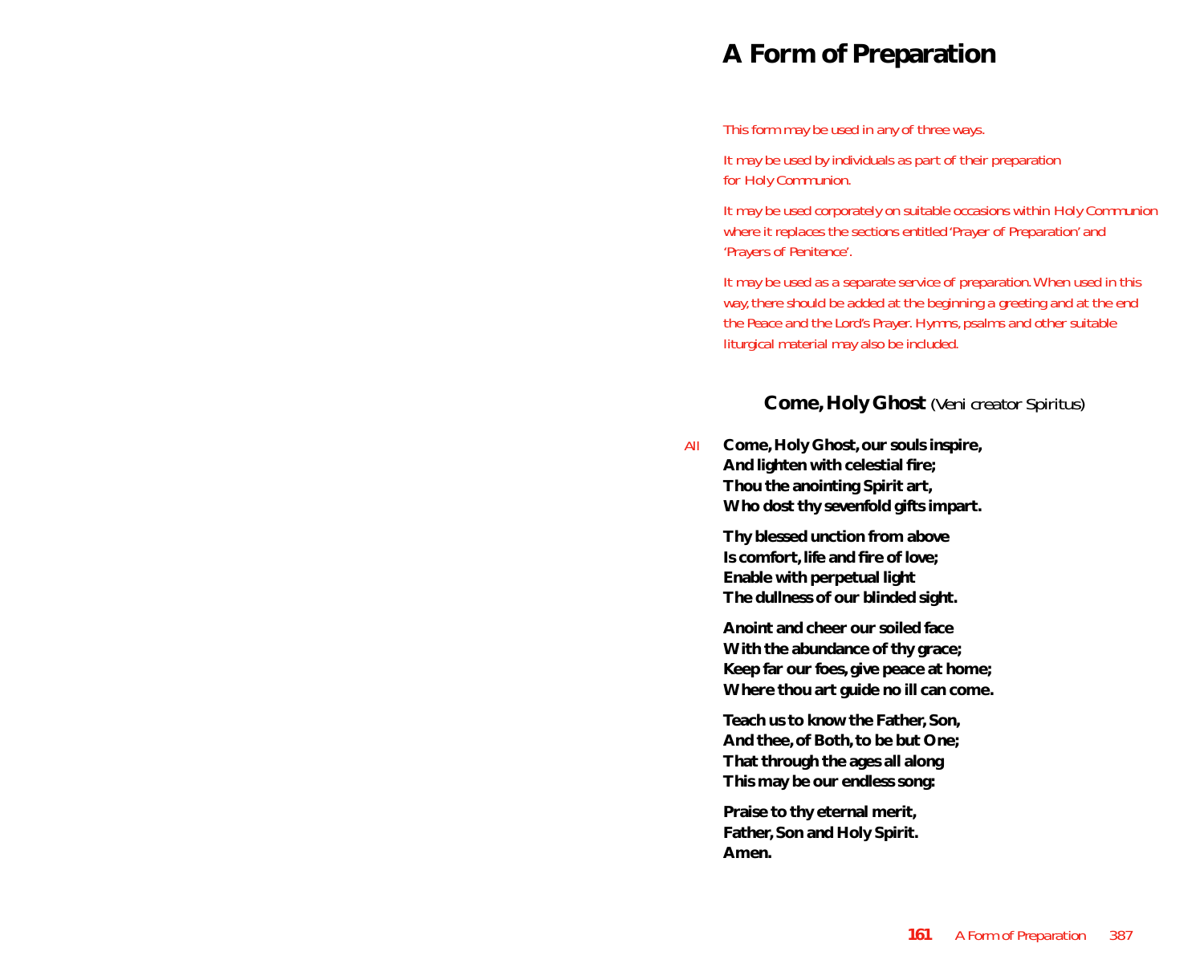# **Exhortation**

As we gather at the Lord's table we must recall the promises and warnings given to us in the Scriptures and so examine ourselves and repent of our sins.We should give thanks to God for his redemption of the world through his Son Jesus Christ and, as we remember Christ's death for us and receive the pledge of his love, resolve to serve him in holiness and righteousness all the days of our life.

# **The Commandments**

Hear the commandments which God has given to his people, and examine your hearts.

I am the Lord your God: you shall have no other gods but me.

*All* **Amen. Lord, have mercy.**

You shall not make for yourself any idol.

*All* **Amen. Lord, have mercy.**

You shall not dishonour the name of the Lord your God.

*All* **Amen. Lord, have mercy.**

Remember the Sabbath and keep it holy.

*All* **Amen. Lord, have mercy.**

Honour your father and your mother.

*All* **Amen. Lord, have mercy.**

You shall not commit murder.

*All* **Amen. Lord, have mercy.**

You shall not commit adultery.

*All* **Amen. Lord, have mercy.**

You shall not steal.

*All* **Amen. Lord, have mercy.**

You shall not bear false witness against your neighbour.

*All* **Amen. Lord, have mercy.**

You shall not covet anything which belongs to your neighbour.

*All* **Amen. Lord, have mercy upon us and write all these your laws in our hearts.** *Or one of the forms of the Commandments in the Supplementary Texts (pages 497–499) may be used.*

*Or, in place of the Commandments, one of these texts may be used.*

# **Summary of the Law**

Our Lord Jesus Christ said: The first commandment is this: 'Hear, O Israel, the Lord our God is the only Lord. You shall love the Lord your God with all your heart, with all your soul, with all your mind, and with all your strength.'

The second is this: 'Love your neighbour as yourself.' There is no other commandment greater than these. On these two commandments hang all the law and the prophets.

*All* **Amen. Lord, have mercy**.

### *(or)*

# **The Comfortable Words**

Hear the words of comfort our Saviour Christ says to all who truly turn to him:

| Come to me, all who labour and are heavy laden,<br>and I will give you rest.                                                                               | Matthew 11.28 |
|------------------------------------------------------------------------------------------------------------------------------------------------------------|---------------|
| God so loved the world that he gave his only-begotten Son,<br>that whoever believes in him should not perish<br>but have eternal life.                     | John 3.16     |
| Hear what Saint Paul says:<br>This saying is true, and worthy of full acceptance,<br>that Christ Jesus came into the world to save sinners. 1 Timothy 1.15 |               |
| Hear what Saint John says:<br>If anyone sins, we have an advocate with the Father,<br>Jesus Christ the righteous;                                          |               |
| and he is the propitiation for our sins.                                                                                                                   | 1 John 2.1.2  |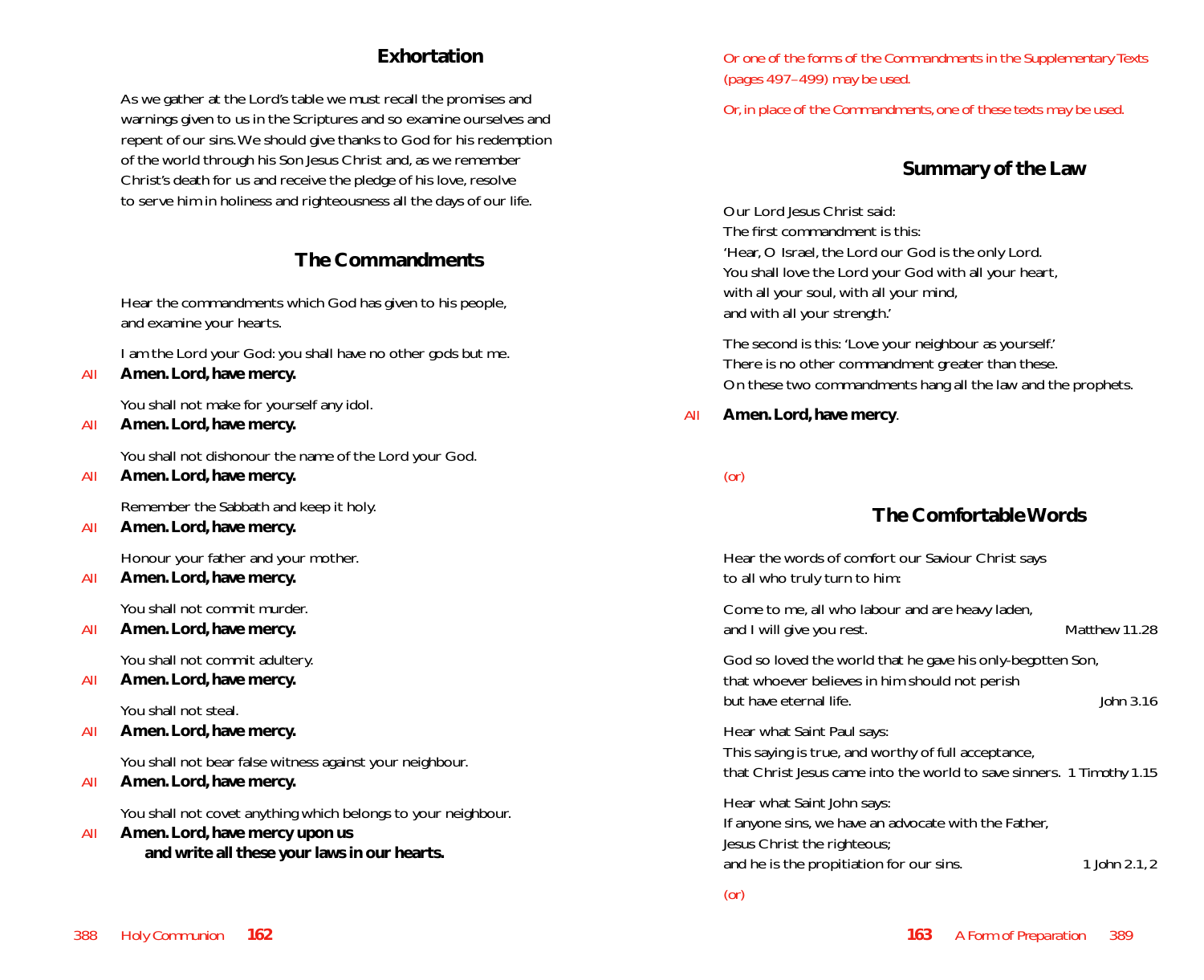# **The Beatitudes**

Let us hear our Lord's blessing on those who follow him.

Blessed are the poor in spirit, for theirs is the kingdom of heaven.

Blessed are those who mourn, for they shall be comforted.

Blessed are the meek, for they shall inherit the earth.

Blessed are those who hunger and thirst after righteousness, for they shall be satisfied.

Blessed are the merciful, for they shall obtain mercy.

Blessed are the pure in heart, for they shall see God.

Blessed are the peacemakers, for they shall be called children of God.

Blessed are those who suffer persecution for righteousness' sake, for theirs is the kingdom of heaven.

# **Silence for Reflection**

*All* **Father eternal, giver of light and grace, we have sinned against you and against our neighbour, in what we have thought, in what we have said and done, through ignorance, through weakness, through our own deliberate fault. We have wounded your love and marred your image in us. We are sorry and ashamed and repent of all our sins. For the sake of your Son Jesus Christ, who died for us, forgive us all that is past and lead us out from darkness to walk as children of light. Amen.**

*Or another authorized confession may be used.*

# **Absolution**

Almighty God, our heavenly Father, who in his great mercy has promised forgiveness of sins to all those who with heartfelt repentance and true faith turn to him: have mercy on *you*; pardon and deliver *you* from all *your* sins; confirm and strengthen *you* in all goodness; and bring *you* to everlasting life; through Jesus Christ our Lord. *All* **Amen.**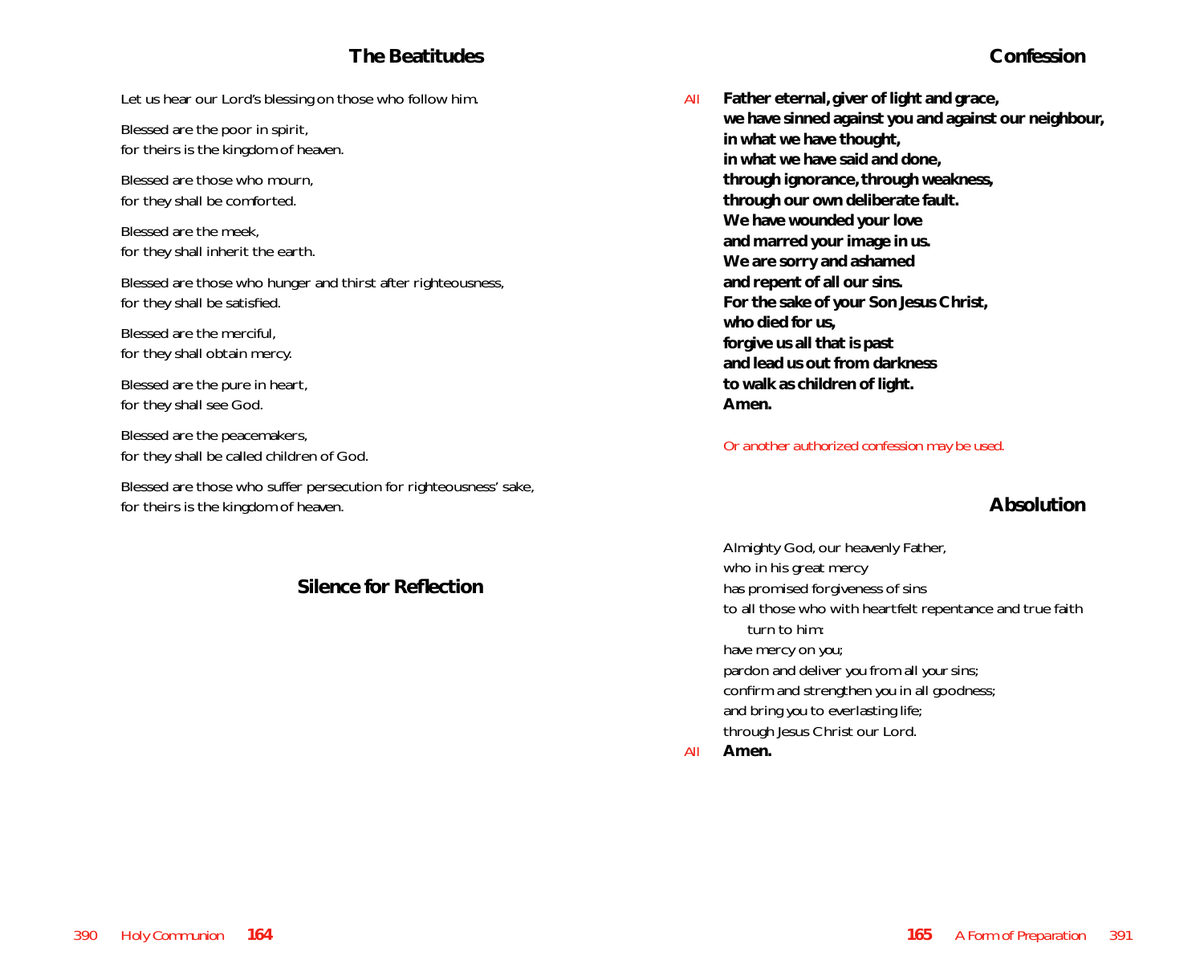# **Order One** *Structure*

# **The people and the priest**

- **f** greet each other in the Lord's name
- **f** confess their sins and are assured of God's forgiveness
- **f** keep silence and pray a Collect
- ¶ proclaim and respond to the word of God
- **f** pray for the Church and the world
- ¶ exchange the Peace
- ¶ prepare the table
- **f** pray the Eucharistic Prayer
- ¶ break the bread
- ¶ receive communion
- **f** depart with God's blessing

*For Notes, see pages 384 and 625–629.*

**Order One**

# *¶ The Gathering*

#### *At the entry of the ministers a hymn may be sung.*

#### *The president may say*

In the name of the Father, and of the Son, and of the Holy Spirit.

*All* **Amen.**

# **The Greeting**

#### *The president greets the people*

The Lord be with you

*All* **and also with you.**

#### *(or)*

Grace, mercy and peace from God our Father and the Lord Jesus Christ be with you

*All* **and also with you.**

#### *From Easter Day to Pentecost this acclamation follows*

Alleluia. Christ is risen.

*All* **He is risen indeed. Alleluia.**

*Words of welcome or introduction may be said.*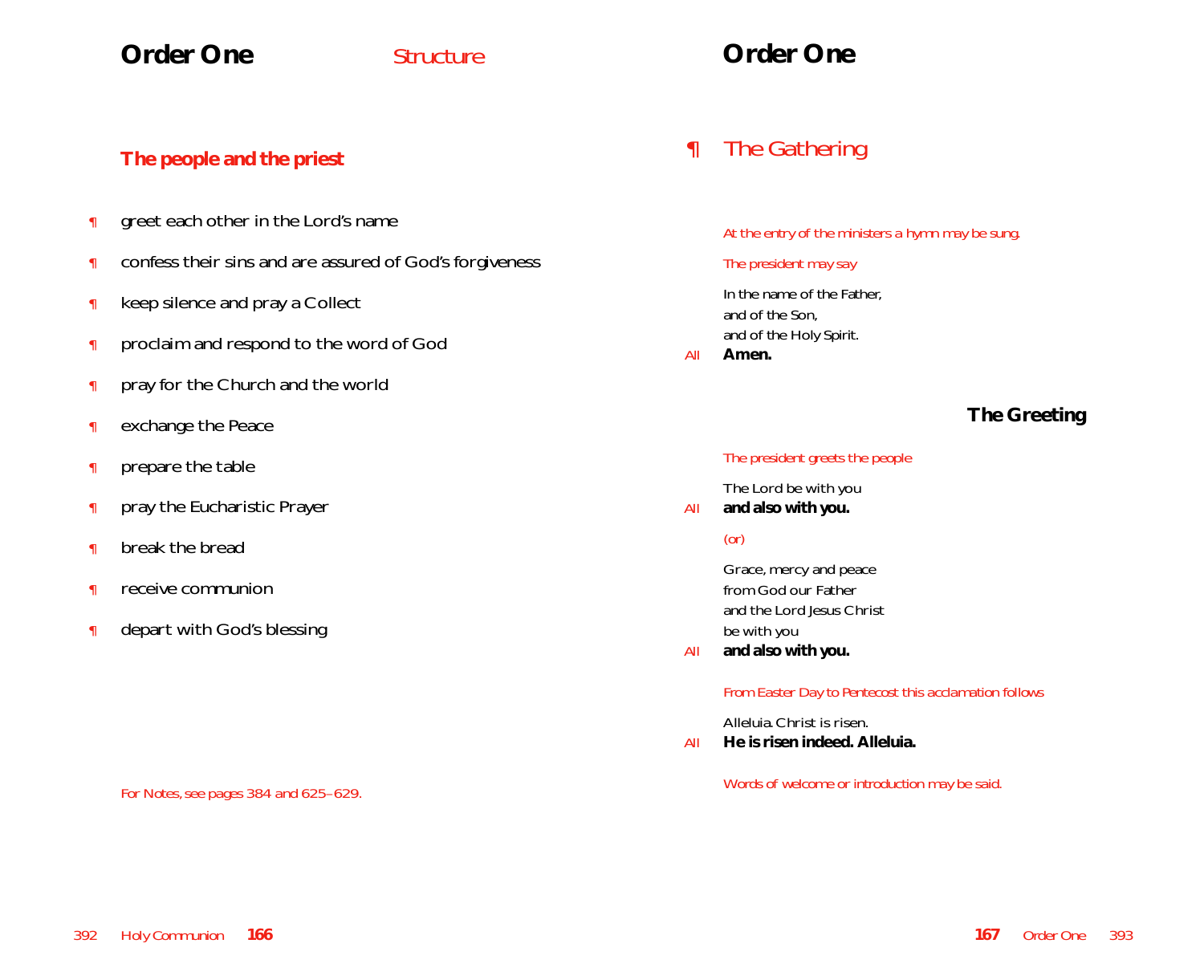# **Prayer of Preparation**

#### *This prayer may be said*

*All* **Almighty God,**

**to whom all hearts are open, all desires known, and from whom no secrets are hidden: cleanse the thoughts of our hearts by the inspiration of your Holy Spirit, that we may perfectly love you, and worthily magnify your holy name; through Christ our Lord. Amen.**

# **Prayers of Penitence**

*The Commandments, the Beatitudes, the Comfortable Words (pages 497–501) or the following Summary of the Law may be used*

Our Lord Jesus Christ said: The first commandment is this: 'Hear, O Israel, the Lord our God is the only Lord. You shall love the Lord your God with all your heart, with all your soul, with all your mind, and with all your strength.'

The second is this: 'Love your neighbour as yourself.' There is no other commandment greater than these. On these two commandments hang all the law and the prophets.

#### *All* **Amen. Lord, have mercy.**

*A minister uses a seasonal invitation to confession (pages 502–3 and 564–623) or these or other suitable words* 

God so loved the world that he gave his only Son Jesus Christ to save us from our sins, to be our advocate in heaven, and to bring us to eternal life.

Let us confess our sins in penitence and faith, firmly resolved to keep God's commandments and to live in love and peace with all.

**All Almighty God, our heavenly Father, we have sinned against you and against our neighbour in thought and word and deed, through negligence, through weakness, through our own deliberate fault. We are truly sorry and repent of all our sins. For the sake of your Son Jesus Christ, who died for us, forgive us all that is past and grant that we may serve you in newness of life to the glory of your name. Amen.**

#### *(or)*

*All* **Most merciful God, Father of our Lord Jesus Christ, we confess that we have sinned in thought, word and deed. We have not loved you with our whole heart. We have not loved our neighbours as ourselves. In your mercy forgive what we have been, help us to amend what we are, and direct what we shall be; that we may do justly, love mercy, and walk humbly with you, our God. Amen.**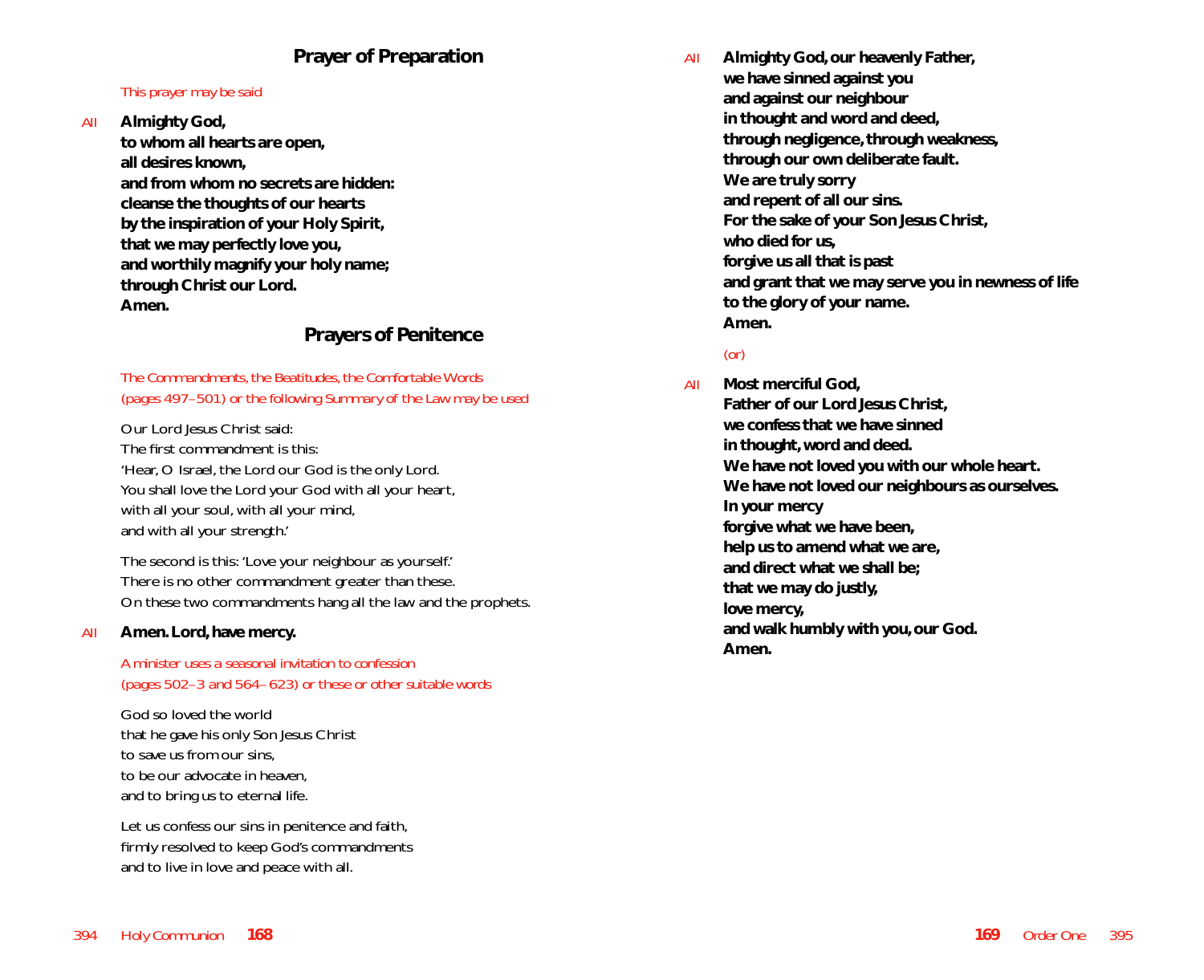#### *Or, with suitable penitential sentences, the Kyrie eleison may be used*

Lord, have mercy.

#### *All* **Lord, have mercy.**

Christ, have mercy.

*All* **Christ, have mercy.**

Lord, have mercy.

*All* **Lord, have mercy.**

*If another confession has already been used, the Kyrie eleison may be used without interpolation here or after the absolution.*

#### *The president says*

Almighty God, who forgives all who truly repent, have mercy upon *you*, pardon and deliver *you* from all *your* sins, confirm and strengthen *you* in all goodness, and keep *you* in life eternal; through Jesus Christ our Lord.

#### *All* **Amen.**

#### *The Gloria in excelsis may be used*

*All* **Glory to God in the highest, and peace to his people on earth.**

> **Lord God, heavenly King, almighty God and Father, we worship you, we give you thanks, we praise you for your glory.**

**Lord Jesus Christ, only Son of the Father, Lord God, Lamb of God, you take away the sin of the world: have mercy on us; you are seated at the right hand of the Father: receive our prayer.**

**For you alone are the Holy One, you alone are the Lord, you alone are the Most High, Jesus Christ, with the Holy Spirit, in the glory of God the Father. Amen.**

# **The Collect**

*The president introduces a period of silent prayer with the words 'Let us pray' or a more specific bidding.*

*The Collect is said, and all respond*

*All* **Amen.**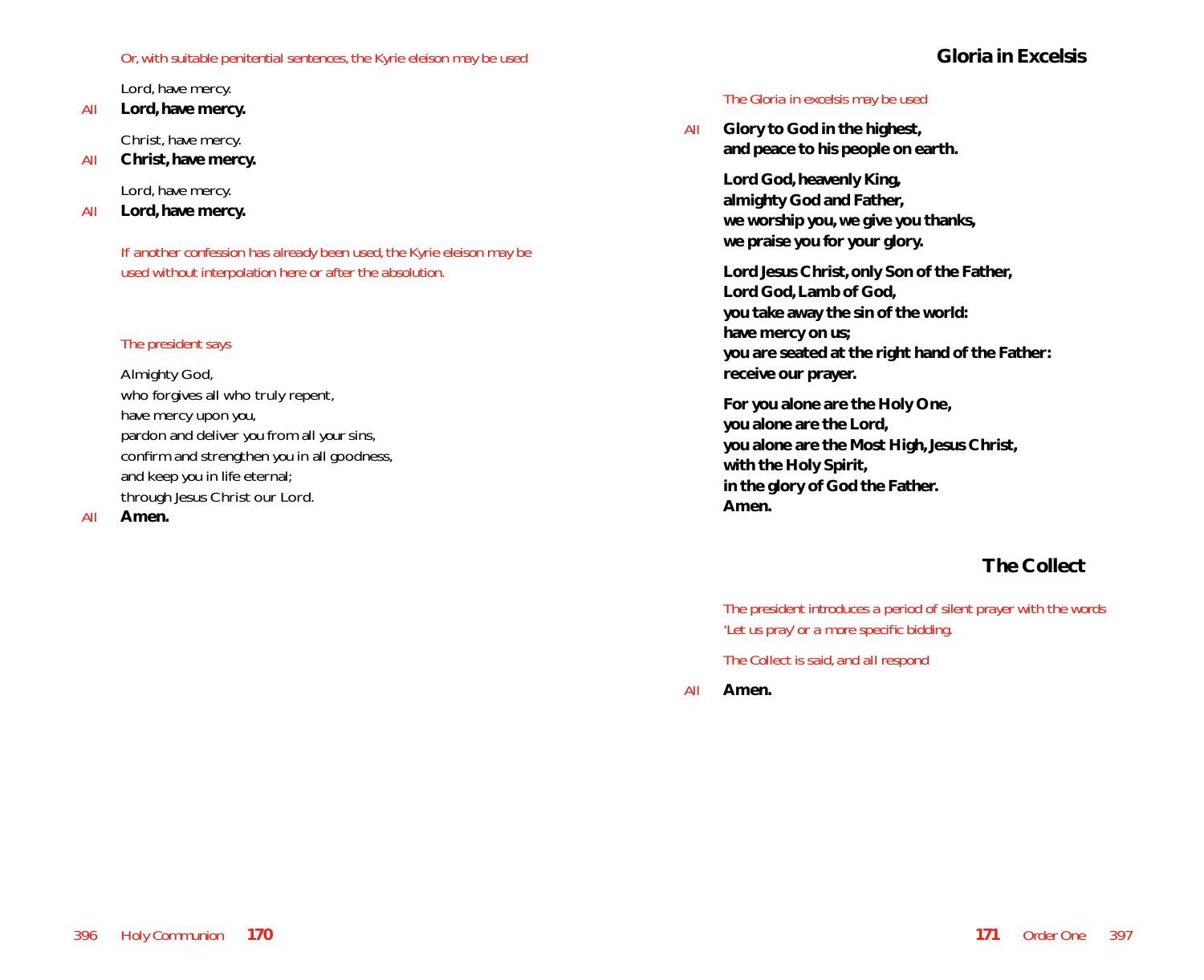# *¶ The Liturgy of the Word*

# **The Creed**

# **Readings**

*Either one or two readings from Scripture precede the Gospel reading.*

*At the end of each the reader may say*

This is the word of the Lord.

# *All* **Thanks be to God.**

*The psalm or canticle follows the first reading; other hymns and songs may be used between the readings.*

# **Gospel Reading**

*An acclamation may herald the Gospel reading (pages 525 and 564–624).*

*When the Gospel is announced the reader says*

Hear the Gospel of our Lord Jesus Christ according to *N*. *All* **Glory to you, O Lord.**

### *At the end*

This is the Gospel of the Lord. *All* **Praise to you, O Christ.** 

### **Sermon**

*On Sundays and Principal Holy Days an authorized translation of the Nicene Creed is used, or on occasion the Apostles' Creed or an authorized Affirmation of Faith may be used (see pages 526–536).*

*All* **We believe in one God, the Father, the Almighty, maker of heaven and earth, of all that is, seen and unseen.**

> **We believe in one Lord, Jesus Christ, the only Son of God, eternally begotten of the Father, God from God, Light from Light, true God from true God, begotten, not made, of one Being with the Father; through him all things were made. For us and for our salvation he came down from heaven, was incarnate from the Holy Spirit and the Virgin Mary and was made man. For our sake he was crucified under Pontius Pilate; he suffered death and was buried. On the third day he rose again in accordance with the Scriptures; he ascended into heaven and is seated at the right hand of the Father. He will come again in glory to judge the living and the dead, and his kingdom will have no end. We believe in the Holy Spirit, the Lord, the giver of life, who proceeds from the Father and the Son, who with the Father and the Son is worshipped and glorified, who has spoken through the prophets. We believe in one holy catholic and apostolic Church. We acknowledge one baptism for the forgiveness of sins. We look for the resurrection of the dead,**

**and the life of the world to come.**

**Amen.**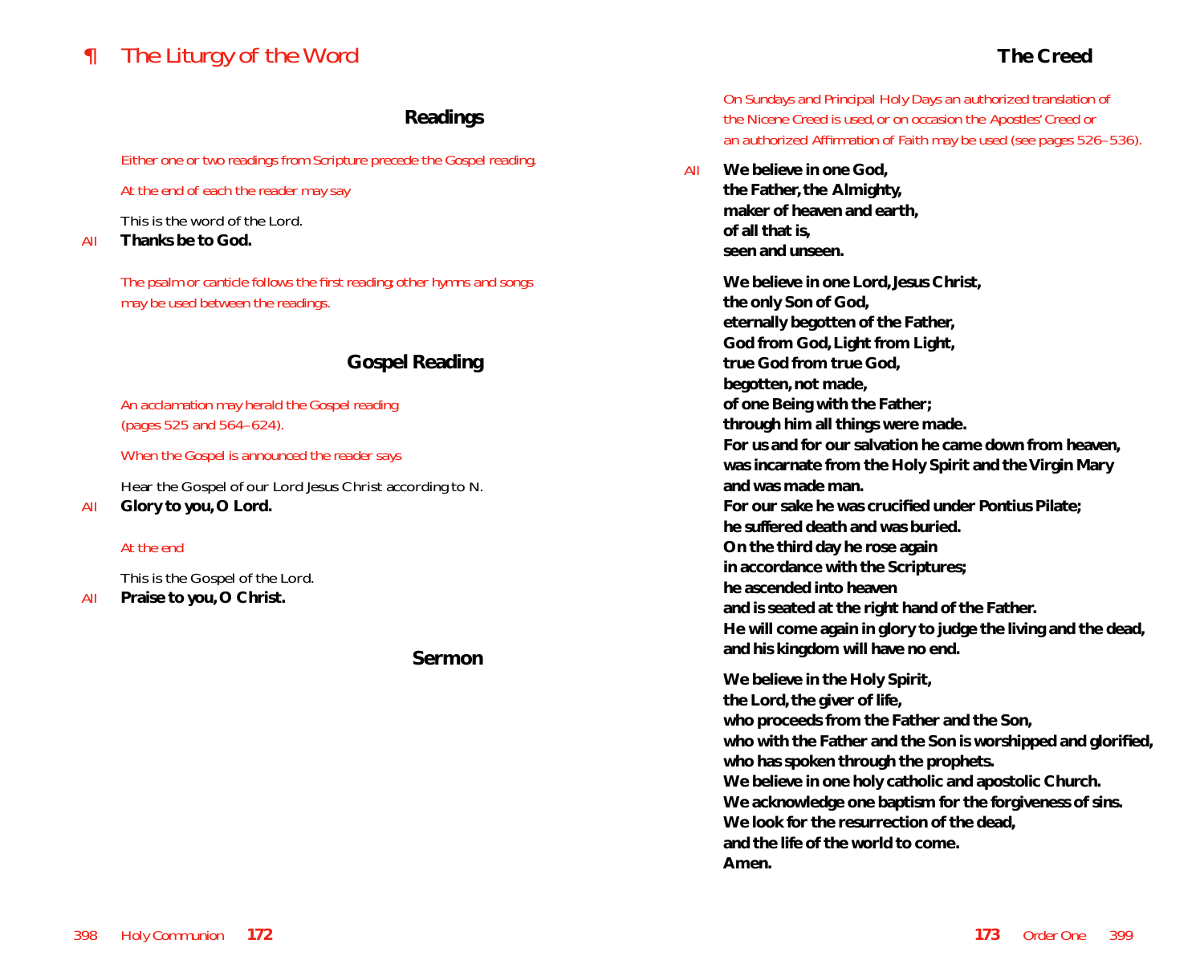# **Prayers of Intercession**

*One of the forms on pages 541–549 or other suitable words may be used.*

*The prayers usually include these concerns and may follow this sequence:*

- ¶ *The Church of Christ*
- ¶ *Creation, human society, the Sovereign and those in authority*
- ¶ *The local community*
- ¶ *Those who suffer*
- ¶ *The communion of saints*

*These responses may be used*

Lord, in your mercy

*All* **hear our prayer.**

#### *(or)*

Lord, hear us.

*All* **Lord, graciously hear us.**

#### *And at the end*

Merciful Father,

*All* **accept these prayers for the sake of your Son, our Saviour Jesus Christ. Amen.**

# *¶ The Liturgy of the Sacrament*

# **The Peace**

*The president may introduce the Peace with a suitable sentence (pages 550 and 564–624), and then says*

The peace of the Lord be always with you *All* **and also with you.**

*These words may be added* Let us offer one another a sign of peace.

*All may exchange a sign of peace.*

# **Preparation of the Table Taking of the Bread and Wine**

#### *A hymn may be sung.*

*The gifts of the people may be gathered and presented.*

*The table is prepared and bread and wine are placed upon it.*

*One or more of the prayers at the preparation of the table may be said (pages 551–553).*

*The president takes the bread and wine.*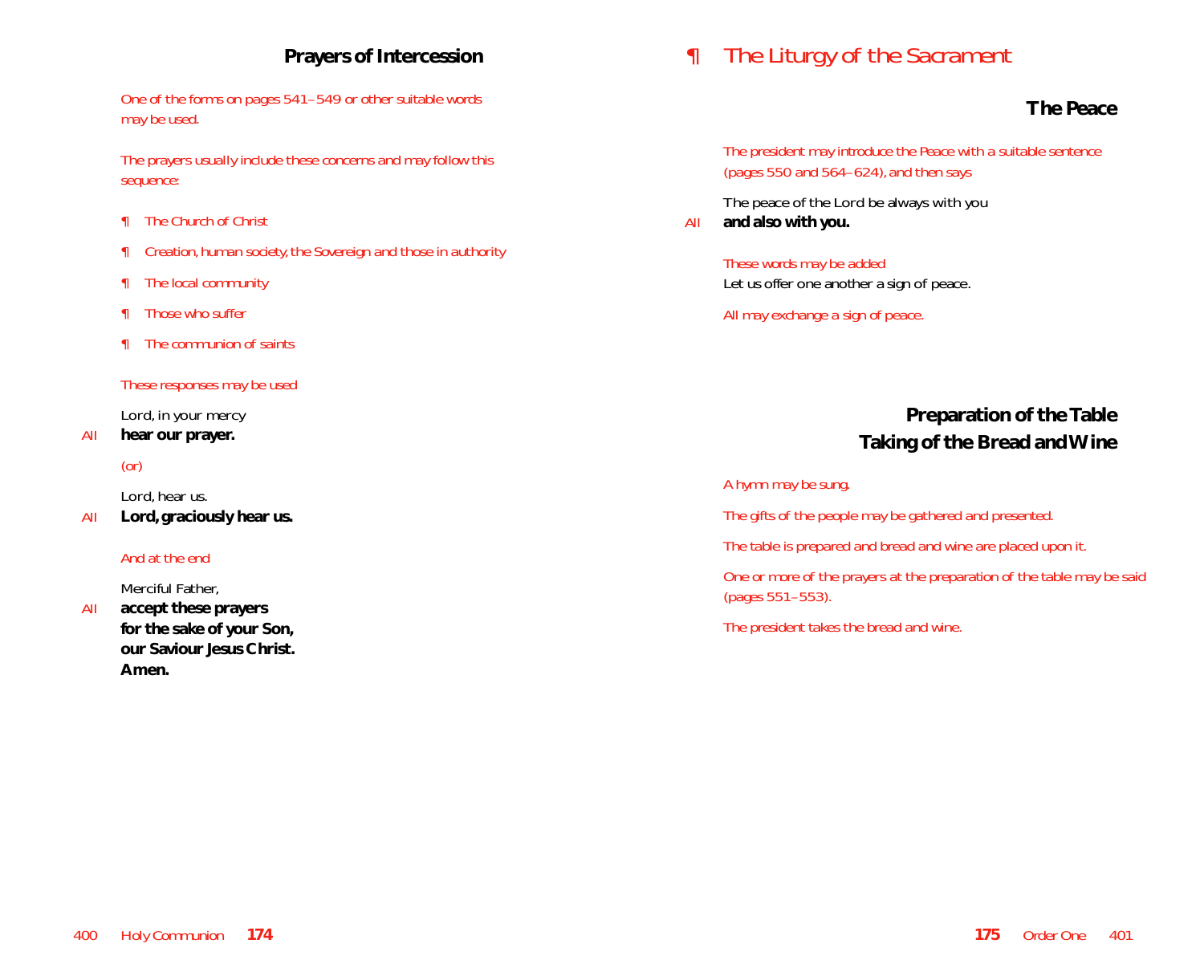# **The Eucharistic Prayer**

*An authorized Eucharistic Prayer is used (pages 410–431). For music see pages 636–685.*

#### *The president says*

The Lord be with you *(or)* The Lord is here.

All and also with you. **His Spirit is with us.** 

Lift up your hearts.

*All* **We lift them to the Lord.**

Let us give thanks to the Lord our God.

*All* **It is right to give thanks and praise.**

#### *The president praises God for his mighty acts and all respond*

*All* **Holy, holy, holy Lord, God of power and might, heaven and earth are full of your glory. Hosanna in the highest. [Blessed is he who comes in the name of the Lord. Hosanna in the highest.]**

#### *The president recalls the Last Supper, and one of these four acclamations may be used*

*All* **Christ has died: Dying you destroyed Christ is risen: our death,**

[Great is the mystery of faith:] [Praise to you, Lord Jesus:] **Christ will come again. rising you restored our life: Lord Jesus, come in glory.**

[Christ is the bread of life:] [ Jesus Christ is Lord:] *All* **When we eat this bread Lord, by your cross and and drink this cup, resurrection we proclaim your death, you have set us free. until you come in glory. world.**

**Lord Jesus, You are the Saviour of the** 

*The Prayer continues and leads into the doxology, to which all respond boldly* 

*All* **Amen.**

#### *This response may be used*

*All* **To you be glory and praise for ever.**

#### *and the Prayer ends*

*All* **Blessing and honour and glory and power be yours for ever and ever. Amen.**

> *Prayer D page 420 and 655*

#### *These words are used*

#### This is his/our story.

*All* **This is our song: Hosanna in the highest.**

#### *and the Prayer ends*

*All* **Blessing and honour and glory and power be yours for ever and ever. Amen.**

# *Prayer F page 424 and 666*

#### *These responses may be used*

- *All* **Amen. Lord, we believe.**
- *All* **Amen. Come, Lord Jesus.**
- *All* **Amen. Come, Holy Spirit.**

### *Prayer G page 427 and 676*

#### *Prayer G ends*

*All* **Blessing and honour and glory and power be yours for ever and ever. Amen.**

> *Prayer H page 430*

*For Prayer H, see page 430.*

# *page 410 and 636*

*Prayer A*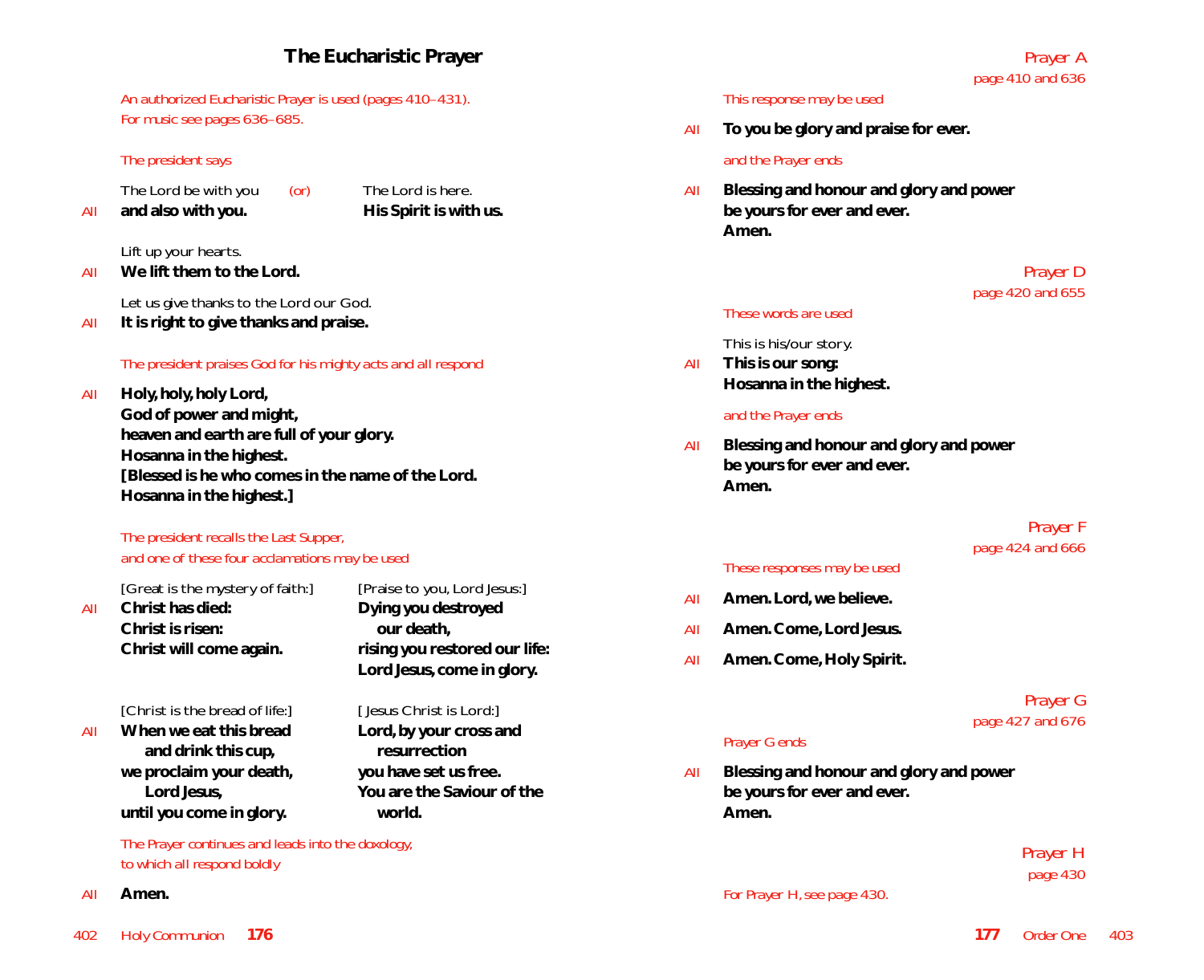As our Saviour taught us, so we pray

*All* **Our Father in heaven,**

**hallowed be your name, your kingdom come, your will be done, on earth as in heaven. Give us today our daily bread. Forgive us our sins as we forgive those who sin against us. Lead us not into temptation but deliver us from evil. For the kingdom, the power, and the glory are yours now and for ever. Amen.**

# *(or)*

Let us pray with confidence as our Saviour has taught us

*All* **Our Father, who art in heaven, hallowed be thy name; thy kingdom come; thy will be done; on earth as it is in heaven. Give us this day our daily bread. And forgive us our trespasses, as we forgive those who trespass against us. And lead us not into temptation; but deliver us from evil. For thine is the kingdom, the power and the glory, for ever and ever. Amen.**

#### *The president breaks the consecrated bread.*

We break this bread to share in the body of Christ.

*All* **Though we are many, we are one body, because we all share in one bread.**

#### *(or)*

Every time we eat this bread and drink this cup,

*All* **we proclaim the Lord's death until he comes.**

#### *The Agnus Dei may be used as the bread is broken*

*All* **Lamb of God, you take away the sin of the world, have mercy on us.**

> **Lamb of God, you take away the sin of the world, have mercy on us.**

> **Lamb of God, you take away the sin of the world, grant us peace.**

### *(or)*

*All* **Jesus, Lamb of God, have mercy on us.**

> **Jesus, bearer of our sins, have mercy on us.**

**Jesus, redeemer of the world, grant us peace.**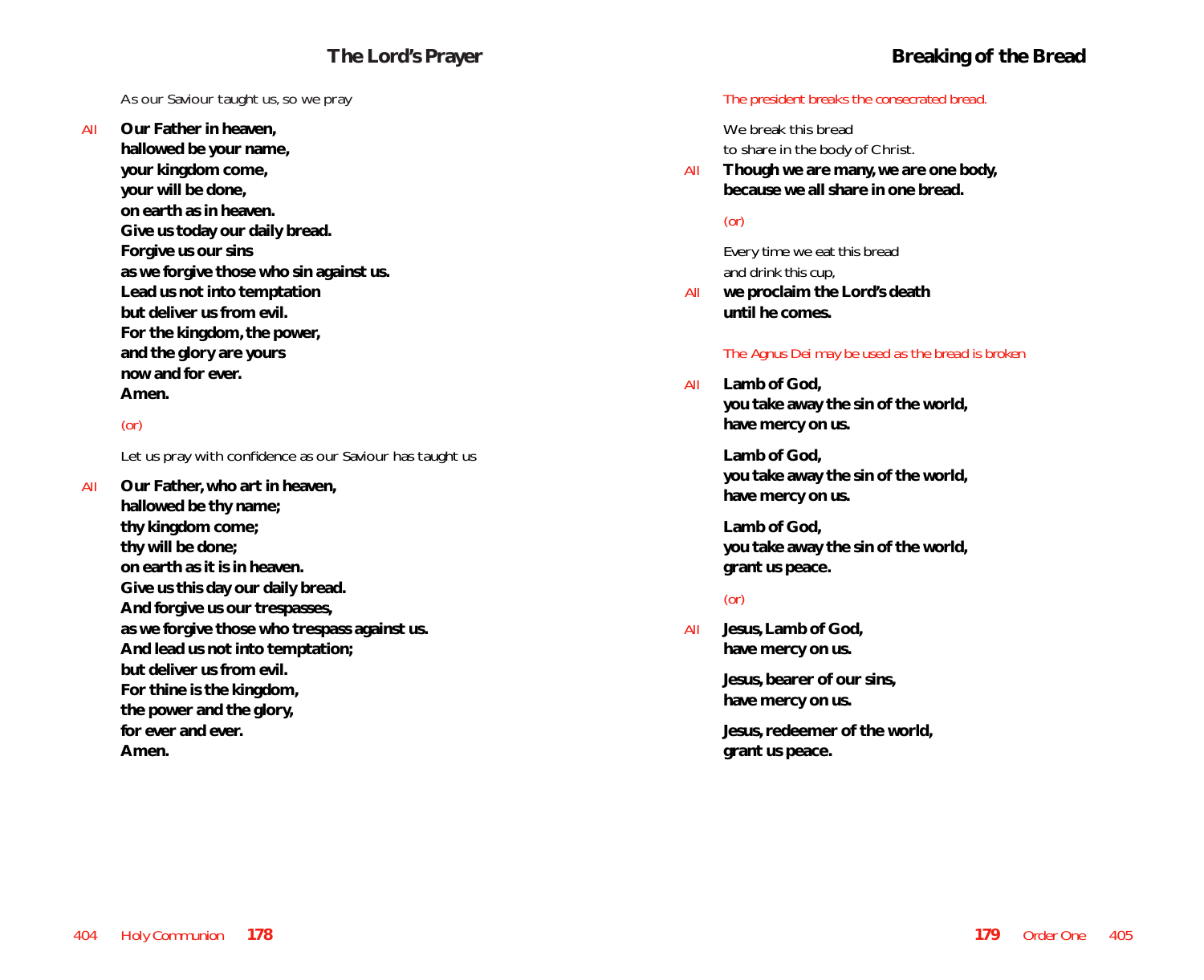#### *The president says one of these invitations to communion*

Draw near with faith. Receive the body of our Lord Jesus Christ which he gave for you, and his blood which he shed for you. Eat and drink in remembrance that he died for you, and feed on him in your hearts by faith with thanksgiving.

# *(or)*

Jesus is the Lamb of God who takes away the sin of the world. Blessed are those who are called to his supper.

*All* **Lord, I am not worthy to receive you, but only say the word, and I shall be healed.**

# *(or)*

God's holy gifts for God's holy people.

*All* **Jesus Christ is holy, Jesus Christ is Lord, to the glory of God the Father.**

#### *or, from Easter Day to Pentecost*

Alleluia. Christ our passover is sacrificed for us. *All* **Therefore let us keep the feast. Alleluia.**

#### *One of these prayers may be said before the distribution*

*All* **We do not presume to come to this your table, merciful Lord, trusting in our own righteousness, but in your manifold and great mercies. We are not worthy so much as to gather up the crumbs under your table. But you are the same Lord whose nature is always to have mercy. Grant us therefore, gracious Lord, so to eat the flesh of your dear Son Jesus Christ and to drink his blood, that our sinful bodies may be made clean by his body and our souls washed through his most precious blood, and that we may evermore dwell in him, and he in us. Amen.**

### *(or)*

*All* **Most merciful Lord, your love compels us to come in. Our hands were unclean, our hearts were unprepared; we were not fit even to eat the crumbs from under your table. But you, Lord, are the God of our salvation, and share your bread with sinners. So cleanse and feed us with the precious body and blood of your Son, that he may live in us and we in him; and that we, with the whole company of Christ, may sit and eat in your kingdom. Amen.**

*The president and people receive communion.*

*Authorized words of distribution are used (page 555) and the communicant replies* 

#### **Amen.**

*During the distribution hymns and anthems may be sung.*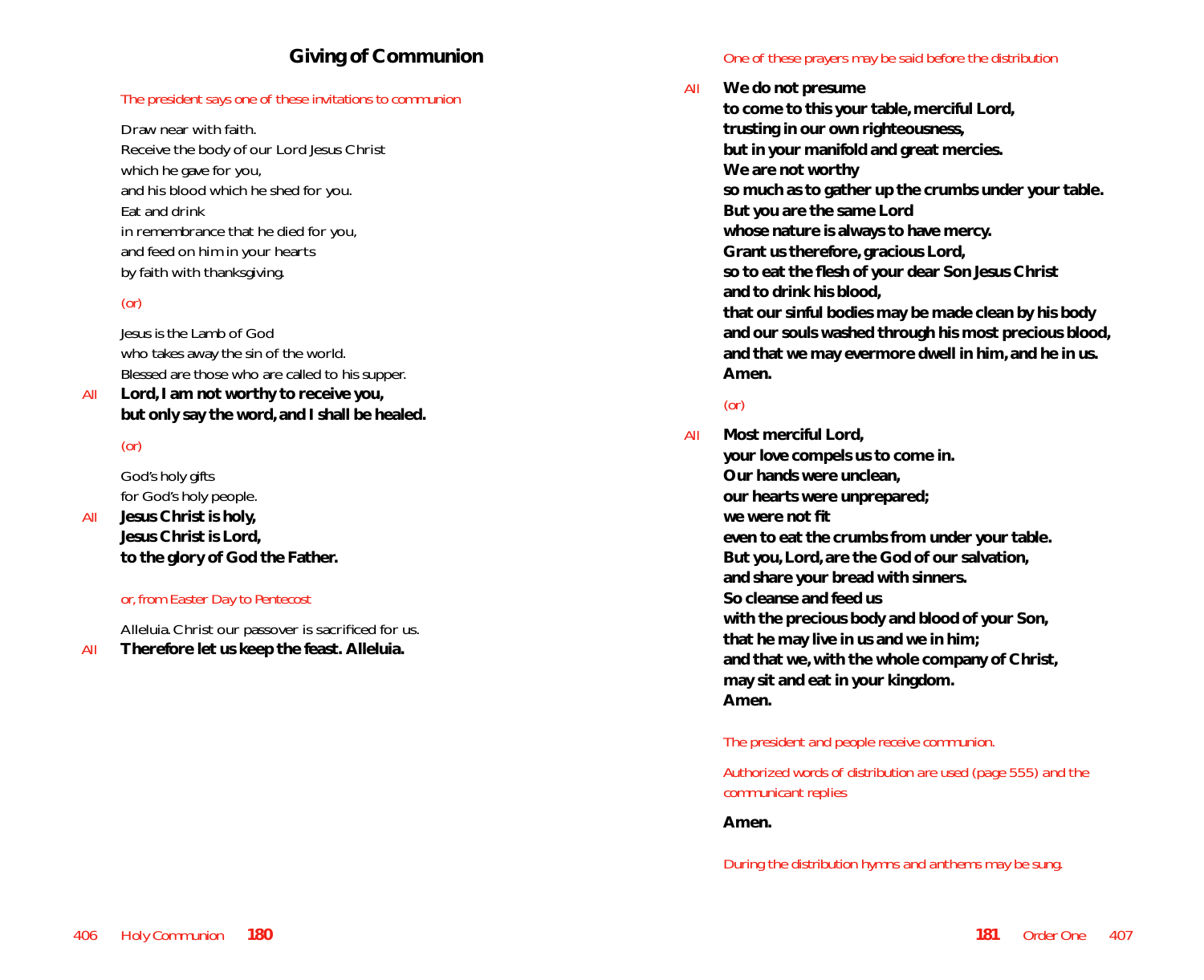*If either or both of the consecrated elements are likely to prove insufficient, the president returns to the holy table and adds more, saying the words on page 556.*

*Any consecrated bread and wine which is not required for purposes of communion is consumed at the end of the distribution or after the service.*

# **Prayer after Communion**

#### *Silence is kept.*

*The Post Communion or another suitable prayer is said.*

#### *All may say one of these prayers*

*All* **Almighty God,**

**we thank you for feeding us with the body and blood of your Son Jesus Christ. Through him we offer you our souls and bodies to be a living sacrifice. Send us out in the power of your Spirit to live and work to your praise and glory. Amen.**

#### *(or)*

*All* **Father of all,**

**we give you thanks and praise, that when we were still far off you met us in your Son and brought us home. Dying and living, he declared your love, gave us grace, and opened the gate of glory. May we who share Christ's body live his risen life; we who drink his cup bring life to others; we whom the Spirit lights give light to the world. Keep us firm in the hope you have set before us, so we and all your children shall be free, and the whole earth live to praise your name; through Christ our Lord. Amen.**

# *¶ The Dismissal*

#### *A hymn may be sung.*

*The president may use the seasonal blessing (pages 564–623), or another suitable blessing (pages 559–562)*

#### *(or)*

The peace of God, which passes all understanding, keep your hearts and minds in the knowledge and love of God, and of his Son Jesus Christ our Lord; and the blessing of God almighty, the Father, the Son, and the Holy Spirit, be among you and remain with you always.

*All* **Amen.**

#### *A minister says*

Go in peace to love and serve the Lord.

*All* **In the name of Christ. Amen.**

#### *(or)*

Go in the peace of Christ.

*All* **Thanks be to God.**

#### *or, from Easter Day to Pentecost*

Go in the peace of Christ. Alleluia, alleluia.

*All* **Thanks be to God. Alleluia, alleluia.**

#### *The ministers and people depart.*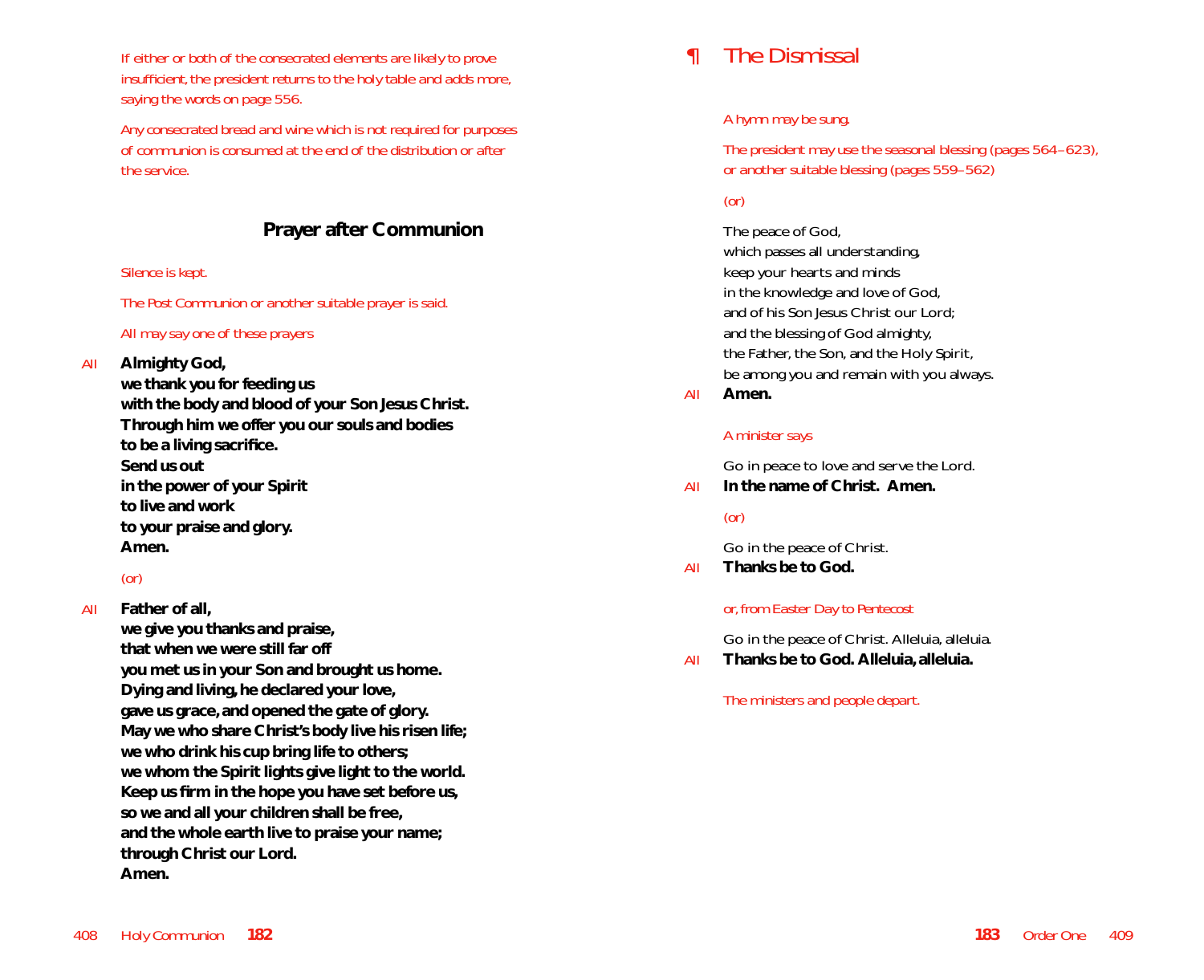# *¶ Eucharistic Prayers for use in Order One*

*Proper Prefaces are to be found on pages 554 and 564–623 and music on 696–755.*

# **Prayer A**

*For music, see page 636.*

*If an extended Preface (pages 554 and 564–624) is used, it replaces all words between the opening dialogue and the Sanctus.*

The Lord be with you *(or)* The Lord is here.

*All* **and also with you. His Spirit is with us.**

Lift up your hearts.

*All* **We lift them to the Lord.**

Let us give thanks to the Lord our God.

*All* **It is right to give thanks and praise.**

It is indeed right, it is our duty and our joy, at all times and in all places to give you thanks and praise, holy Father, heavenly King, almighty and eternal God, through Jesus Christ your Son our Lord.

#### *The following may be omitted if a short Proper Preface is used*

For he is your living Word; through him you have created all things from the beginning, and formed us in your own image.

#### **[***All* **To you be glory and praise for ever.]**

Through him you have freed us from the slavery of sin, giving him to be born of a woman and to die upon the cross; you raised him from the dead and exalted him to your right hand on high.

**[***All* **To you be glory and praise for ever.]**

Through him you have sent upon us your holy and life-giving Spirit, and made us a people for your own possession.

**[***All* **To you be glory and praise for ever.]**

#### *Short Proper Preface, when appropriate*

Therefore with angels and archangels, and with all the company of heaven, we proclaim your great and glorious name, for ever praising you and *saying:*

*All* **Holy, holy, holy Lord, God of power and might, heaven and earth are full of your glory. Hosanna in the highest. [Blessed is he who comes in the name of the Lord. Hosanna in the highest.]**

Accept our praises, heavenly Father, through your Son our Saviour Jesus Christ, and as we follow his example and obey his command, grant that by the power of your Holy Spirit these gifts of bread and wine may be to us his body and his blood;

who, in the same night that he was betrayed, took bread and gave you thanks; he broke it and gave it to his disciples, saying: Take, eat; this is my body which is given for you; do this in remembrance of me.

#### **[***All* **To you be glory and praise for ever.]**

In the same way, after supper he took the cup and gave you thanks; he gave it to them, saying: Drink this, all of you; this is my blood of the new covenant, which is shed for you and for many for the forgiveness of sins. Do this, as often as you drink it, in remembrance of me.

#### **[***All* **To you be glory and praise for ever.]**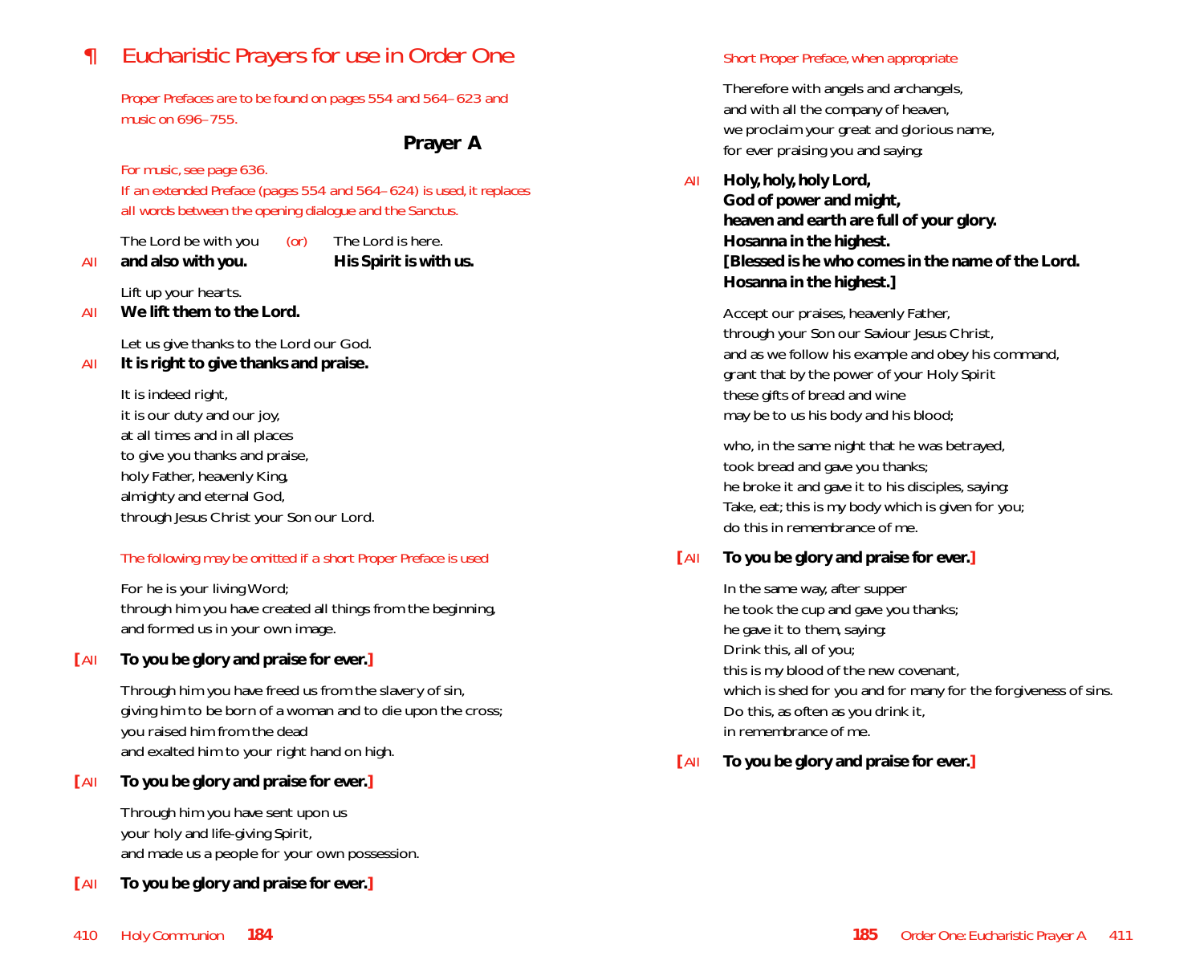Therefore, heavenly Father, we remember his offering of himself made once for all upon the cross; we proclaim his mighty resurrection and glorious ascension; we look for the coming of your kingdom, and with this bread and this cup we make the memorial of Christ your Son our Lord.

#### *One of these four acclamations is used*

[Great is the mystery of faith:] *All* **Christ has died: Christ is risen:**

**Christ will come again.**

### *(or)*

[Praise to you, Lord Jesus:]

*All* **Dying you destroyed our death, rising you restored our life: Lord Jesus, come in glory.**

# *(or)*

[Christ is the bread of life:]

*All* **When we eat this bread and drink this cup, we proclaim your death, Lord Jesus, until you come in glory.**

# *(or)*

[ Jesus Christ is Lord:]

*All* **Lord, by your cross and resurrection you have set us free. You are the Saviour of the world.**

Accept through him, our great high priest, this our sacrifice of thanks and praise, and as we eat and drink these holy gifts in the presence of your divine majesty, renew us by your Spirit, inspire us with your love and unite us in the body of your Son, Jesus Christ our Lord.

#### **[***All* **To you be glory and praise for ever.]**

Through him, and with him, and in him, in the unity of the Holy Spirit, with all who stand before you in earth and heaven, we worship you, Father almighty, in songs of everlasting praise:

# *All* **Blessing and honour and glory and power be yours for ever and ever. Amen.**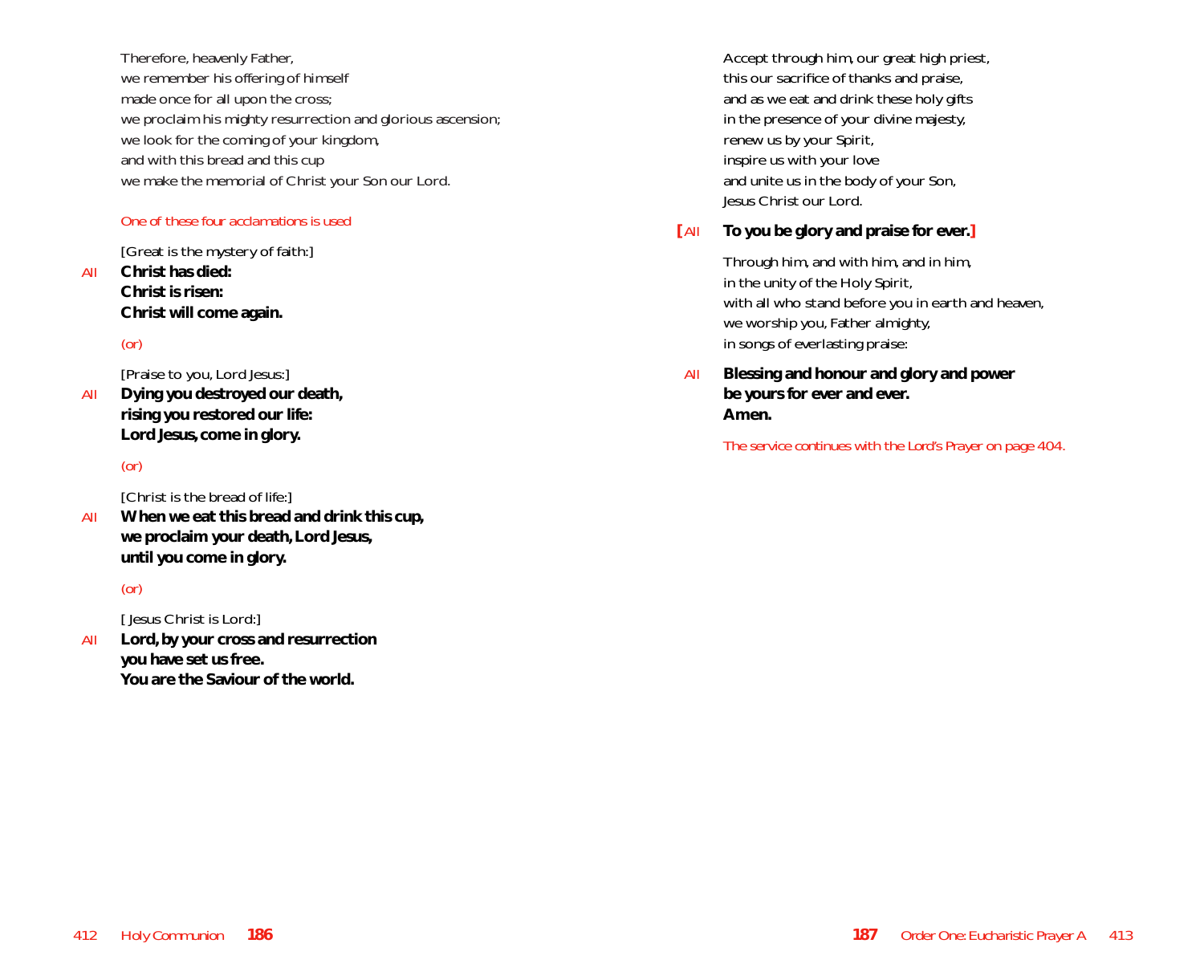# **Prayer B**

*For music see page 642. If an extended Preface (pages 554 and 564–624) is used, it replaces all words between the opening dialogue and the Sanctus.*

The Lord be with you *(or)* The Lord is here.

*All* **and also with you. His Spirit is with us.**

Lift up your hearts.

*All* **We lift them to the Lord.**

Let us give thanks to the Lord our God.

#### *All* **It is right to give thanks and praise.**

Father, we give you thanks and praise through your beloved Son Jesus Christ, your living Word, through whom you have created all things; who was sent by you in your great goodness to be our Saviour.

By the power of the Holy Spirit he took flesh; as your Son, born of the blessed Virgin, he lived on earth and went about among us; he opened wide his arms for us on the cross; he put an end to death by dying for us; and revealed the resurrection by rising to new life; so he fulfilled your will and won for you a holy people.

#### *Short Proper Preface, when appropriate*

Therefore with angels and archangels, and with all the company of heaven, we proclaim your great and glorious name, for ever praising you and *saying*:

*All* **Holy, holy, holy Lord,**

**God of power and might, heaven and earth are full of your glory. Hosanna in the highest. [Blessed is he who comes in the name of the Lord. Hosanna in the highest.]**

Lord, you are holy indeed, the source of all holiness; grant that by the power of your Holy Spirit, and according to your holy will, these gifts of bread and wine may be to us the body and blood of our Lord Jesus Christ;

who, in the same night that he was betrayed, took bread and gave you thanks; he broke it and gave it to his disciples, saying: Take, eat; this is my body which is given for you; do this in remembrance of me.

In the same way, after supper he took the cup and gave you thanks; he gave it to them, saying: Drink this, all of you; this is my blood of the new covenant, which is shed for you and for many for the forgiveness of sins. Do this, as often as you drink it, in remembrance of me.

#### *One of these four acclamations is used*

[Great is the mystery of faith:] *All* **Christ has died:**

**Christ is risen: Christ will come again.**

### *(or)*

[Praise to you, Lord Jesus:]

*All* **Dying you destroyed our death, rising you restored our life: Lord Jesus, come in glory.**

# *(or)*

#### [Christ is the bread of life:]

*All* **When we eat this bread and drink this cup, we proclaim your death, Lord Jesus, until you come in glory.**

#### *(or)*

#### [ Jesus Christ is Lord:]

*All* **Lord, by your cross and resurrection you have set us free. You are the Saviour of the world.**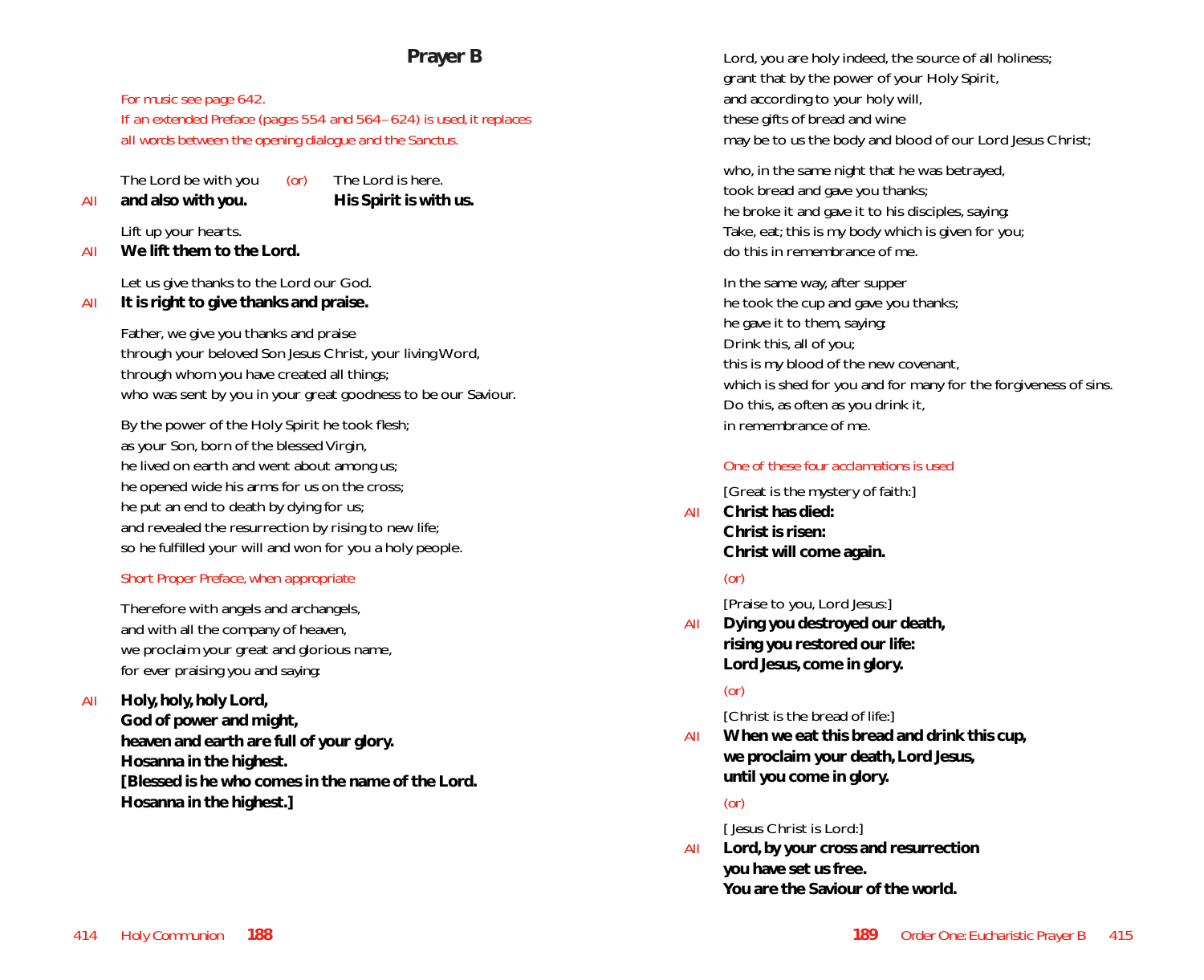And so, Father, calling to mind his death on the cross, his perfect sacrifice made once for the sins of the whole world; rejoicing in his mighty resurrection and glorious ascension, and looking for his coming in glory, we celebrate this memorial of our redemption. As we offer you this our sacrifice of praise and thanksgiving, we bring before you this bread and this cup and we thank you for counting us worthy to stand in your presence and serve you.

Send the Holy Spirit on your people and gather into one in your kingdom all who share this one bread and one cup, so that we, in the company of [*N and* ] all the saints, may praise and glorify you for ever, through Jesus Christ our Lord;

by whom, and with whom, and in whom, in the unity of the Holy Spirit, all honour and glory be yours, almighty Father, for ever and ever.

#### *All* **Amen.**

*The service continues with the Lord's Prayer on page 404.*

**Prayer C**

#### *For music see page 650.*

| All | The Lord be with you<br>and also with you. | (0r) | The Lord is here.<br>His Spirit is with us. |
|-----|--------------------------------------------|------|---------------------------------------------|
|     | Lift up your hearts.                       |      |                                             |

*All* **We lift them to the Lord.**

Let us give thanks to the Lord our God.

*All* **It is right to give thanks and praise.**

It is indeed right, it is our duty and our joy, at all times and in all places to give you thanks and praise, holy Father, heavenly King, almighty and eternal God, through Jesus Christ our Lord.

#### *Short Proper Preface, when appropriate*

#### [*or, when there is no Proper Preface*

For he is our great high priest, who has loosed us from our sins and has made us to be a royal priesthood to you, our God and Father.]

Therefore with angels and archangels, and with all the company of heaven, we proclaim your great and glorious name, for ever praising you and *saying*:

*All* **Holy, holy, holy Lord, God of power and might, heaven and earth are full of your glory. Hosanna in the highest. [Blessed is he who comes in the name of the Lord. Hosanna in the highest.]**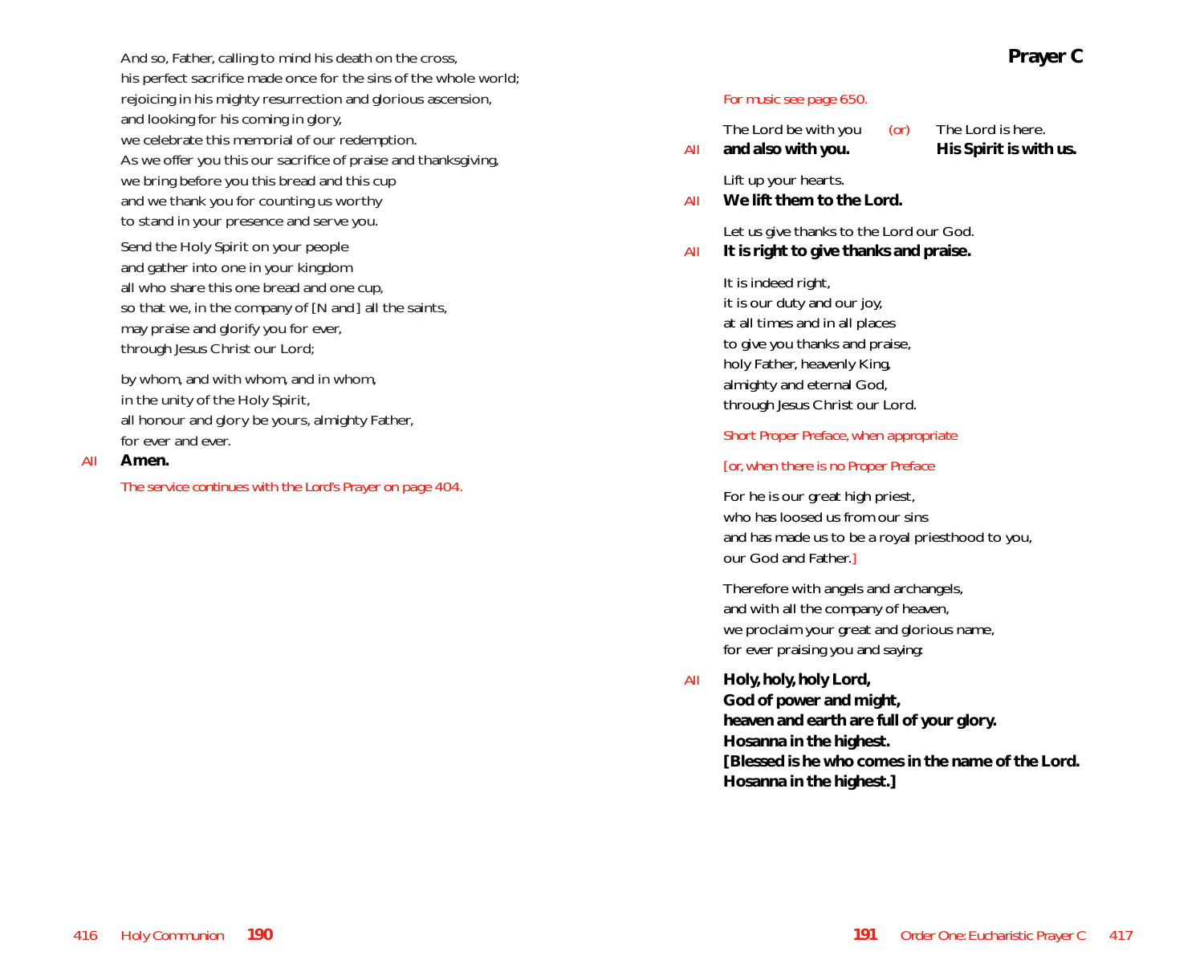All glory be to you, our heavenly Father, who, in your tender mercy, gave your only Son our Saviour Jesus Christ to suffer death upon the cross for our redemption; who made there by his one oblation of himself once offered a full, perfect and sufficient sacrifice, oblation and satisfaction for the sins of the whole world; he instituted, and in his holy gospel commanded us to continue, a perpetual memory of his precious death until he comes again. Hear us, merciful Father, we humbly pray, and grant that, by the power of your Holy Spirit, we receiving these gifts of your creation, this bread and this wine, according to your Son our Saviour Jesus Christ's holy institution, in remembrance of his death and passion, may be partakers of his most blessed body and blood; who, in the same night that he was betrayed, took bread and gave you thanks; he broke it and gave it to his disciples, saying: Take, eat; this is my body which is given for you; do this in remembrance of me. In the same way, after supper he took the cup and gave you thanks; he gave it to them, saying: Drink this, all of you;

this is my blood of the new covenant, which is shed for you and for many for the forgiveness of sins. Do this, as often as you drink it, in remembrance of me.

#### *One of these four acclamations is used*

| All | [Great is the mystery of faith:]<br>Christ has died:<br>Christ is risen:<br>Christ will come again.                                                   | [Praise to you, Lord Jesus:]<br>Dying you destroyed<br>our death,<br>rising you restored our life:<br>Lord Jesus, come in glory.    |
|-----|-------------------------------------------------------------------------------------------------------------------------------------------------------|-------------------------------------------------------------------------------------------------------------------------------------|
| All | [Christ is the bread of life:]<br>When we eat this bread<br>and drink this cup,<br>we proclaim your death,<br>Lord Jesus,<br>until you come in glory. | [Jesus Christ is Lord:]<br>Lord, by your cross and<br>resurrection<br>you have set us free.<br>You are the Saviour of the<br>world. |

Therefore, Lord and heavenly Father, in remembrance of the precious death and passion, the mighty resurrection and glorious ascension of your dear Son Jesus Christ, we offer you through him this our sacrifice of praise and thanksgiving.

Grant that by his merits and death, and through faith in his blood, we and all your Church may receive forgiveness of our sins and all other benefits of his passion. Although we are unworthy, through our manifold sins, to offer you any sacrifice, yet we pray that you will accept this the duty and service that we owe. Do not weigh our merits, but pardon our offences, and fill us all who share in this holy communion with your grace and heavenly blessing;

through Jesus Christ our Lord, by whom, and with whom, and in whom, in the unity of the Holy Spirit, all honour and glory be yours, almighty Father, for ever and ever.

*All* **Amen.**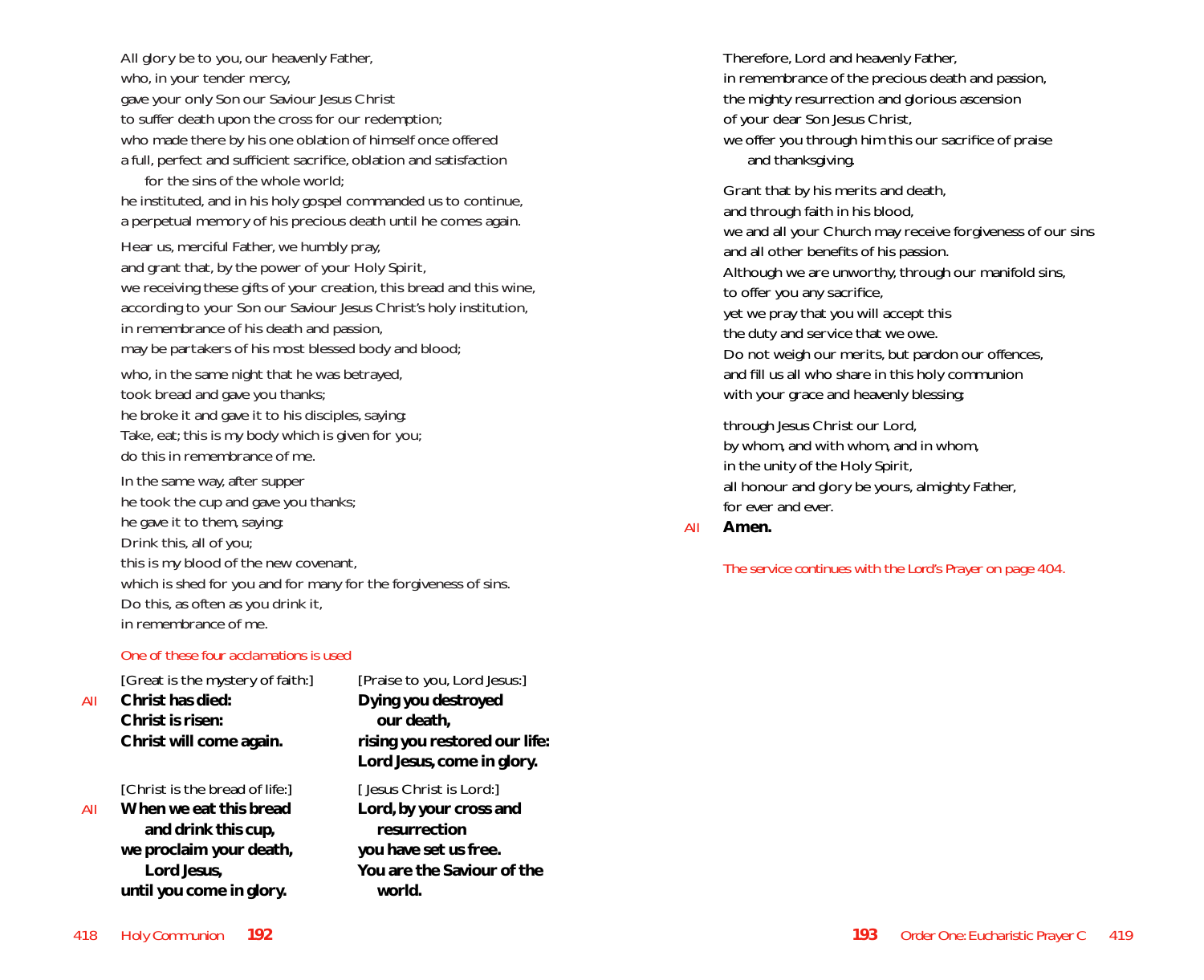# **Prayer D**

#### *For music see page 655.*

The Lord be with you *(or)* The Lord is here. *All* **and also with you. His Spirit is with us.**

Lift up your hearts.

*All* **We lift them to the Lord.**

Let us give thanks to the Lord our God.

*All* **It is right to give thanks and praise.**

Almighty God, good Father to us all, your face is turned towards your world. In love you gave us Jesus your Son to rescue us from sin and death. Your Word goes out to call us home to the city where angels sing your praise. We join with them in heaven's song:

*All* **Holy, holy, holy Lord, God of power and might, heaven and earth are full of your glory. Hosanna in the highest. [Blessed is he who comes in the name of the Lord. Hosanna in the highest.]**

Father of all, we give you thanks for every gift that comes from heaven.

To the darkness Jesus came as your light. With signs of faith and words of hope he touched untouchables with love and washed the guilty clean.

This is his story.

# *All* **This is our song: Hosanna in the highest.**

The crowds came out to see your Son, yet at the end they turned on him. On the night he was betrayed he came to table with his friends to celebrate the freedom of your people.

This is his story.

*All* **This is our song: Hosanna in the highest.**

Jesus blessed you, Father, for the food; he took bread, gave thanks, broke it and said: This is my body, given for you all. Jesus then gave thanks for the wine; he took the cup, gave it and said: This is my blood, shed for you all for the forgiveness of sins. Do this in remembrance of me.

### This is our story.

#### *All* **This is our song: Hosanna in the highest.**

Therefore, Father, with this bread and this cup we celebrate the cross on which he died to set us free. Defying death he rose again and is alive with you to plead for us and all the world.

# This is our story.

#### *All* **This is our song: Hosanna in the highest.**

Send your Spirit on us now that by these gifts we may feed on Christ with opened eyes and hearts on fire.

May we and all who share this food offer ourselves to live for you and be welcomed at your feast in heaven where all creation worships you, Father, Son and Holy Spirit:

*All* **Blessing and honour and glory and power be yours for ever and ever. Amen.**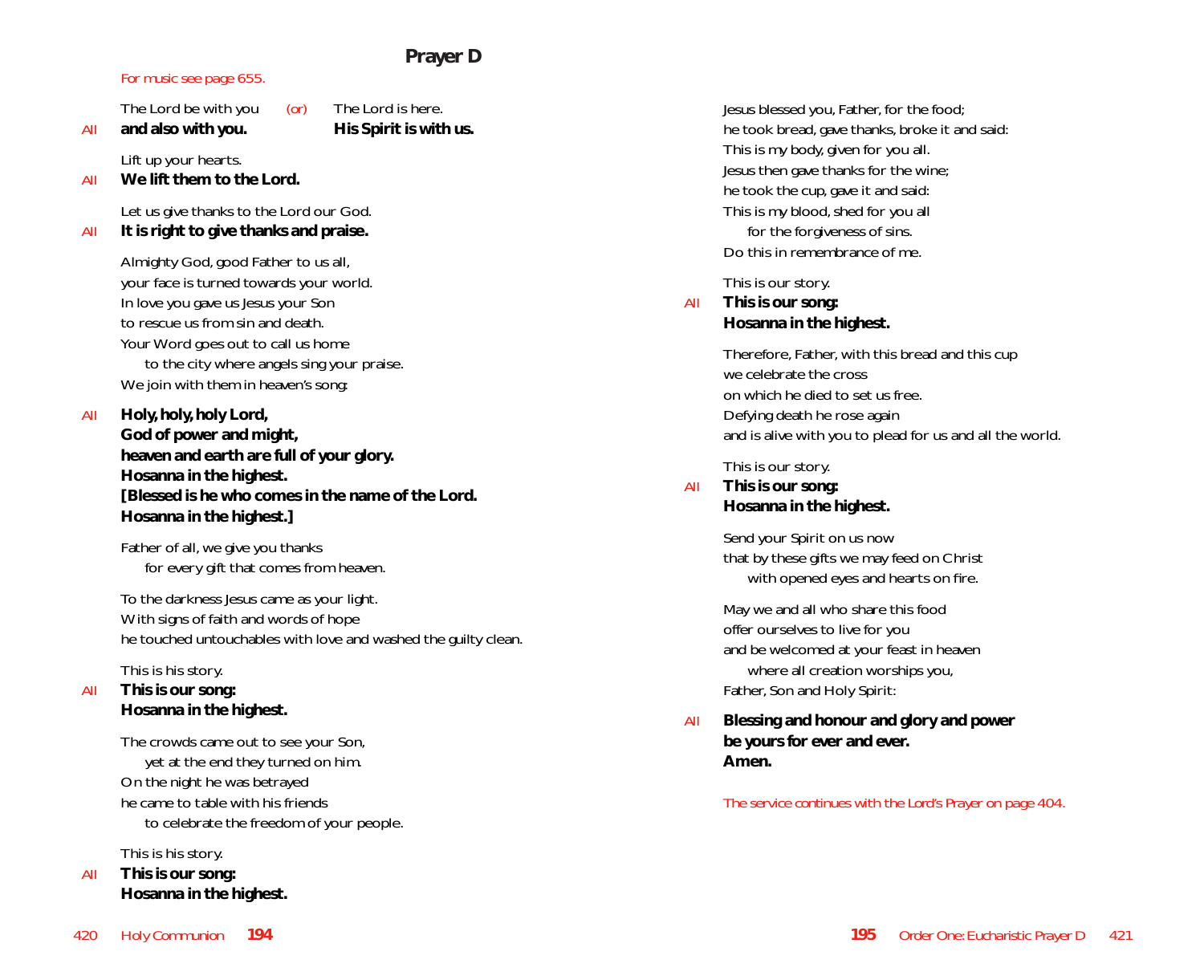# **Prayer E**

#### *For music see page 663.*

The Lord be with you *(or)* The Lord is here.

*All* **and also with you. His Spirit is with us.**

Lift up your hearts.

*All* **We lift them to the Lord.**

Let us give thanks to the Lord our God.

*All* **It is right to give thanks and praise.**

# *Here follows an extended Preface (pages 554 and 564–624) or the following*

Father, you made the world and love your creation. You gave your Son Jesus Christ to be our Saviour. His dying and rising have set us free from sin and death. And so we gladly thank you, with saints and angels praising you, and *saying*:

# *All* **Holy, holy, holy Lord,**

**God of power and might, heaven and earth are full of your glory. Hosanna in the highest. [Blessed is he who comes in the name of the Lord. Hosanna in the highest.]**

We praise and bless you, loving Father, through Jesus Christ, our Lord; and as we obey his command, send your Holy Spirit, that broken bread and wine outpoured may be for us the body and blood of your dear Son.

On the night before he died he had supper with his friends and, taking bread, he praised you. He broke the bread, gave it to them and said: Take, eat; this is my body which is given for you; do this in remembrance of me.

When supper was ended he took the cup of wine. Again he praised you, gave it to them and said: Drink this, all of you; this is my blood of the new covenant, which is shed for you and for many for the forgiveness of sins. Do this, as often as you drink it, in remembrance of me.

So, Father, we remember all that Jesus did, in him we plead with confidence his sacrifice made once for all upon the cross.

Bringing before you the bread of life and cup of salvation, we proclaim his death and resurrection until he comes in glory.

# *One of these four acclamations is used*

|     | [Great is the mystery of faith:] | [Praise to you, Lord Jesus:]  |
|-----|----------------------------------|-------------------------------|
| All | Christ has died:                 | Dying you destroyed           |
|     | Christ is risen:                 | our death.                    |
|     | Christ will come again.          | rising you restored our life: |
|     |                                  | Lord lesus come in alory      |

#### [Christ is the bread of life:] [ Jesus Christ is Lord:]

*All* **When we eat this bread Lord, by your cross and and drink this cup, resurrection we proclaim your death, you have set us free. until you come in glory. world.**

# **Lord Jesus, come in glory.**

**Lord Jesus, You are the Saviour of the** 

## Lord of all life, help us to work together for that day when your kingdom comes and justice and mercy will be seen in all the earth.

Look with favour on your people, gather us in your loving arms and bring us with [*N and*] all the saints to feast at your table in heaven.

Through Christ, and with Christ, and in Christ, in the unity of the Holy Spirit, all honour and glory are yours, O loving Father, for ever and ever.

*All* **Amen.**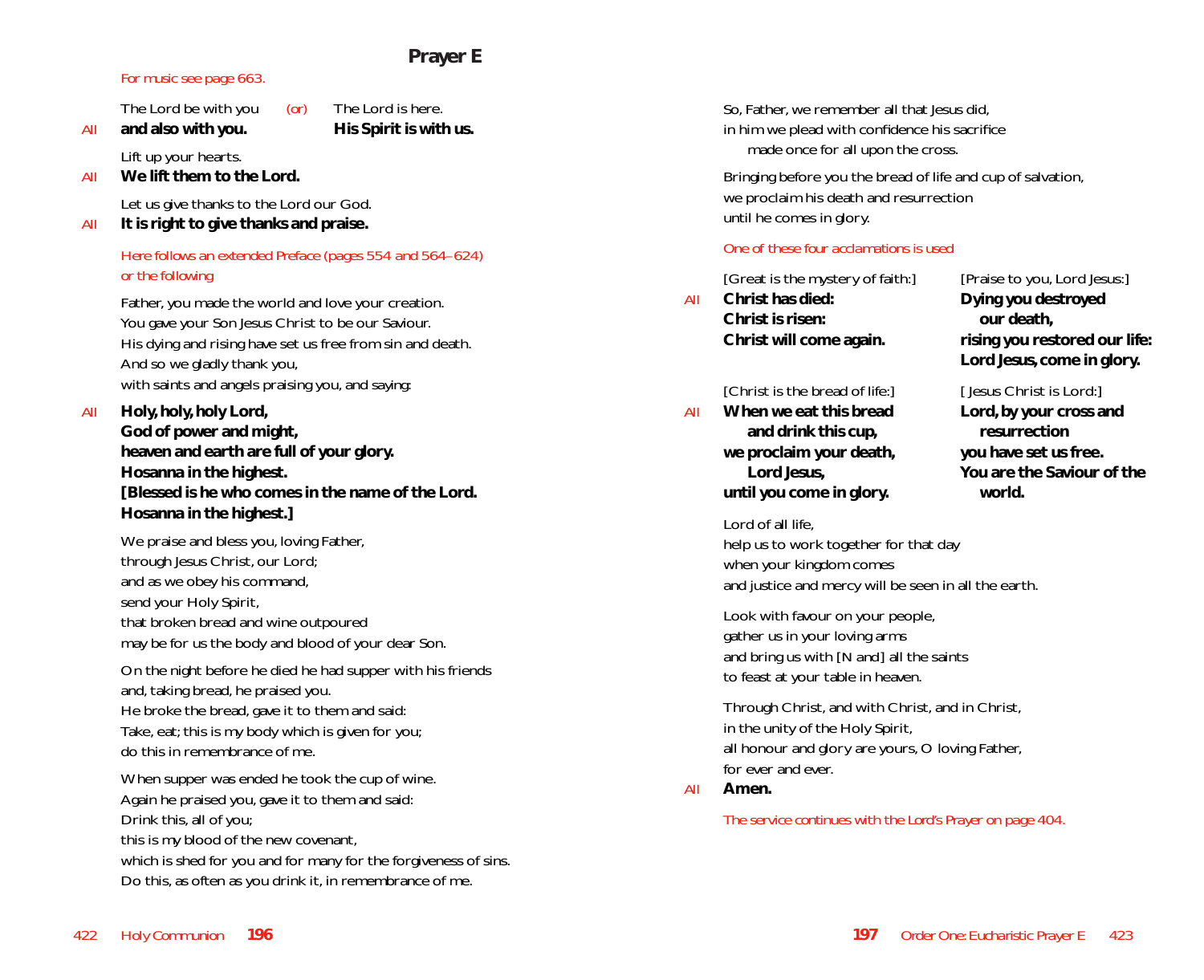#### *For music see page 666.*

The Lord be with you *(or)* The Lord is here.

*All* **and also with you. His Spirit is with us.**

Lift up your hearts.

*All* **We lift them to the Lord.**

Let us give thanks to the Lord our God.

*All* **It is right to give thanks and praise.**

You are worthy of our thanks and praise, Lord God of truth, for by the breath of your mouth you have spoken your word, and all things have come into being.

You fashioned us in your image and placed us in the garden of your delight. Though we chose the path of rebellion you would not abandon your own.

Again and again you drew us into your covenant of grace. You gave your people the law and taught us by your prophets to look for your reign of justice, mercy and peace.

As we watch for the signs of your kingdom on earth, we echo the song of the angels in heaven, evermore praising you and *saying*:

*All* **Holy, holy, holy Lord,**

**God of power and might, heaven and earth are full of your glory. Hosanna in the highest. [Blessed is he who comes in the name of the Lord. Hosanna in the highest.]**

Lord God, you are the most holy one, enthroned in splendour and light, yet in the coming of your Son Jesus Christ you reveal the power of your love made perfect in our human weakness.

**[***All* **Amen. Lord, we believe.]**

Embracing our humanity, Jesus showed us the way of salvation; loving us to the end, he gave himself to death for us; dying for his own, he set us free from the bonds of sin, that we might rise and reign with him in glory.

### **[***All* **Amen. Lord, we believe.]**

On the night he gave up himself for us all he took bread and gave you thanks; he broke it and gave it to his disciples, saying: Take, eat; this is my body which is given for you; do this in remembrance of me.

### **[***All* **Amen. Lord, we believe.]**

In the same way, after supper he took the cup and gave you thanks; he gave it to them, saying: Drink this, all of you; this is my blood of the new covenant which is shed for you and for many for the forgiveness of sins. Do this, as often as you drink it, in remembrance of me.

### **[***All* **Amen. Lord, we believe.]**

Therefore we proclaim the death that he suffered on the cross, we celebrate his resurrection, his bursting from the tomb, we rejoice that he reigns at your right hand on high and we long for his coming in glory.

### **[***All* **Amen. Come, Lord Jesus.]**

As we recall the one, perfect sacrifice of our redemption, Father, by your Holy Spirit let these gifts of your creation be to us the body and blood of our Lord Jesus Christ; form us into the likeness of Christ and make us a perfect offering in your sight.

**[***All* **Amen. Come, Holy Spirit.]**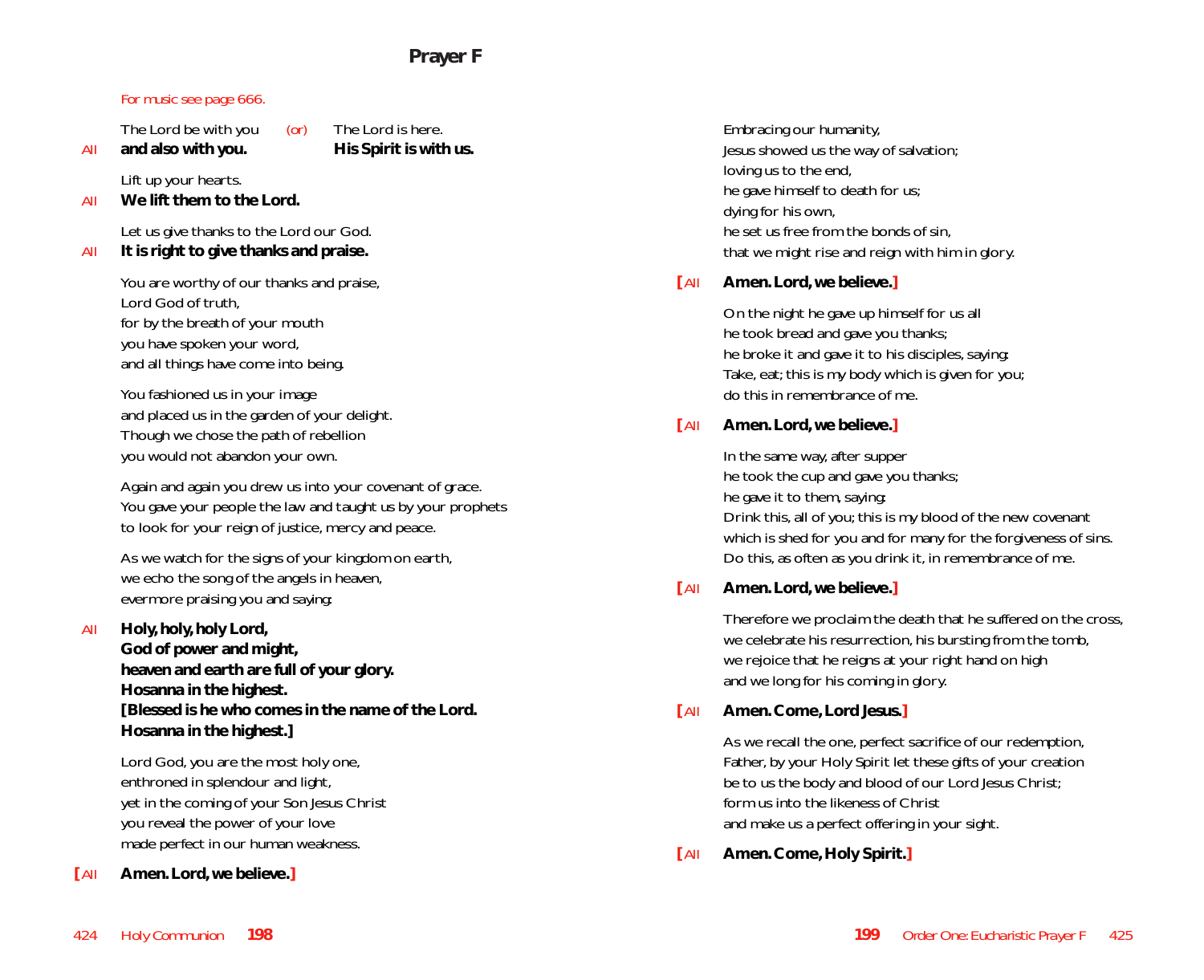Look with favour on your people and in your mercy hear the cry of our hearts. Bless the earth, heal the sick, let the oppressed go free and fill your Church with power from on high.

#### **[***All* **Amen. Come, Holy Spirit.]**

Gather your people from the ends of the earth to feast with [*N and*] all your saints at the table in your kingdom, where the new creation is brought to perfection in Jesus Christ our Lord;

by whom, and with whom, and in whom, in the unity of the Holy Spirit, all honour and glory be yours, almighty Father, for ever and ever.

*All* **Amen.**

*The service continues with the Lord's Prayer on page 404.*

#### *For music see page 676.*

| All | The Lord be with you                       | (0r) | The Lord is here.      |
|-----|--------------------------------------------|------|------------------------|
|     | and also with you.<br>Lift up your hearts. |      | His Spirit is with us. |

*All* **We lift them to the Lord.**

Let us give thanks to the Lord our God.

*All* **It is right to give thanks and praise.**

Blessed are you, Lord God, our light and our salvation; to you be glory and praise for ever.

From the beginning you have created all things and all your works echo the silent music of your praise. In the fullness of time you made us in your image, the crown of all creation.

You give us breath and speech, that with angels and archangels and all the powers of heaven we may find a voice to sing your praise:

*All* **Holy, holy, holy Lord, God of power and might, heaven and earth are full of your glory. Hosanna in the highest. [Blessed is he who comes in the name of the Lord. Hosanna in the highest.]**

How wonderful the work of your hands, O Lord. As a mother tenderly gathers her children, you embraced a people as your own. When they turned away and rebelled your love remained steadfast.

From them you raised up Jesus our Saviour, born of Mary, to be the living bread, in whom all our hungers are satisfied.

He offered his life for sinners, and with a love stronger than death he opened wide his arms on the cross.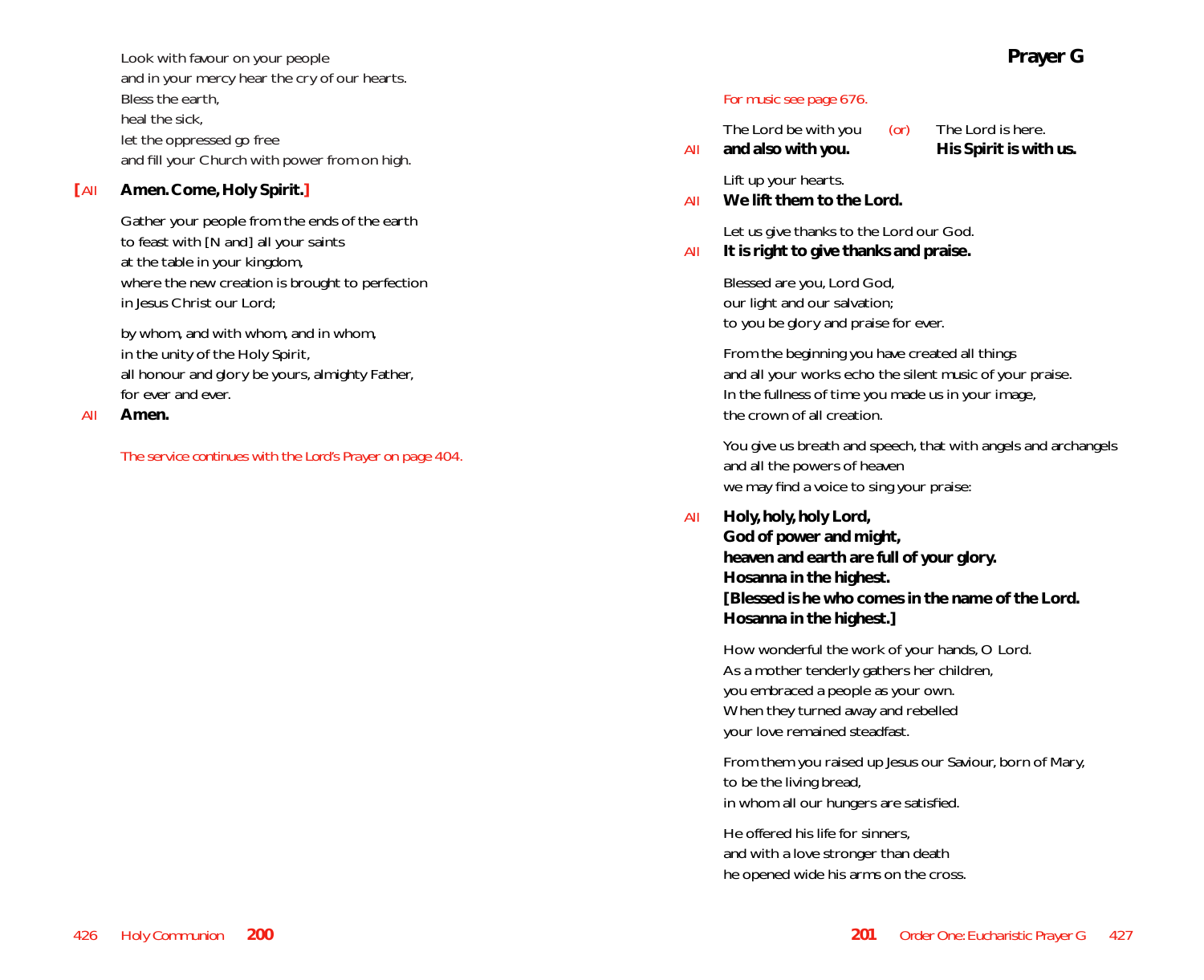On the night before he died, he came to supper with his friends and, taking bread, he gave you thanks. He broke it and gave it to them, saying: Take, eat; this is my body which is given for you; do this in remembrance of me.

At the end of supper, taking the cup of wine, he gave you thanks, and said: Drink this, all of you; this is my blood of the new covenant, which is shed for you and for many for the forgiveness of sins. Do this, as often as you drink it, in remembrance of me.

#### *One of these four acclamations is used*

[Great is the mystery of faith:] *All* **Christ has died: Christ is risen:**

**Christ will come again.**

### *(or)*

[Praise to you, Lord Jesus:]

*All* **Dying you destroyed our death, rising you restored our life: Lord Jesus, come in glory.**

# *(or)*

[Christ is the bread of life:]

*All* **When we eat this bread and drink this cup we proclaim your death, Lord Jesus, until you come in glory.**

# *(or)*

[ Jesus Christ is Lord:]

*All* **Lord, by your cross and resurrection you have set us free. You are the Saviour of the world.**

Father, we plead with confidence his sacrifice made once for all upon the cross; we remember his dying and rising in glory, and we rejoice that he intercedes for us at your right hand.

Pour out your Holy Spirit as we bring before you these gifts of your creation; may they be for us the body and blood of your dear Son.

As we eat and drink these holy things in your presence, form us in the likeness of Christ, and build us into a living temple to your glory.

[Remember, Lord, your Church in every land. Reveal her unity, guard her faith, and preserve her in peace …]

Bring us at the last with [*N and*] all the saints to the vision of that eternal splendour for which you have created us; through Jesus Christ, our Lord, by whom, with whom, and in whom, with all who stand before you in earth and heaven, we worship you, Father almighty, in songs of everlasting praise:

*All* **Blessing and honour and glory and power be yours for ever and ever. Amen.**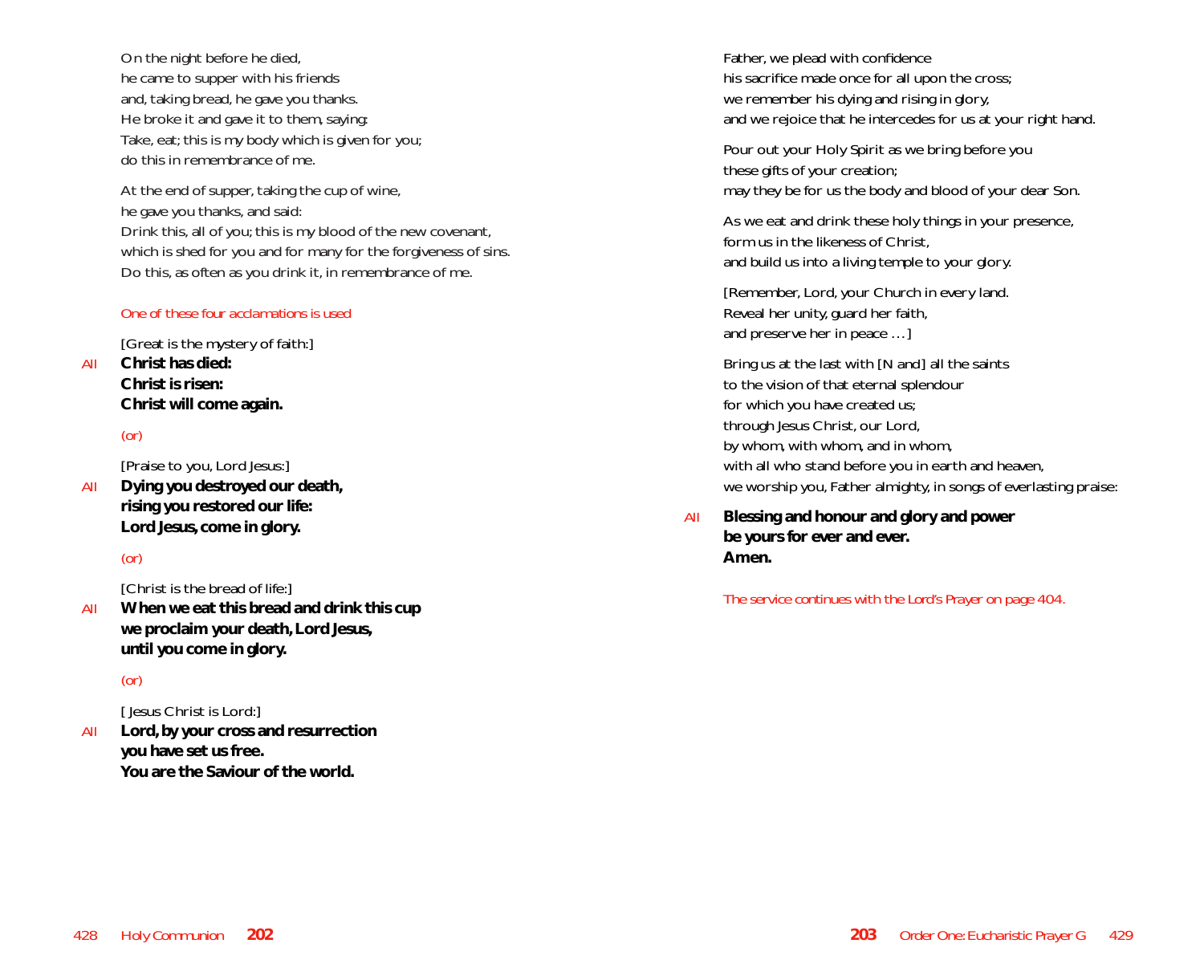# **Prayer H**

The Lord be with you *(or)* The Lord is here.

*All* **and also with you. His Spirit is with us.**

Lift up your hearts.

*All* **We lift them to the Lord.**

Let us give thanks to the Lord our God.

*All* **It is right to give thanks and praise.**

It is right to praise you, Father, Lord of all creation; in your love you made us for yourself.

When we turned away you did not reject us, but came to meet us in your Son.

*All* **You embraced us as your children and welcomed us to sit and eat with you.**

> In Christ you shared our life that we might live in him and he in us.

*All* **He opened his arms of love upon the cross and made for all the perfect sacrifice for sin.**

> On the night he was betrayed, at supper with his friends he took bread, and gave you thanks; he broke it and gave it to them, saying: Take, eat; this is my body which is given for you; do this in remembrance of me.

*All* **Father, we do this in remembrance of him: his body is the bread of life.**

At the end of supper, taking the cup of wine, he gave you thanks, and said: Drink this, all of you; this is my blood of the new covenant, which is shed for you for the forgiveness of sins; do this in remembrance of me.

*All* **Father, we do this in remembrance of him: his blood is shed for all.**

As we proclaim his death and celebrate his rising in glory, send your Holy Spirit that this bread and this wine may be to us the body and blood of your dear Son.

*All* **As we eat and drink these holy gifts make us one in Christ, our risen Lord.**

> With your whole Church throughout the world we offer you this sacrifice of praise and lift our voice to join the eternal song of heaven:

*All* **Holy, holy, holy Lord, God of power and might, Heaven and earth are full of your glory. Hosanna in the highest.**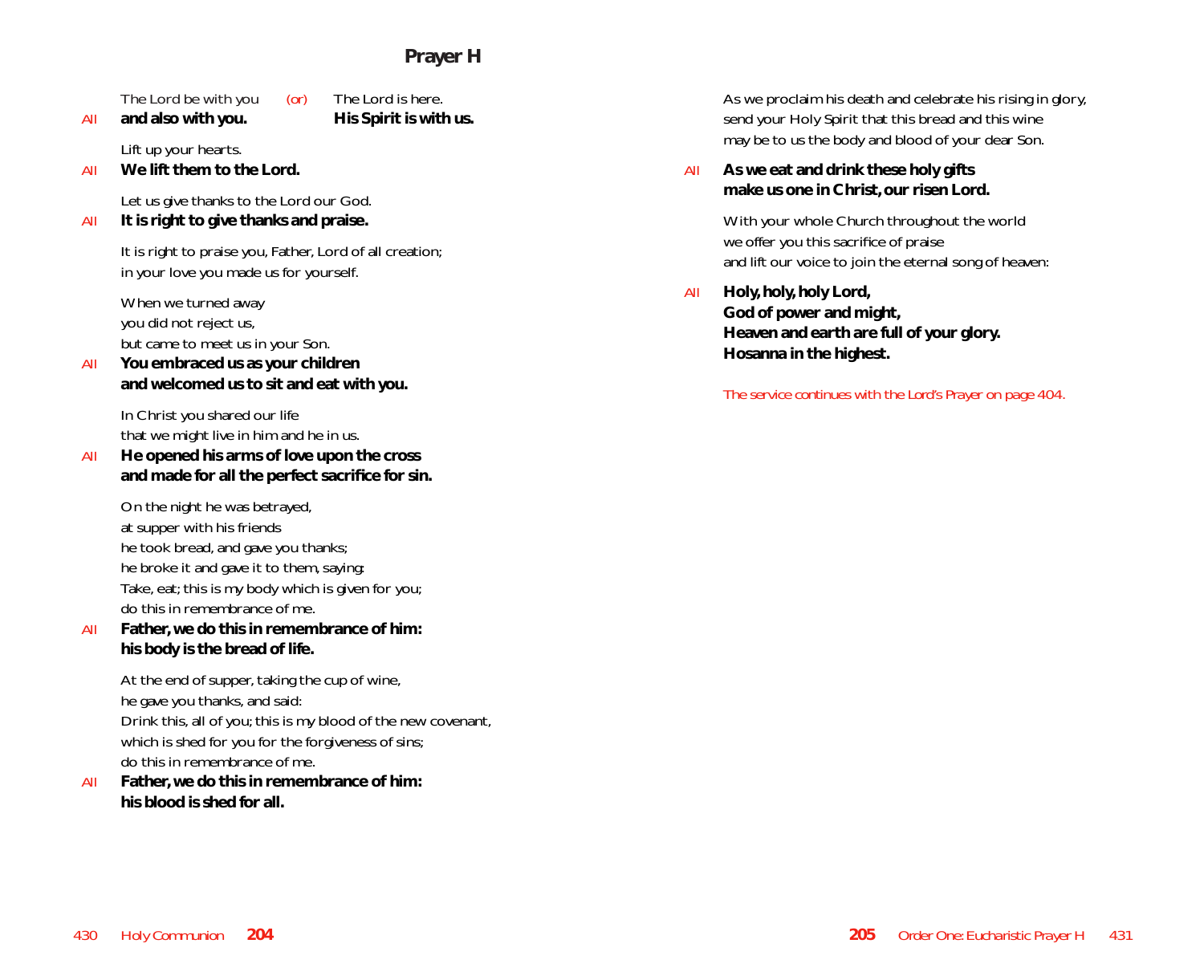# **Order One** *in Traditional Language*

# *¶ The Gathering*

#### *At the entry of the ministers a hymn may be sung.*

#### *The president may say*

In the name of the Father, and of the Son, and of the Holy Spirit.

*All* **Amen.**

# **The Greeting**

#### *The president greets the people*

The Lord be with you

*All* **and with thy spirit.**

#### *(or)*

Grace, mercy and peace from God our Father and the Lord Jesus Christ be with you

*All* **and with thy spirit.**

#### *From Easter Day to Pentecost this acclamation follows*

Alleluia. Christ is risen.

*All* **He is risen indeed. Alleluia.**

*Words of welcome or introduction may be said.*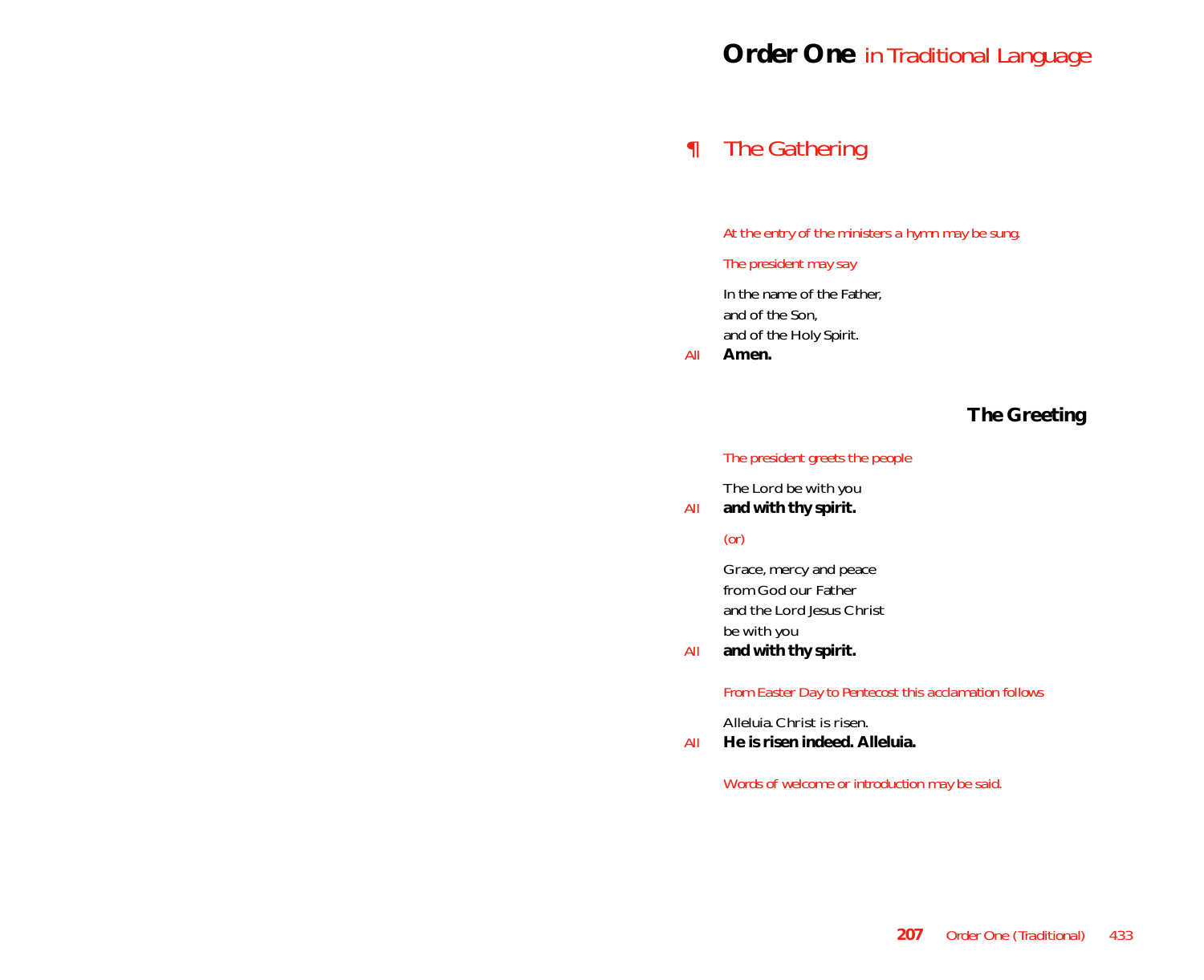# **Prayer of Preparation**

#### *This prayer may be said*

*All* **Almighty God,**

**unto whom all hearts be open, all desires known, and from whom no secrets are hid: cleanse the thoughts of our hearts by the inspiration of thy Holy Spirit, that we may perfectly love thee, and worthily magnify thy holy name; through Christ our Lord. Amen.**

#### **Prayers of Penitence**

#### *The Commandments, the Beatitudes, the Comfortable Words (pages 497–501) or the following Summary of the Law may be used*

Our Lord Jesus Christ said: Hear, O Israel, the Lord our God is one Lord; and thou shalt love the Lord thy God with all thy heart, and with all thy soul, and with all thy mind, and with all thy strength. This is the first commandment.

And the second is like, namely this: Thou shalt love thy neighbour as thyself. There is none other commandment greater than these. On these two commandments hang all the law and the prophets.

*All* **Lord, have mercy upon us, and write all these thy laws in our hearts, we beseech thee.**

#### *A minister uses a seasonal invitation to confession (pages 502–503) or these or other suitable words*

God so loved the world that he gave his only Son Jesus Christ to save us from our sins, to be our advocate in heaven, and to bring us to eternal life.

Let us confess our sins in penitence and faith, firmly resolved to keep God's commandments and to live in love and peace with all.

**All Almighty God, our heavenly Father, we have sinned against thee and against our neighbour, in thought and word and deed, through negligence, through weakness, through our own deliberate fault. We are heartily sorry and repent of all our sins. For the sake of thy Son Jesus Christ, who died for us, forgive us all that is past, and grant that we may serve thee in newness of life to the glory of thy name. Amen.**

### *(or)*

*All* **Most merciful God, Father of our Lord Jesus Christ, we confess that we have sinned in thought, word and deed. We have not loved thee with our whole heart. We have not loved our neighbours as ourselves. In thy mercy forgive what we have been, help us to amend what we are, and direct what we shall be; that we may do justly, love mercy, and walk humbly with thee, our God. Amen.**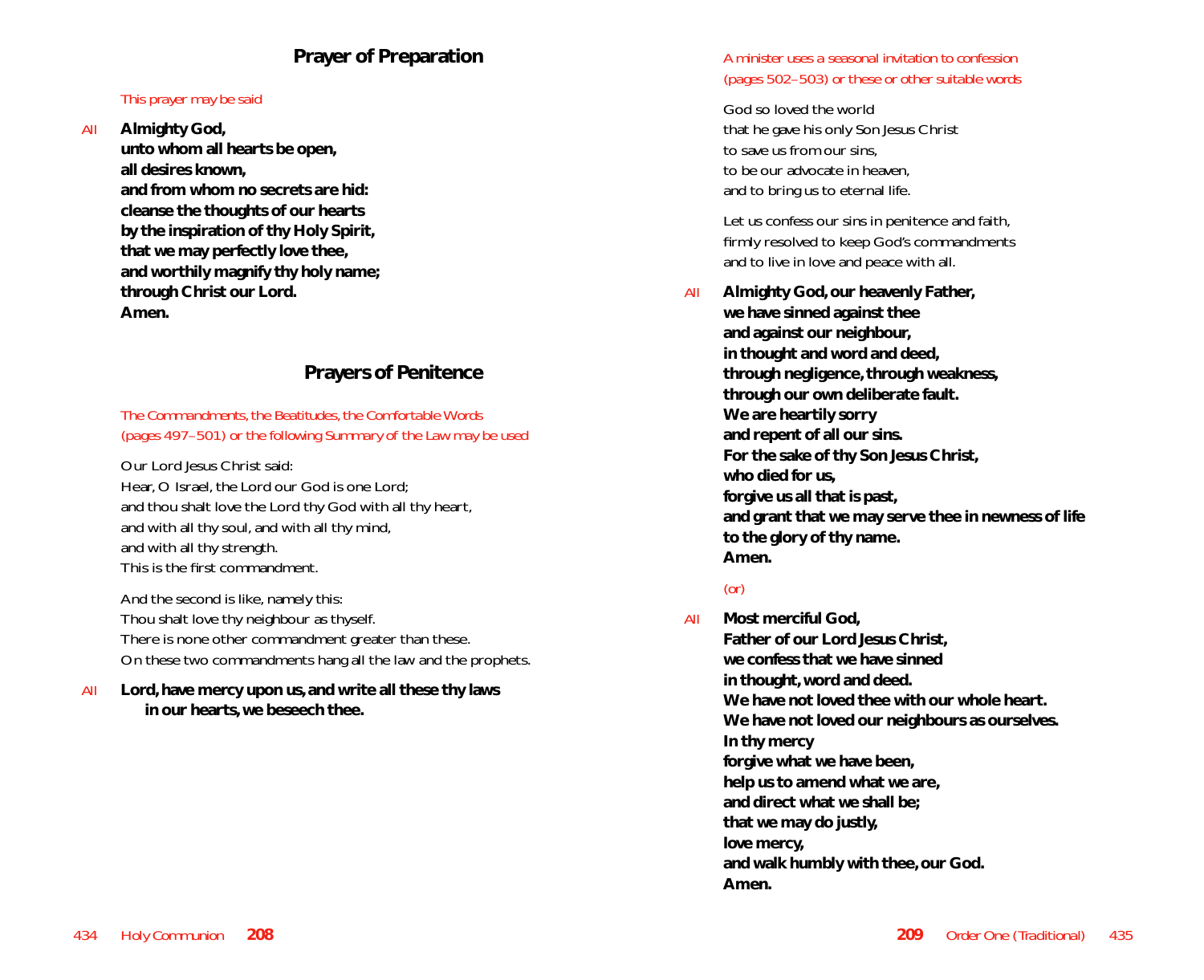#### *Or, with suitable penitential sentences, the Kyrie eleison may be used*

Lord, have mercy.

#### *All* **Lord, have mercy.**

Christ, have mercy.

*All* **Christ, have mercy.**

Lord, have mercy.

*All* **Lord, have mercy.**

*If another confession has already been used, the Kyrie eleison may be used without interpolation here or after the absolution.*

#### *The president says*

Almighty God, who forgives all who truly repent, have mercy upon *you*, pardon and deliver *you* from all *your* sins, confirm and strengthen *you* in all goodness, and keep *you* in life eternal; through Jesus Christ our Lord.

*All* **Amen.**

#### *The Gloria in excelsis may be used*

*All* **Glory be to God on high, and in earth peace, good will towards men.**

> **We praise thee, we bless thee, we worship thee, we glorify thee, we give thanks to thee for thy great glory, O Lord God, heavenly King, God the Father almighty.**

**O Lord, the only-begotten Son, Jesus Christ: O Lord God, Lamb of God, Son of the Father, that takest away the sins of the world, have mercy upon us. Thou that takest away the sins of the world, receive our prayer. Thou that sittest at the right hand of God the Father, have mercy upon us.**

**For thou only art holy; thou only art the Lord; thou only, O Christ, with the Holy Ghost, art the Most High, in the glory of God the Father. Amen.**

# **The Collect**

*The president introduces a period of silent prayer with the words 'Let us pray' or a more specific bidding.*

#### *The Collect is said, and all respond*

*All* **Amen.**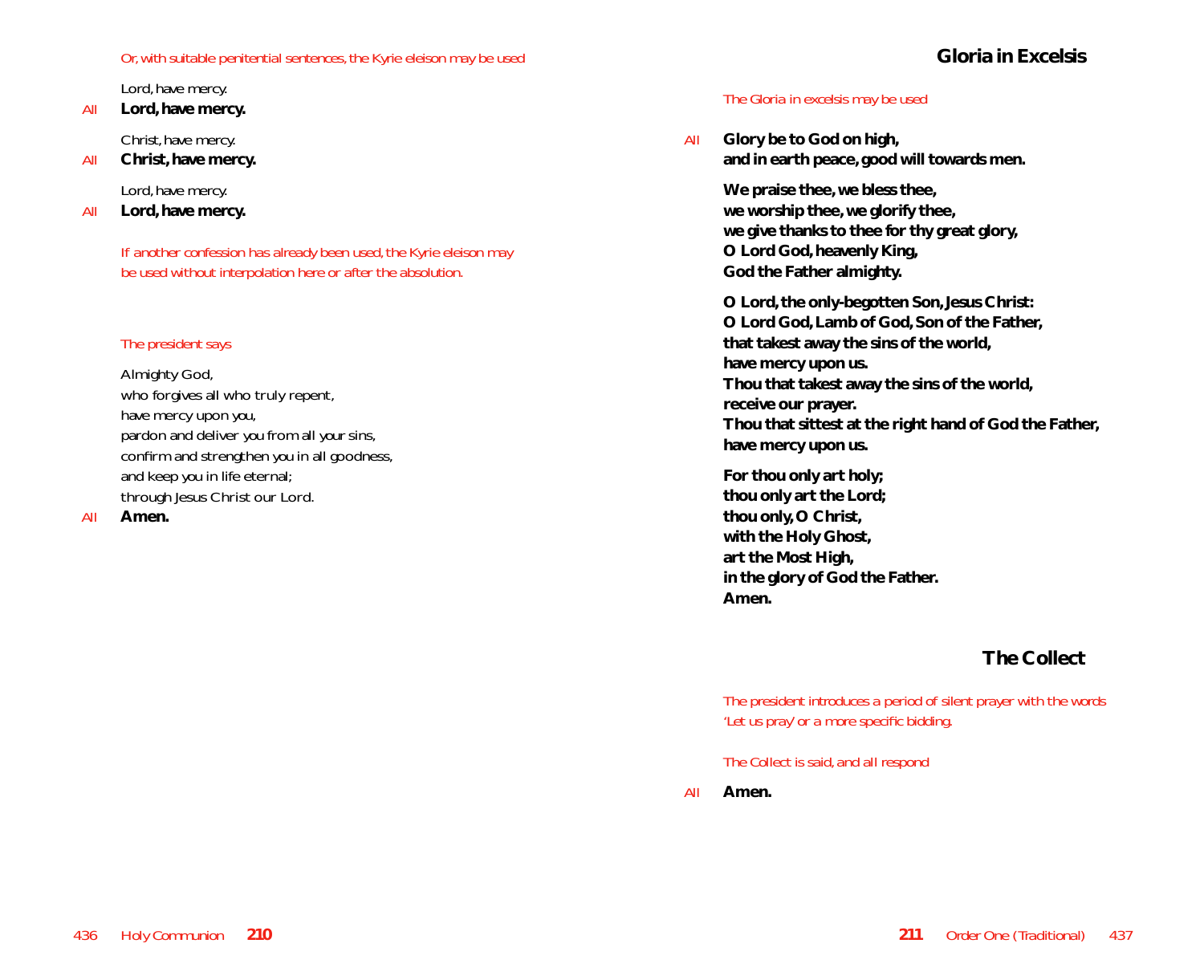# *¶ The Liturgy of the Word*

# **The Creed**

# **Readings**

*Either one or two readings from Scripture precede the Gospel reading.*

#### *At the end of each the reader may say*

This is the word of the Lord.

# *All* **Thanks be to God.**

*The psalm or canticle follows the first reading; other hymns and songs may be used between the readings.*

# **Gospel Reading**

*An acclamation may herald the Gospel reading (page 525).*

*When the Gospel is announced, the reader says*

Hear the Gospel of our Lord Jesus Christ according to *N*.

All **Glory be to thee, O Lord.** 

# *At the end*

This is the Gospel of the Lord. *All* **Praise be to thee, O Christ.**

# **Sermon**

*On Sundays and Principal Holy Days an authorized translation of the Nicene Creed is used, or on occasion the Apostles' Creed or an authorized Affirmation of Faith may be used (see pages 526–540).*

*All* **I believe in one God the Father almighty, maker of heaven and earth, and of all things visible and invisible:**

> **And in one Lord Jesus Christ, the only-begotten Son of God, begotten of his Father before all worlds, God of God, Light of Light, very God of very God, begotten, not made, being of one substance with the Father, by whom all things were made; who for us men and for our salvation came down from heaven, and was incarnate by the Holy Ghost of the Virgin Mary, and was made man, and was crucified also for us under Pontius Pilate. He suffered and was buried, and the third day he rose again according to the Scriptures, and ascended into heaven, and sitteth on the right hand of the Father. And he shall come again with glory to judge both the quick and the dead: whose kingdom shall have no end.**

**And I believe in the Holy Ghost, the Lord, the giver of life, who proceedeth from the Father and the Son, who with the Father and the Son together is worshipped and glorified, who spake by the prophets. And I believe one holy catholic and apostolic Church. I acknowledge one baptism for the remission of sins. And I look for the resurrection of the dead, and the life of the world to come. Amen.**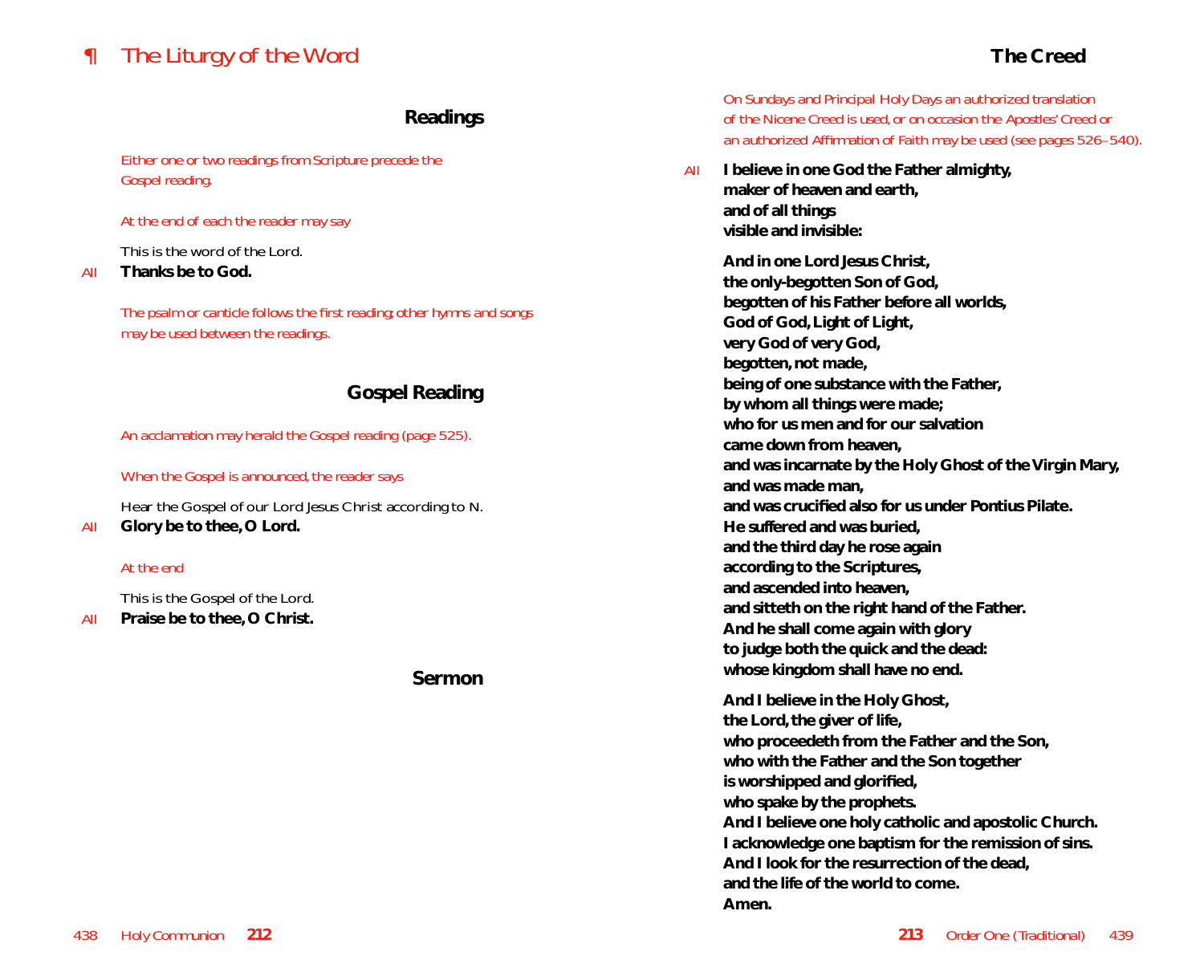# **Prayers of Intercession**

*One of the forms on pages 541–549 or other suitable words may be used.*

*The prayers usually include these concerns and may follow this sequence:*

- ¶ *The Church of Christ*
- ¶ *Creation, human society, the Sovereign and those in authority*
- ¶ *The local community*
- ¶ *Those who suffer*
- ¶ *The communion of saints*

*These responses may be used*

Lord, in thy mercy

*All* **hear our prayer.**

#### *(or)*

Lord, hear us.

*All* **Lord, graciously hear us.**

#### *And at the end*

Merciful Father,

*All* **accept these prayers for the sake of thy Son, our Saviour Jesus Christ. Amen.**

# *¶ The Liturgy of the Sacrament*

# **The Peace**

*The president may introduce the Peace with a suitable sentence (pages 550 and 564–624), and then says*

The peace of the Lord be always with you *All* **and with thy spirit.**

> *These words may be added* Let us offer one another a sign of peace.

*All may exchange a sign of peace.*

# **Preparation of the Table Taking of the Bread and Wine**

#### *A hymn may be sung.*

*The gifts of the people may be gathered and presented.*

*The table is prepared and bread and wine are placed upon it.*

*One or more of the prayers at the preparation of the table may be said (pages 551–553).*

*The president takes the bread and wine.*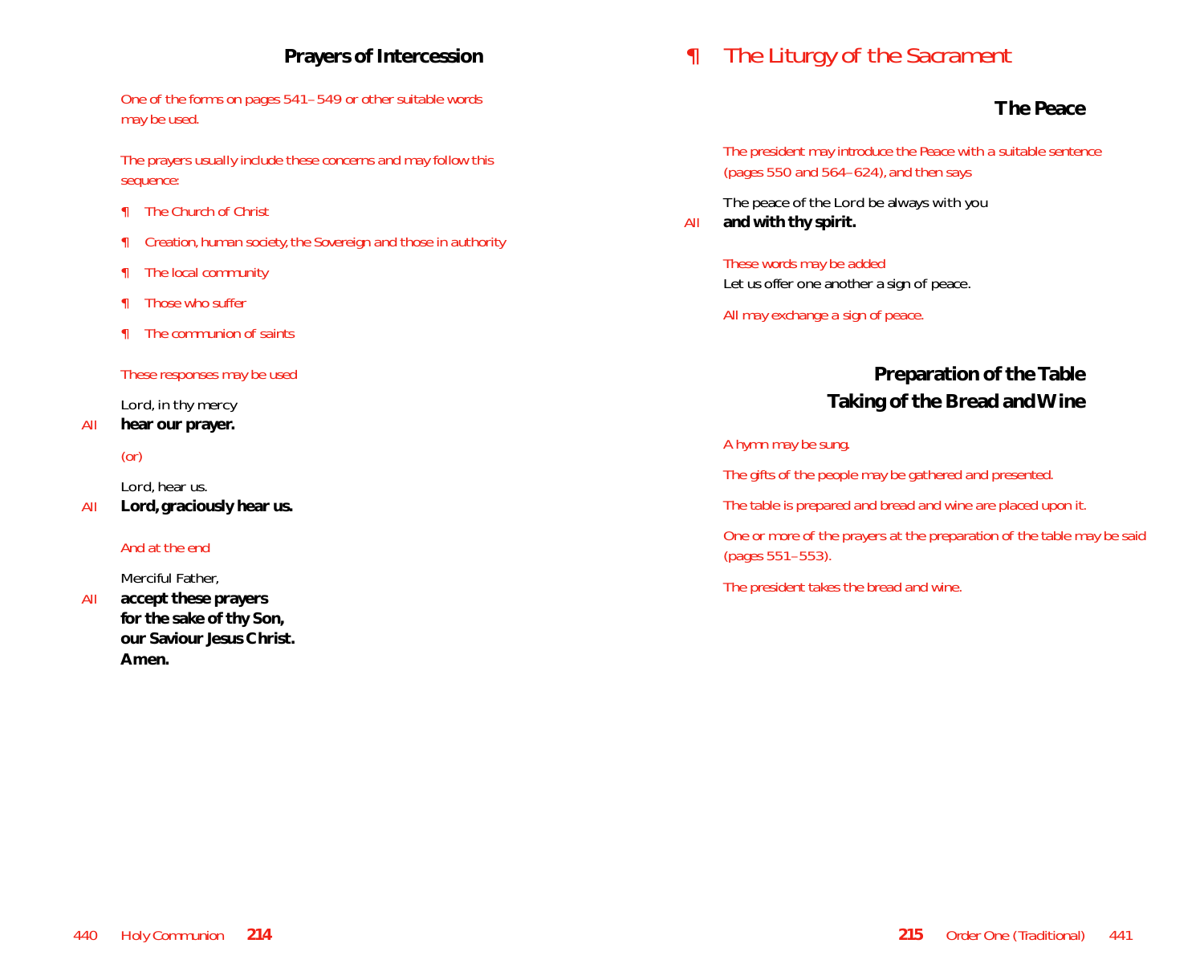# **The Eucharistic Prayer**

*For music see pages 686–693. One of the following Eucharistic Prayers is used: Prayer A below, or Prayer C on page 445.*

### **Prayer A**

#### *For music see page 686.*

The Lord be with you *(or)* The Lord is here. All and with thy spirit. **His Spirit is with us.** 

Lift up your hearts.

*All* **We lift them up unto the Lord.**

Let us give thanks unto the Lord our God.

#### *All* **It is meet and right so to do.**

It is very meet, right and our bounden duty, that we should at all times and in all places give thanks unto thee, O Lord, holy Father, almighty, everlasting God, through Jesus Christ thine only Son our Lord.

#### *The following may be omitted if a short Proper Preface is used*

For he is thy living Word; through him thou hast created all things from the beginning, and fashioned us in thine own image.

Through him thou didst redeem us from the slavery of sin, giving him to be born of a woman, to die upon the cross, and to rise again for us.

Through him thou hast made us a people for thine own possession, exalting him to thy right hand on high, and sending forth through him thy holy and life-giving Spirit.

*Short Proper Preface, when appropriate*

Therefore with angels and archangels, and with all the company of heaven, we laud and magnify thy glorious name, evermore praising thee and *saying*:

*All* **Holy, holy, holy, Lord God of hosts, heaven and earth are full of thy glory. Glory be to thee, O Lord most high. [Blessed is he that cometh in the name of the Lord. Hosanna in the highest.]**

Accept our praises, heavenly Father, through thy Son our Saviour Jesus Christ, and as we follow his example and obey his command, grant that by the power of thy Holy Spirit these gifts of bread and wine may be unto us his body and his blood;

who, in the same night that he was betrayed, took bread; and when he had given thanks to thee, he broke it and gave it to his disciples, saying: Take, eat; this is my body which is given for you; do this in remembrance of me.

Likewise after supper he took the cup; and when he had given thanks to thee, he gave it to them, saying: Drink ye all of this; for this is my blood of the new covenant, which is shed for you and for many for the forgiveness of sins. Do this, as oft as ye shall drink it, in remembrance of me.

Wherefore, O Lord and heavenly Father, we remember his offering of himself made once for all upon the cross; we proclaim his mighty resurrection and glorious ascension; we look for the coming of his kingdom and with this bread and this cup we make the memorial of Christ thy Son our Lord.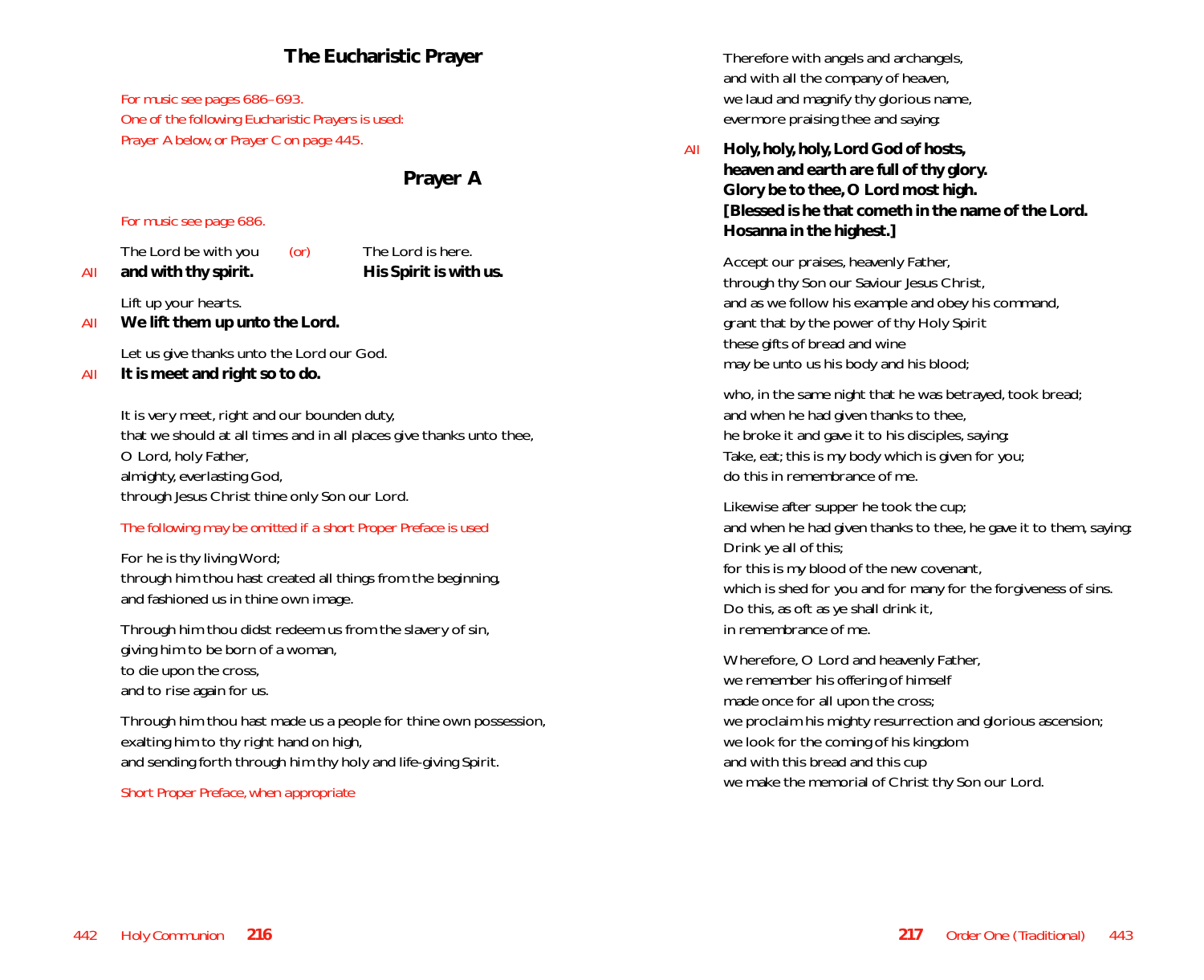#### *One of the following may be used*

[Great is the mystery of faith:]

*All* **Christ has died: Christ is risen: Christ will come again.**

## *(or)*

[ Jesus Christ is Lord:]

*All* **O Saviour of the world, who by thy cross and precious blood hast redeemed us, save us, and help us, we humbly beseech thee, O Lord.**

Accept through him, our great high priest, this our sacrifice of thanks and praise, and as we eat and drink these holy gifts in the presence of thy divine majesty, renew us by thy Holy Spirit, inspire us with thy love, and unite us in the body of thy Son, Jesus Christ our Lord,

by whom, and with whom, and in whom, in the unity of the Holy Spirit, all honour and glory be unto thee, O Father almighty, world without end.

*All* **Amen.**

*The service continues with the Lord's Prayer on page 448.*

#### *For music see page 690.*

|     | The Lord be with you | (0r) | The Lord is here.      |
|-----|----------------------|------|------------------------|
| All | and with thy spirit. |      | His Spirit is with us. |

Lift up your hearts.

*All* **We lift them up unto the Lord.**

Let us give thanks unto the Lord our God.

*All* **It is meet and right so to do.**

It is very meet, right and our bounden duty, that we should at all times and in all places give thanks unto thee, O Lord, holy Father, almighty, everlasting God, through Jesus Christ thine only Son our Lord.

#### *Short Proper Preface, when appropriate*

#### [*or, when there is no Proper Preface*

For he is the great high priest, who has loosed us from our sins and has made us to be a royal priesthood unto thee, our God and Father.]

Therefore with angels and archangels, and with all the company of heaven, we laud and magnify thy glorious name, evermore praising thee and *saying*:

*All* **Holy, holy, holy, Lord God of hosts, heaven and earth are full of thy glory. Glory be to thee, O Lord most high. [Blessed is he that cometh in the name of the Lord. Hosanna in the highest.]**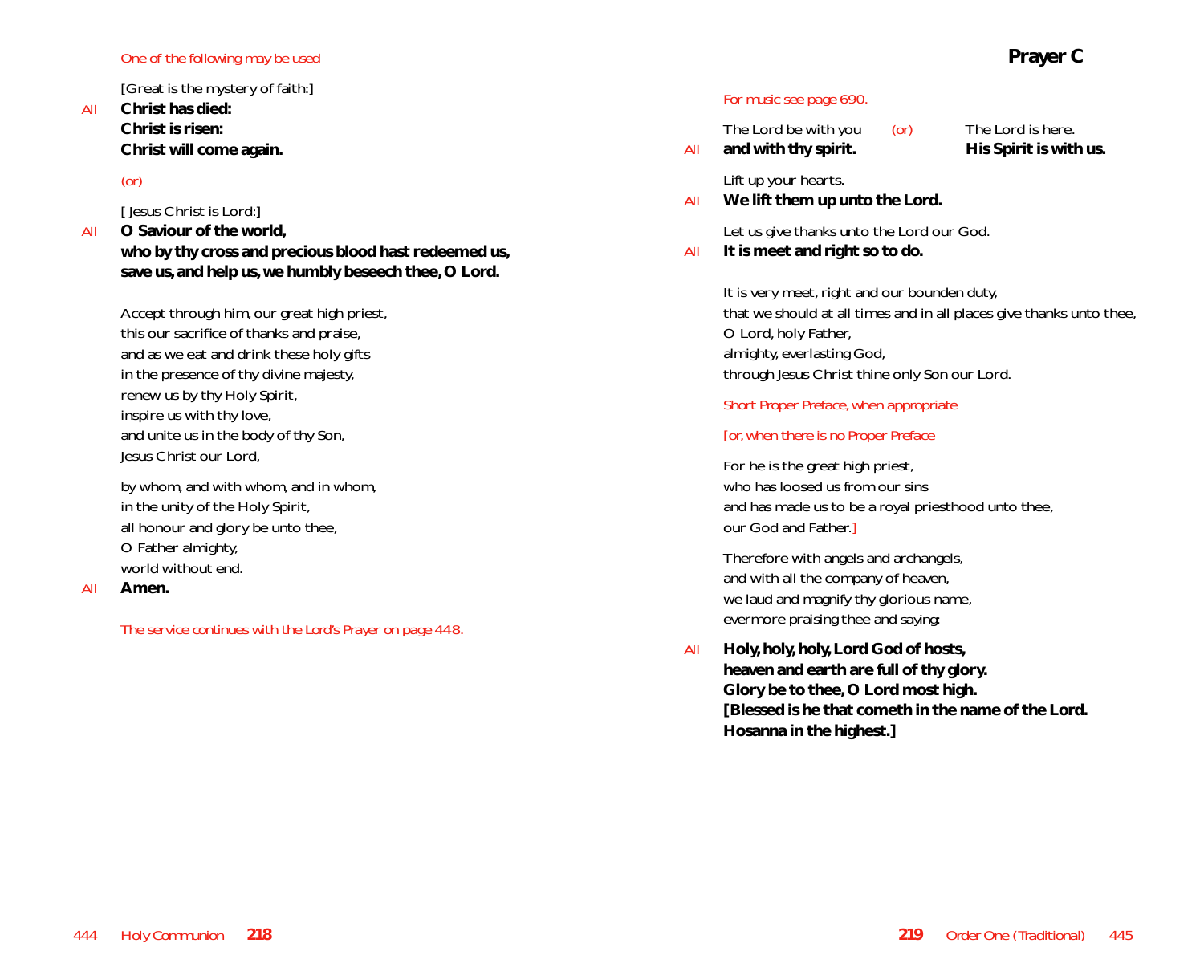All glory be to thee, almighty God, our heavenly Father, who, of thy tender mercy, didst give thine only Son Jesus Christ to suffer death upon the cross for our redemption; who made there, by his one oblation of himself once offered, a full, perfect and sufficient sacrifice, oblation and satisfaction for the sins of the whole world; and did institute, and in his holy gospel command us to continue, a perpetual memory of that his precious death, until his coming again.

Hear us, O merciful Father, we most humbly beseech thee, and grant that, by the power of thy Holy Spirit, we receiving these thy creatures of bread and wine, according to thy Son our Saviour Jesus Christ's holy institution, in remembrance of his death and passion, may be partakers of his most blessed body and blood;

who, in the same night that he was betrayed, took bread; and when he had given thanks to thee, he broke it and gave it to his disciples, saying: Take, eat; this is my body which is given for you; do this in remembrance of me.

Likewise after supper he took the cup; and when he had given thanks to thee, he gave it to them, saying: Drink ye all of this; for this is my blood of the new covenant, which is shed for you and for many for the forgiveness of sins. Do this, as oft as ye shall drink it, in remembrance of me.

#### *One of the following may be used*

[Great is the mystery of faith:] *All* **Christ has died: Christ is risen: Christ will come again.**

## *(or)*

[ Jesus Christ is Lord:]

*All* **O Saviour of the world, who by thy cross and precious blood hast redeemed us, save us, and help us, we humbly beseech thee, O Lord.** Wherefore, O Lord and heavenly Father, we thy humble servants, having in remembrance the precious death and passion of thy dear Son, his mighty resurrection and glorious ascension, entirely desire thy fatherly goodness

mercifully to accept this our sacrifice of praise and thanksgiving; most humbly beseeching thee to grant that by the merits and death of thy Son Jesus Christ, and through faith in his blood, we and all thy whole Church may obtain remission of our sins, and all other benefits of his passion. And although we be unworthy, through our manifold sins, to offer unto thee any sacrifice, yet we beseech thee to accept this our bounden duty and service, not weighing our merits, but pardoning our offences; and to grant that all we, who are partakers of this holy communion, may be fulfilled with thy grace and heavenly benediction;

through Jesus Christ our Lord, by whom, and with whom, and in whom, in the unity of the Holy Spirit, all honour and glory be unto thee, O Father almighty, world without end.

*All* **Amen.**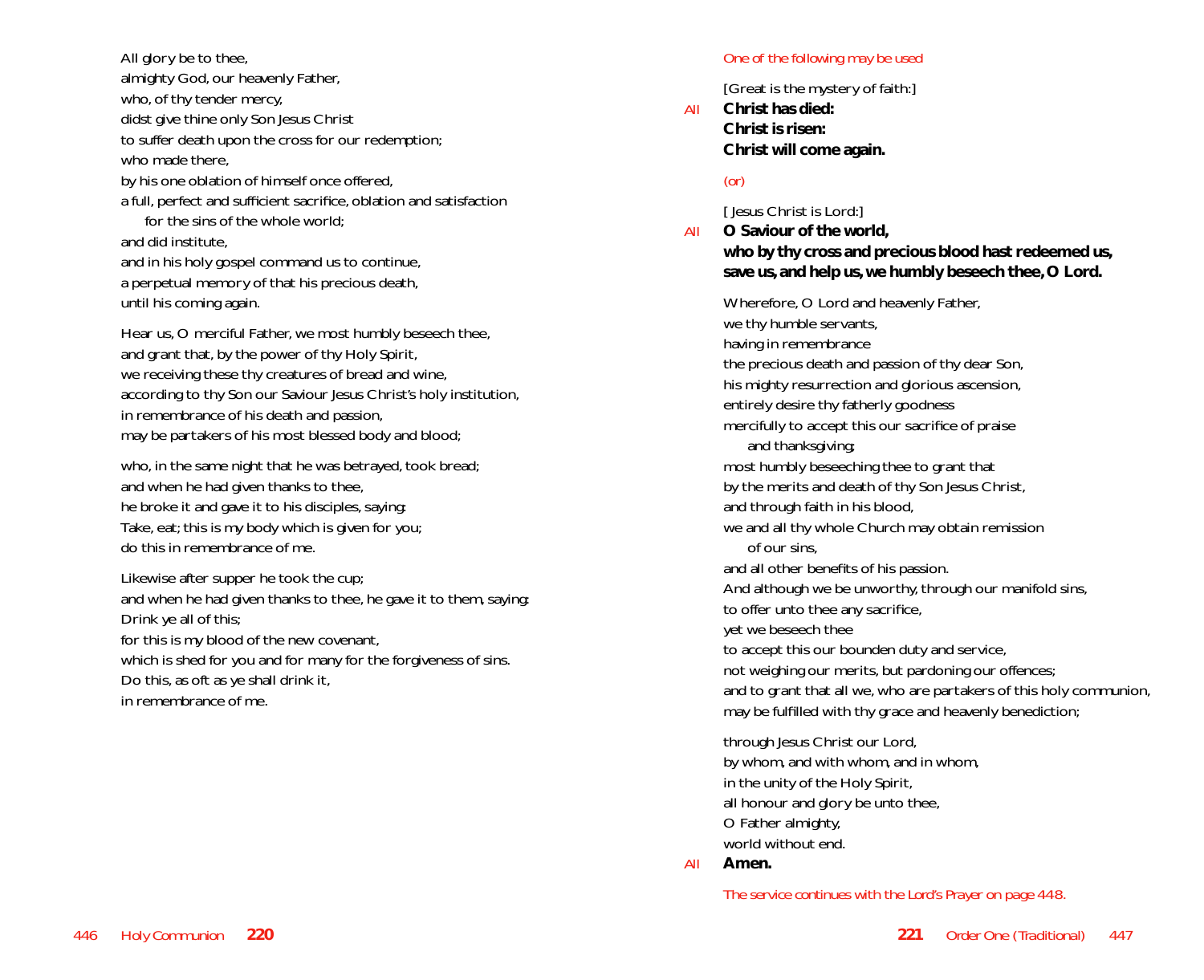Let us pray with confidence as our Saviour has taught us

- *All* **Our Father, who art in heaven, hallowed be thy name;**
	- **thy kingdom come;**
	- **thy will be done;**
	- **on earth as it is in heaven.**
	- **Give us this day our daily bread.**
	-
	- **And forgive us our trespasses,**
	- **as we forgive those who trespass against us.**
	- **And lead us not into temptation;**
	- **but deliver us from evil.**
	- **For thine is the kingdom,**
	- **the power and the glory,**
	- **for ever and ever.**

#### **Amen.**

# *(or)*

As our Saviour taught us, so we pray

*All* **Our Father in heaven, hallowed be your name, your kingdom come, your will be done, on earth as in heaven. Give us today our daily bread. Forgive us our sins as we forgive those who sin against us. Lead us not into temptation but deliver us from evil. For the kingdom, the power, and the glory are yours now and for ever. Amen.**

#### *The president breaks the consecrated bread.*

We break this bread to share in the body of Christ.

*All* **Though we are many, we are one body, because we all share in one bread.**

## *(or)*

Every time we eat this bread and drink this cup,

*All* **we proclaim the Lord's death until he comes.**

#### *The Agnus Dei may be used as the bread is broken*

*All* **O Lamb of God, that takest away the sins of the world, have mercy upon us.**

> **O Lamb of God, that takest away the sins of the world, have mercy upon us.**

> **O Lamb of God, that takest away the sins of the world, grant us thy peace.**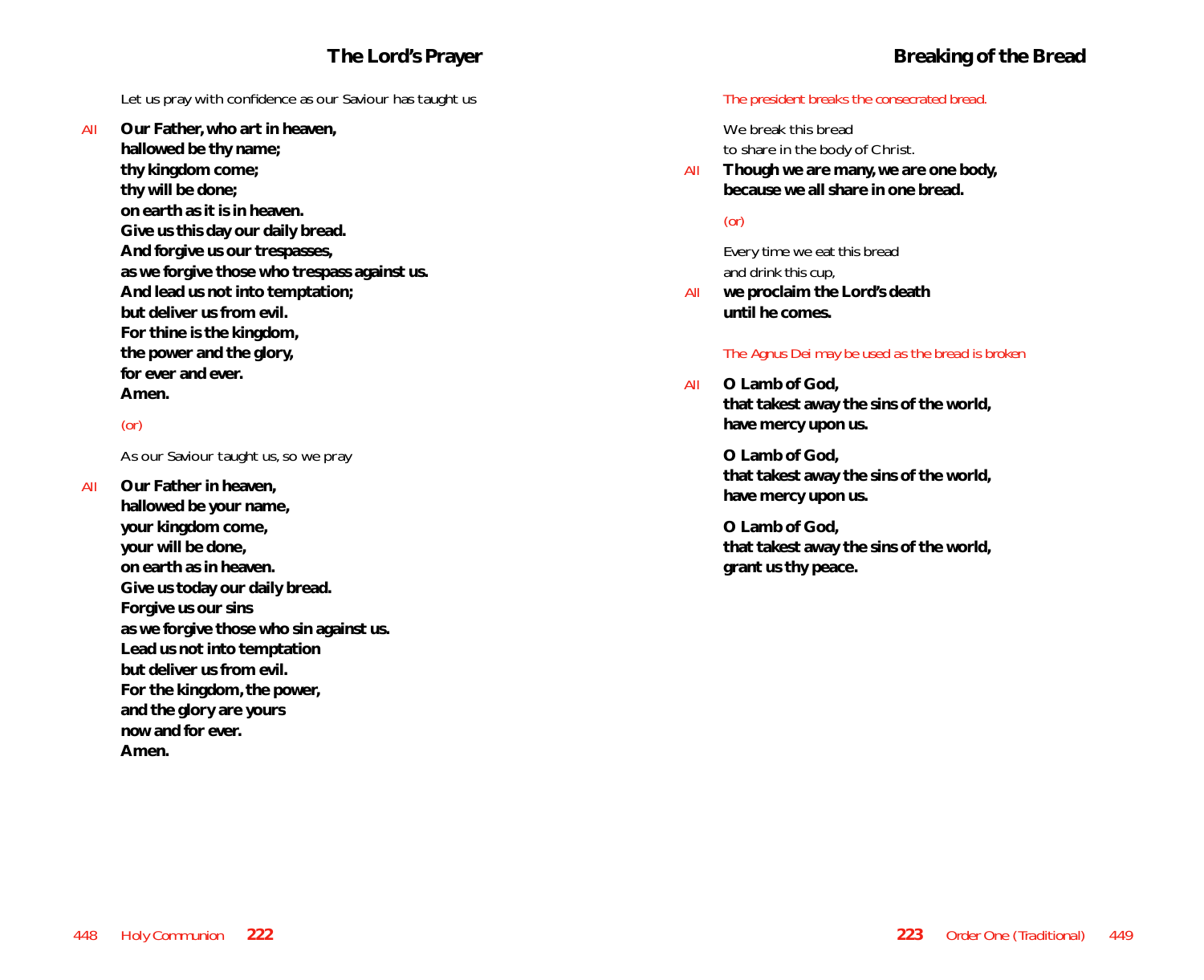#### *The president says one of these invitations to communion*

Draw near with faith. Receive the body of our Lord Jesus Christ which he gave for you, and his blood which he shed for you. Eat and drink in remembrance that he died for you, and feed on him in your hearts by faith with thanksgiving.

# *(or)*

Jesus is the Lamb of God who takes away the sin of the world. Blessed are those who are called to his supper.

*All* **Lord, I am not worthy that thou shouldest come under my roof, but speak the word only and my soul shall be healed.**

# *(or)*

God's holy gifts for God's holy people.

*All* **Jesus Christ is holy, Jesus Christ is Lord, to the glory of God the Father.**

#### *or, from Easter Day to Pentecost*

Alleluia. Christ our passover is sacrificed for us. *All* **Therefore let us keep the feast. Alleluia.**

#### *This prayer may be said before the distribution*

*All* **We do not presume to come to this thy table, O merciful Lord, trusting in our own righteousness, but in thy manifold and great mercies. We are not worthy so much as to gather up the crumbs under thy table. But thou art the same Lord whose nature is always to have mercy. Grant us therefore, gracious Lord, so to eat the flesh of thy dear Son Jesus Christ and to drink his blood, that our sinful bodies may be made clean by his body and our souls washed through his most precious blood, and that we may evermore dwell in him, and he in us. Amen.**

*The president and people receive communion.*

*Authorized words of distribution are used (page 555) and the communicant replies* 

#### **Amen.**

*During the distribution hymns and anthems may be sung.*

*If either or both of the consecrated elements are likely to prove insufficient, the president returns to the holy table and adds more, saying the words on page 556.*

*Any consecrated bread and wine which is not required for purposes of communion is consumed at the end of the distribution or after the service.*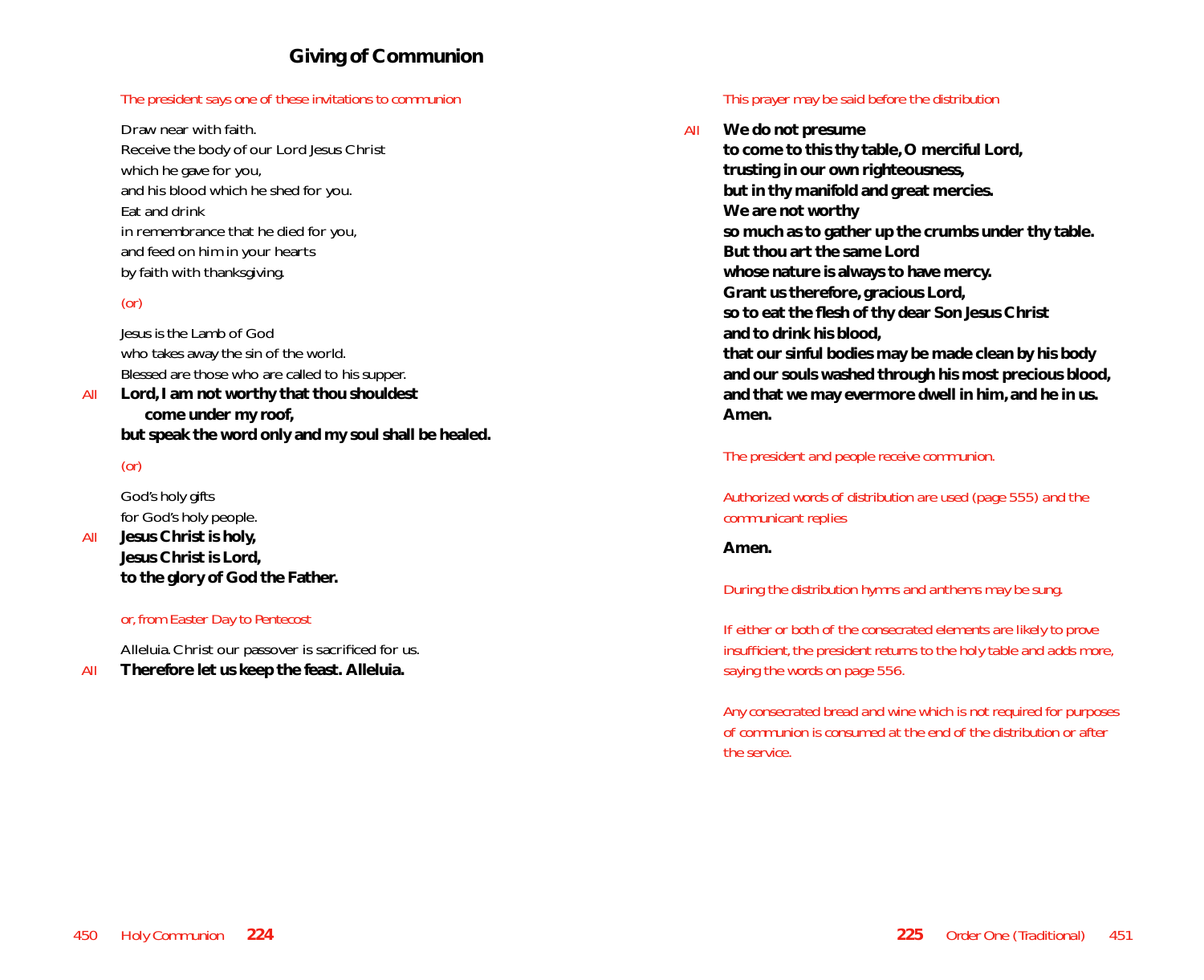#### *Silence is kept.*

#### *The Post Communion, or this or another suitable prayer is said*

Almighty and ever-living God, we most heartily thank thee, for that thou dost vouchsafe to feed us, who have duly received these holy mysteries, with the spiritual food of the most precious body and blood of thy Son our Saviour Jesus Christ; and dost assure us thereby of thy favour and goodness towards us; and that we are very members incorporate in the mystical body of thy Son, which is the blessed company of all faithful people, and are also heirs through hope of thy everlasting kingdom, by the merits of the most precious death and passion of thy dear Son. And we most humbly beseech thee, O heavenly Father, so to assist us with thy grace, that we may continue in that holy fellowship, and do all such good works as thou hast prepared for us to walk in; through Jesus Christ our Lord, to whom, with thee and the Holy Spirit, be all honour and glory, world without end.

*All* **Amen.**

#### *All may say this prayer*

*All* **Almighty God,**

**we thank thee for feeding us with the body and blood of thy Son Jesus Christ. Through him we offer thee our souls and bodies to be a living sacrifice. Send us out in the power of thy Spirit to live and work to thy praise and glory. Amen.**

# *¶ The Dismissal*

#### *A hymn may be sung.*

*The president may use the seasonal blessing, or another suitable blessing (pages 559–562 and 564–623)*

*(or)*

The peace of God, which passes all understanding, keep your hearts and minds in the knowledge and love of God, and of his Son Jesus Christ our Lord; and the blessing of God almighty, the Father, the Son, and the Holy Spirit, be among you and remain with you always.

*All* **Amen.**

#### *A minister says*

Go in peace to love and serve the Lord.

*All* **In the name of Christ. Amen.**

### *(or)*

Go in the peace of Christ.

*All* **Thanks be to God.**

#### *or, from Easter Day to Pentecost*

Go in the peace of Christ. Alleluia, alleluia.

*All* **Thanks be to God. Alleluia, alleluia.**

*The ministers and people depart.*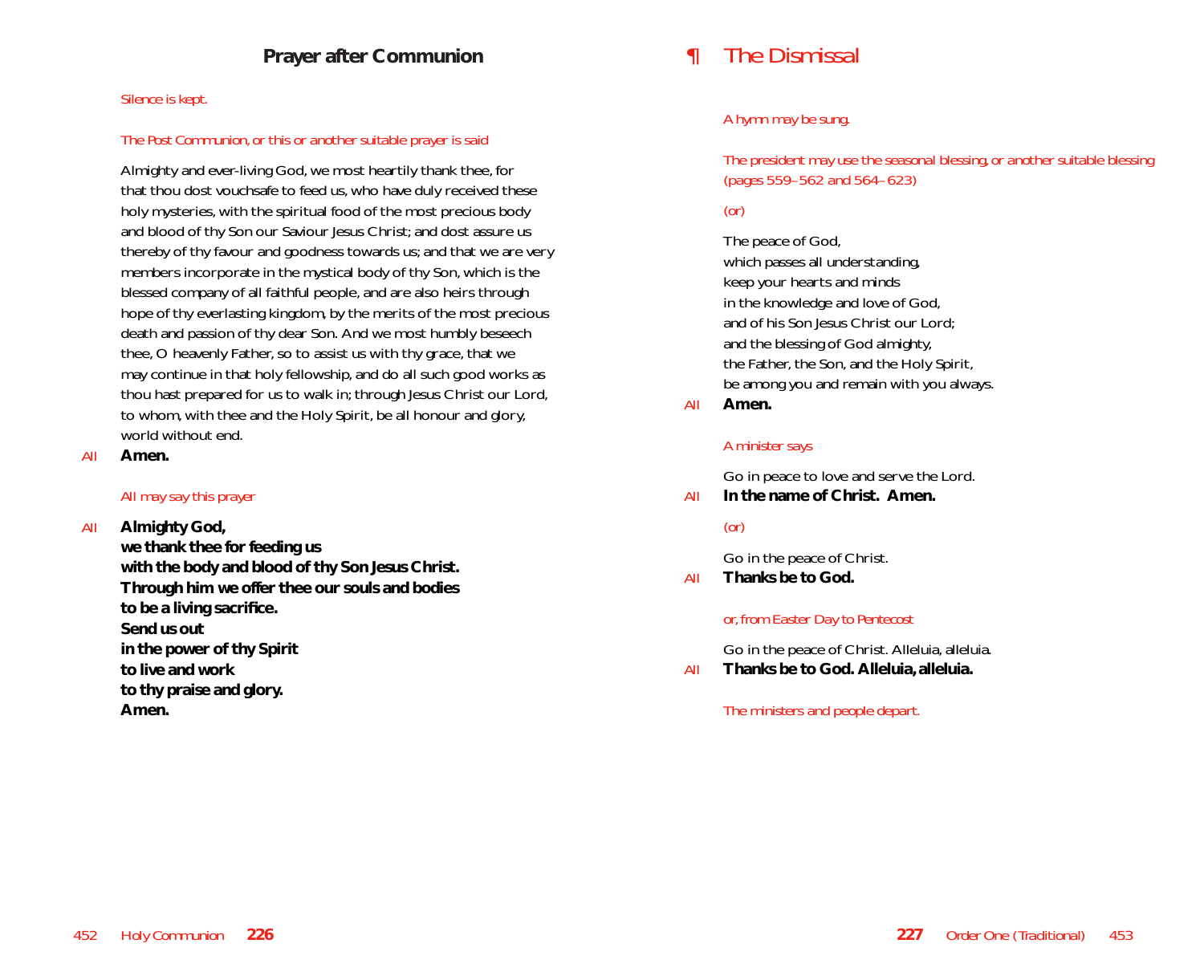# **Order Two** *Structure*

# **Order Two**

#### *A hymn may be sung.*

# **The Lord's Prayer**

Our Father, which art in heaven, hallowed be thy name; thy kingdom come; thy will be done, in earth as it is in heaven. Give us this day our daily bread. And forgive us our trespasses, as we forgive them that trespass against us. And lead us not into temptation; but deliver us from evil. Amen.

# **Prayer of Preparation**

Almighty God, unto whom all hearts be open, all desires known, and from whom no secrets are hid: cleanse the thoughts of our hearts by the inspiration of thy Holy Spirit, that we may perfectly love thee, and worthily magnify thy holy name; through Christ our Lord. *All* **Amen.**

# **The people and the priest**

- ¶ prepare for worship
- **f** hear and respond to the commandments of God
- **T** keep silence and pray a Collect
- ¶ proclaim and respond to the word of God
- ¶ prepare the table
- **f** pray for the Church and the world
- **f** confess their sins and are assured of God's forgiveness
- ¶ praise God for his goodness
- **T** pray the Consecration Prayer
- ¶ receive communion
- ¶ respond with thanksgiving
- ¶ depart with God's blessing

*For Notes, see pages 384 and 625–630.*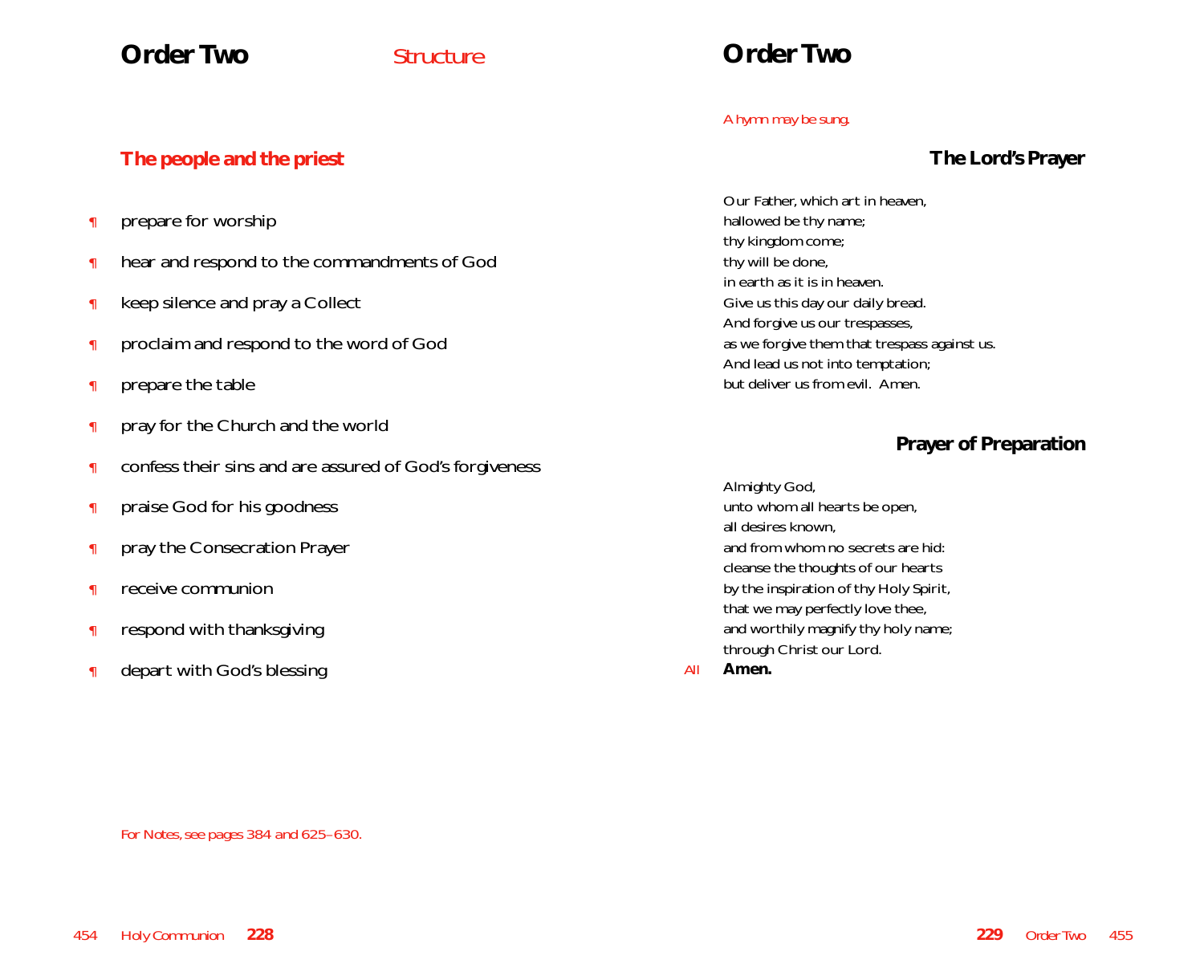# **The Commandments**

*The priest reads the Ten Commandments and the people make the response. Or, except on the first Sundays of Advent and Lent, the Summary of the Law or Kyrie eleison may be used.*

God spake these words and said:

I am the Lord thy God; thou shalt have none other gods but me.

#### *All* **Lord, have mercy upon us, and incline our hearts to keep this law.**

Thou shalt not make to thyself any graven image, nor the likeness of any thing that is in heaven above, or in the earth beneath, or in the water under the earth. Thou shalt not bow down to them, nor worship them: for I the Lord thy God am a jealous God, and visit the sins of the fathers upon the children unto the third and fourth generation of them that hate me, and shew mercy unto thousands in them that love me

and keep my commandments.

# *All* **Lord, have mercy upon us, and incline our hearts to keep this law.**

Thou shalt not take the name of the Lord thy God in vain: for the Lord will not hold him guiltless that taketh his name in vain.

#### *All* **Lord, have mercy upon us, and incline our hearts to keep this law.**

Remember that thou keep holy the Sabbath day. Six days shalt thou labour, and do all that thou hast to do; but the seventh day is the Sabbath of the Lord thy God. In it thou shalt do no manner of work, thou, and thy son, and thy daughter, thy manservant, and thy maidservant, thy cattle, and the stranger that is within thy gates. For in six days the Lord made heaven and earth, the sea, and all that in them is, and rested the seventh day: wherefore the Lord blessed the seventh day, and hallowed it. *All* **Lord, have mercy upon us,**

# **and incline our hearts to keep this law.**

Honour thy father and thy mother; that thy days may be long in the land which the Lord thy God giveth thee.

*All* **Lord, have mercy upon us, and incline our hearts to keep this law.**

Thou shalt do no murder.

*All* **Lord, have mercy upon us, and incline our hearts to keep this law.**

Thou shalt not commit adultery.

*All* **Lord, have mercy upon us, and incline our hearts to keep this law.**

Thou shalt not steal.

*All* **Lord, have mercy upon us, and incline our hearts to keep this law.**

Thou shalt not bear false witness against thy neighbour.

*All* **Lord, have mercy upon us, and incline our hearts to keep this law.**

> Thou shalt not covet thy neighbour's house, thou shalt not covet thy neighbour's wife, nor his servant, nor his maid, nor his ox, nor his ass, nor anything that is his.

*All* **Lord, have mercy upon us, and write all these thy laws in our hearts, we beseech thee.**

### *Or this Summary of the Law may be said*

Our Lord Jesus Christ said: Hear, O Israel, the Lord our God is one Lord; and thou shalt love the Lord thy God with all thy heart, and with all thy soul, and with all thy mind, and with all thy strength. This is the first commandment.

And the second is like, namely this: Thou shalt love thy neighbour as thyself. There is none other commandment greater than these. On these two commandments hang all the law and the prophets.

*All* **Lord, have mercy upon us, and write all these thy laws in our hearts, we beseech thee.**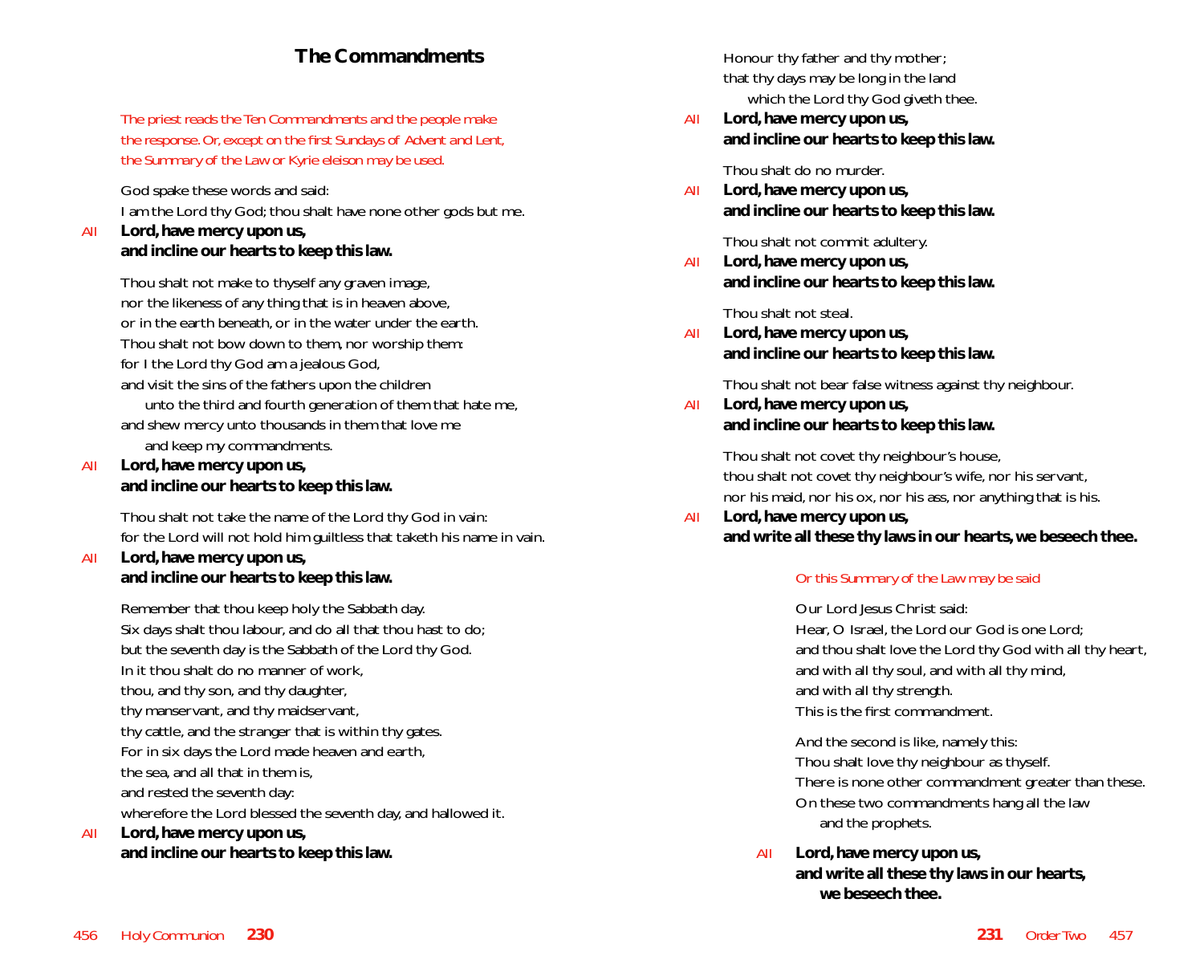#### *Or the Kyrie eleison may be sung or said*

Lord, have mercy.

- *All* **Lord, have mercy.** Lord, have mercy.
- *All* **Christ, have mercy.** Christ, have mercy.
- *All* **Christ, have mercy.**

Lord, have mercy.

*All* **Lord, have mercy.** Lord, have mercy.

#### *(or)*

Kyrie, eleison.

- *All* **Kyrie, eleison**. Kyrie, eleison.
- *All* **Christe, eleison.** Christe, eleison.
- *All* **Christe, eleison.**

Kyrie, eleison.

*All* **Kyrie, eleison**. Kyrie, eleison.

#### *The Collect for the Sovereign may be said*

Almighty God, whose kingdom is everlasting, and power infinite: have mercy upon the whole Church; and so rule the heart of thy chosen servant *Elizabeth*, *our Queen* and Governor, that she (knowing whose minister she is) may above all things seek thy honour and glory: and that we and all her subjects (duly considering whose authority she hath) may faithfully serve, honour and humbly obey her, in thee, and for thee, according to thy blessed word and ordinance; through Jesus Christ our Lord, who with thee and the Holy Ghost liveth and reigneth, ever one God, world without end.

*All* **Amen.**

# **The Collect**

#### *The priest may say*

The Lord be with you *All* **and with thy spirit.** Let us pray.

*The priest says the Collect of the Day.*

# **Epistle**

*A Lesson from the Old Testament may be read and a Psalm may be used.*

#### *The reader says*

The Lesson is written in the … chapter of … beginning at the … verse.

#### *At the end*

Here endeth the Lesson.

#### *The reader says*

The Epistle is written in the … chapter of … beginning at the … verse.

#### *At the end*

Here endeth the Epistle.

#### *A hymn may be sung.*

# **Gospel**

#### *The reader says*

The holy Gospel is written in the … chapter of the Gospel according to Saint …, beginning at the … verse.

#### *All may respond*

**All Glory be to thee, O Lord.** 

*At the end the reader may say*

This is the Gospel of the Lord.

#### *All may respond*

*All* **Praise be to thee, O Christ.**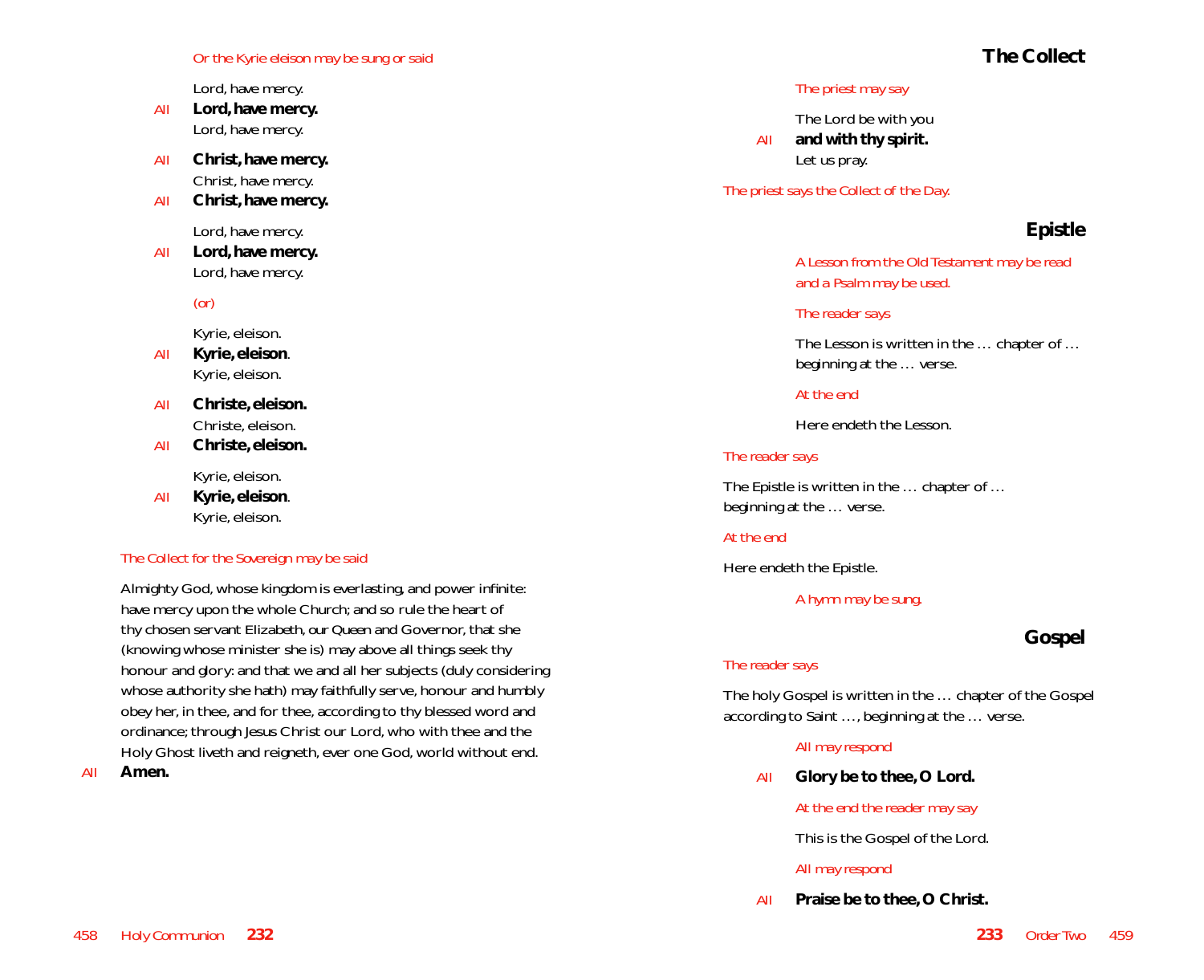# **The Creed**

*The Creed is used on every Sunday and Holy Day and may be used on other days also.*

*All* **I believe in one God the Father almighty, maker of heaven and earth, and of all things visible and invisible:**

**And in one Lord Jesus Christ, the only-begotten Son of God, begotten of his Father before all worlds, God of God, Light of Light, very God of very God, begotten, not made, being of one substance with the Father, by whom all things were made; who for us men and for our salvation came down from heaven, and was incarnate by the Holy Ghost of the Virgin Mary, and was made man, and was crucified also for us under Pontius Pilate. He suffered and was buried, and the third day he rose again according to the Scriptures, and ascended into heaven, and sitteth on the right hand of the Father. And he shall come again with glory to judge both the quick and the dead: whose kingdom shall have no end. And I believe in the Holy Ghost, the Lord and giver of life, who proceedeth from the Father and the Son, who with the Father and the Son together is worshipped and glorified, who spake by the prophets. And I believe one catholic and apostolic Church. I acknowledge one baptism for the remission of sins. And I look for the resurrection of the dead,**

**and the life of the world to come. Amen.**

*Banns of marriage may be published and notices given.*

# **Offertory**

#### *One of the following or another sentence of Scripture is used*

Let your light so shine before men, that they may see your good works, and glorify your Father which is in heaven. *Matthew 5.16*

Lay not up for yourselves treasure upon the earth; where the rust and moth doth corrupt, and where thieves break through and steal: but lay up for yourselves treasures in heaven; where neither rust nor moth doth corrupt, and where thieves do not break through and steal. *Matthew 6.19*

All things come of thee, and of thine own do we give thee.

*1 Chronicles 29.14*

Whoso hath this world's good, and seeth his brother have need, and shutteth up his compassion from him, how dwelleth the love of God in him? *1 John 3.17*

*A hymn may be sung.*

*The gifts of the people may be gathered and presented.*

*The priest places the bread and wine upon the table.*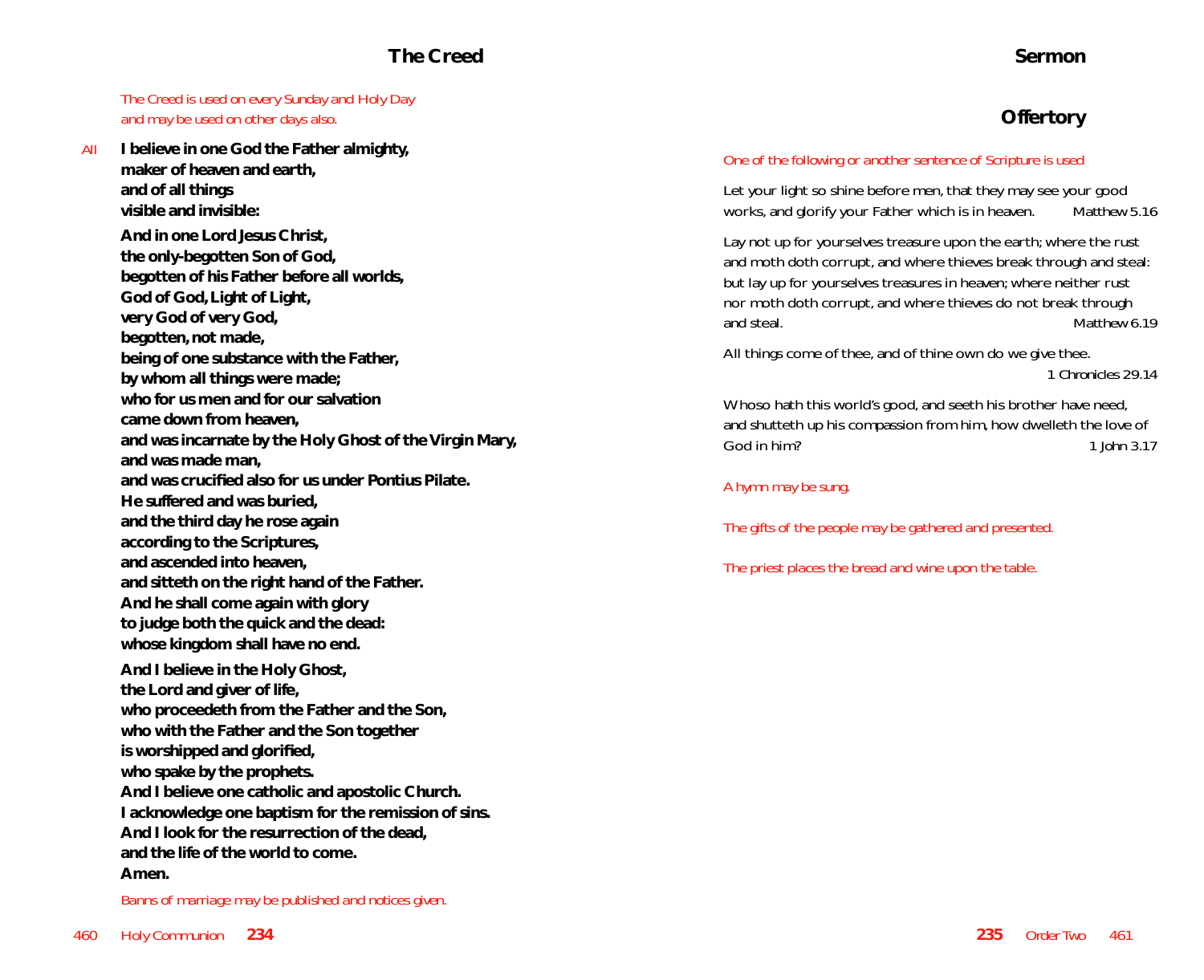# **Intercession**

#### *Brief biddings may be given.*

Let us pray for the whole state of Christ's Church militant here in earth.

Almighty and ever-living God, who by thy holy apostle hast taught us to make prayers and supplications, and to give thanks, for all men: we humbly beseech thee most mercifully [to accept our alms and oblations, and] to receive these our prayers, which we offer unto thy divine majesty; beseeching thee to inspire continually the universal Church with the spirit of truth, unity, and concord: and grant, that all they that do confess thy holy name may agree in the truth of thy holy word, and live in unity and godly love.

We beseech thee also to save and defend all Christian kings, princes and governors; and specially thy servant *Elizabeth our Queen*, that under her we may be godly and quietly governed: and grant unto her whole Council, and to all that are put in authority under her, that they may truly and impartially minister justice, to the punishment of wickedness and vice, and to the maintenance of thy true religion and virtue.

Give grace, O heavenly Father, to all bishops, priests and deacons, that they may both by their life and doctrine set forth thy true and lively word, and rightly and duly administer thy holy sacraments: and to all thy people give thy heavenly grace; and specially to this congregation here present; that, with meek heart and due reverence, they may hear and receive thy holy word; truly serving thee in holiness and righteousness all the days of their life.

And we most humbly beseech thee of thy goodness, O Lord, to comfort and succour all them, who in this transitory life are in trouble, sorrow, need, sickness, or any other adversity.

And we also bless thy holy name for all thy servants departed this life in thy faith and fear; beseeching thee to give us grace so to follow their good examples, that with them we may be partakers of thy heavenly kingdom.

Grant this, O Father, for Jesus Christ's sake, our only mediator and advocate.

#### *All* **Amen.**

*The priest may read the Exhortation (page 471) or one of the other Exhortations in* The Book of Common Prayer*.*

## **Invitation to Confession**

Ye that do truly and earnestly repent you of your sins, and are in love and charity with your neighbours, and intend to lead a new life, following the commandments of God, and walking from henceforth in his holy ways: draw near with faith, and take this holy sacrament to your comfort; and make your humble confession to almighty God, meekly kneeling upon your knees.

# **Confession**

*All* **Almighty God, Father of our Lord Jesus Christ, maker of all things, judge of all men: we acknowledge and bewail our manifold sins and wickedness, which we, from time to time, most grievously have committed, by thought, word and deed, against thy divine majesty, provoking most justly thy wrath and indignation against us. We do earnestly repent, and are heartily sorry for these our misdoings; the remembrance of them is grievous unto us; the burden of them is intolerable. Have mercy upon us, have mercy upon us, most merciful Father; for thy Son our Lord Jesus Christ's sake, forgive us all that is past; and grant that we may ever hereafter serve and please thee in newness of life, to the honour and glory of thy name; through Jesus Christ our Lord. Amen.**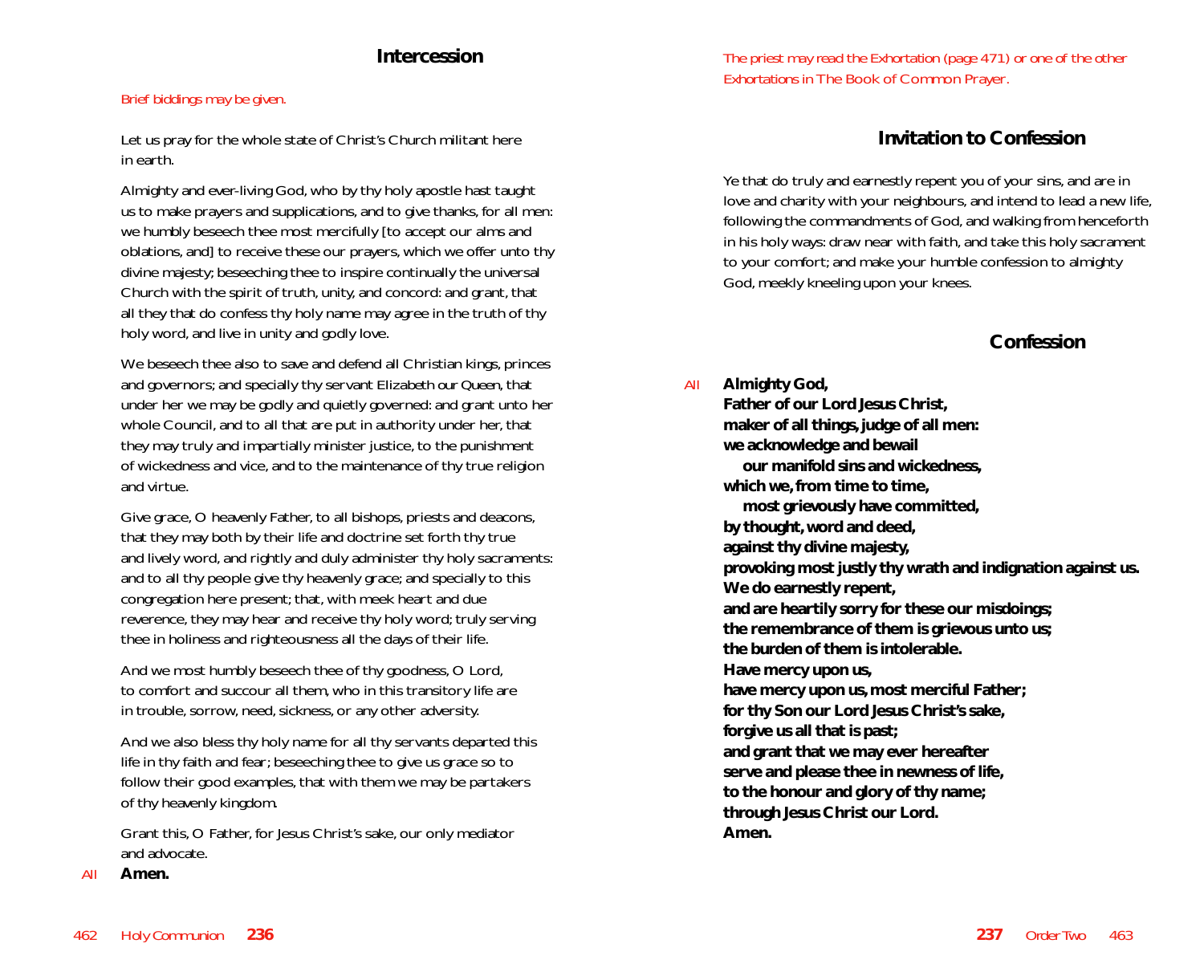# **Absolution**

#### *The priest says*

Almighty God, our heavenly Father, who of his great mercy hath promised forgiveness of sins to all them that with hearty repentance and true faith turn unto him: have mercy upon *you*; pardon and deliver *you* from all *your* sins; confirm and strengthen *you* in all goodness; and bring *you* to everlasting life; through Jesus Christ our Lord.

*All* **Amen.**

# **The Comfortable Words**

Hear what comfortable words our Saviour Christ saith unto all that truly turn to him: Come unto me, all that travail and are heavy laden, and I will refresh you. *Matthew 11.28* So God loved the world, that he gave his only-begotten Son, to the end that all that believe in him should not perish, but have everlasting life. *John 3.16* Hear also what Saint Paul saith: This is a true saying, and worthy of all men to be received, that Christ Jesus came into the world to save sinners. *1 Timothy 1.15* Hear also what Saint John saith: If any man sin, we have an advocate with the Father, Jesus Christ the righteous;

and he is the propitiation for our sins. *1 John 2.1,2*

#### *For music see page 694.*

#### *The priest and the people praise God for his goodness.*

The Lord be with you

*All* **and with thy spirit.**

#### Lift up your hearts.

*All* **We lift them up unto the Lord.**

Let us give thanks unto our Lord God.

*All* **It is meet and right so to do.**

#### *The priest says*

It is very meet, right and our bounden duty, that we should at all times, and in all places, give thanks unto thee, O Lord, holy Father, almighty, everlasting God.

#### *A Proper Preface may follow (see Note 28, page 630).*

Therefore with angels and archangels, and with all the company of heaven, we laud and magnify thy glorious name, evermore praising thee, and *saying*:

*All* **Holy, holy, holy, Lord God of hosts, heaven and earth are full of thy glory. Glory be to thee, O Lord most high. [Amen.]**

#### *These words may also be used*

*All* **Blessed is he that cometh in the name of the Lord. Hosanna in the highest.**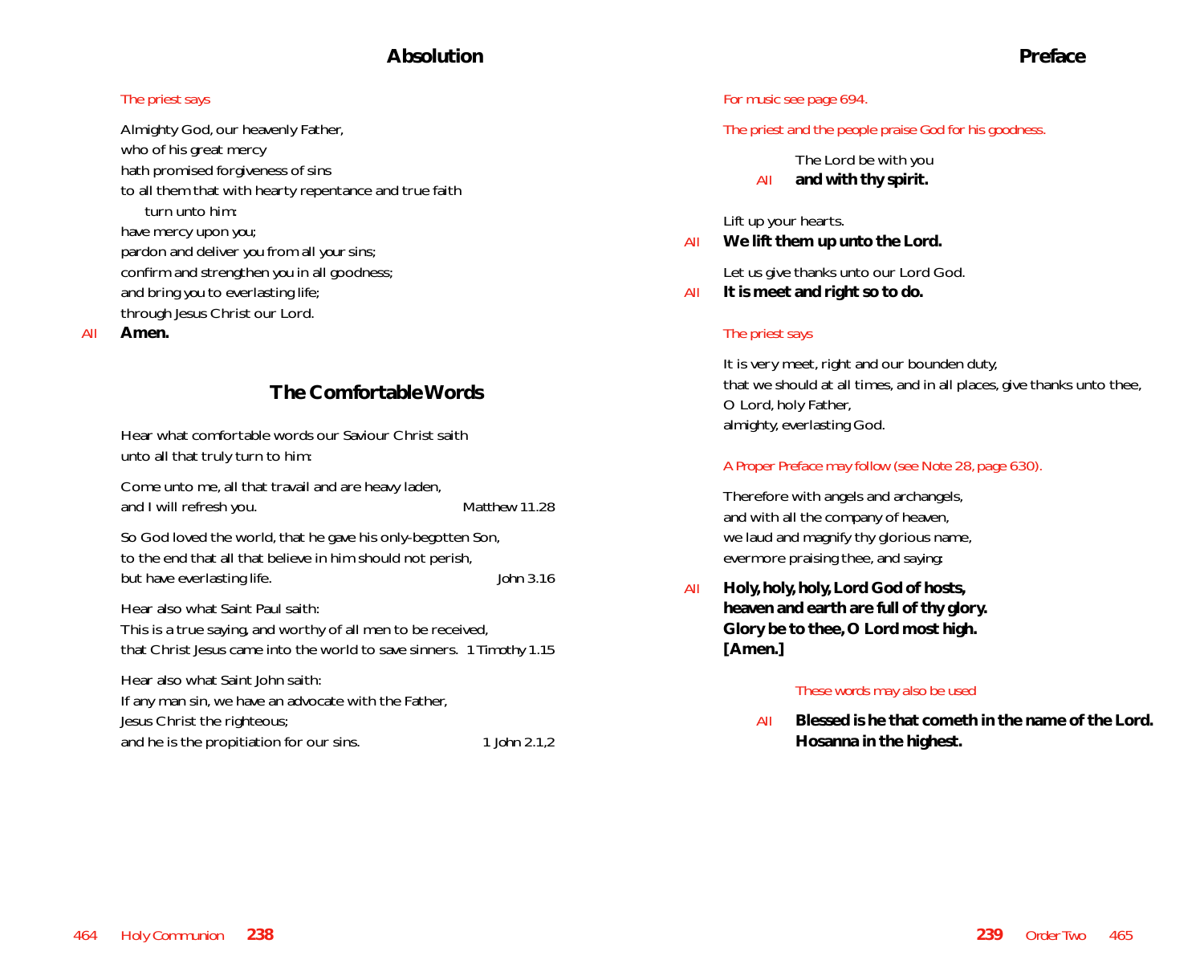# **Prayer of Humble Access**

We do not presume

to come to this thy table, O merciful Lord, trusting in our own righteousness, but in thy manifold and great mercies. We are not worthy so much as to gather up the crumbs under thy table. But thou art the same Lord, whose property is always to have mercy: grant us therefore, gracious Lord, so to eat the flesh of thy dear Son Jesus Christ, and to drink his blood, that our sinful bodies may be made clean by his body, and our souls washed through his most precious blood, and that we may evermore dwell in him, and he in us.

*All* **Amen.**

# **The Prayer of Consecration**

#### *The priest, standing at the table, says the Prayer of Consecration*

Almighty God, our heavenly Father, who of thy tender mercy didst give thine only Son Jesus Christ to suffer death upon the cross for our redemption; who made there (by his one oblation of himself once offered) a full, perfect and sufficient sacrifice, oblation and satisfaction for the sins of the whole world; and did institute, and in his holy gospel command us to continue, a perpetual memory of that his precious death, until his coming again:

Hear us, O merciful Father, we most humbly beseech thee; and grant that we receiving these thy creatures of bread and wine, according to thy Son our Saviour Jesus Christ's holy institution, in remembrance of his death and passion, may be partakers of his most blessed body and blood:

who, in the same night that he was betrayed, took bread; *Here the priest is to take the paten.*

and, when he had given thanks, he brake it,

*Here the priest shall break the bread.* and gave it to his disciples, saying, Take, eat;

*Here the priest is to lay a hand on all the bread.*

this is my body which is given for you:

do this in remembrance of me.

Likewise after supper he took the cup;

#### *Here the priest is to take the cup.*

and, when he had given thanks, he gave it to them, saying, Drink ye all of this;

#### *Here the priest is to lay a hand on every vessel in which there is wine to be consecrated.*

for this is my blood of the new testament, which is shed for you and for many for the remission of sins: do this, as oft as ye shall drink it, in remembrance of me.

*All* **Amen.**

#### *The following may be used*

*All* **O Lamb of God that takest away the sins of the world, have mercy upon us.**

> **O Lamb of God that takest away the sins of the world, have mercy upon us.**

> **O Lamb of God that takest away the sins of the world, grant us thy peace.**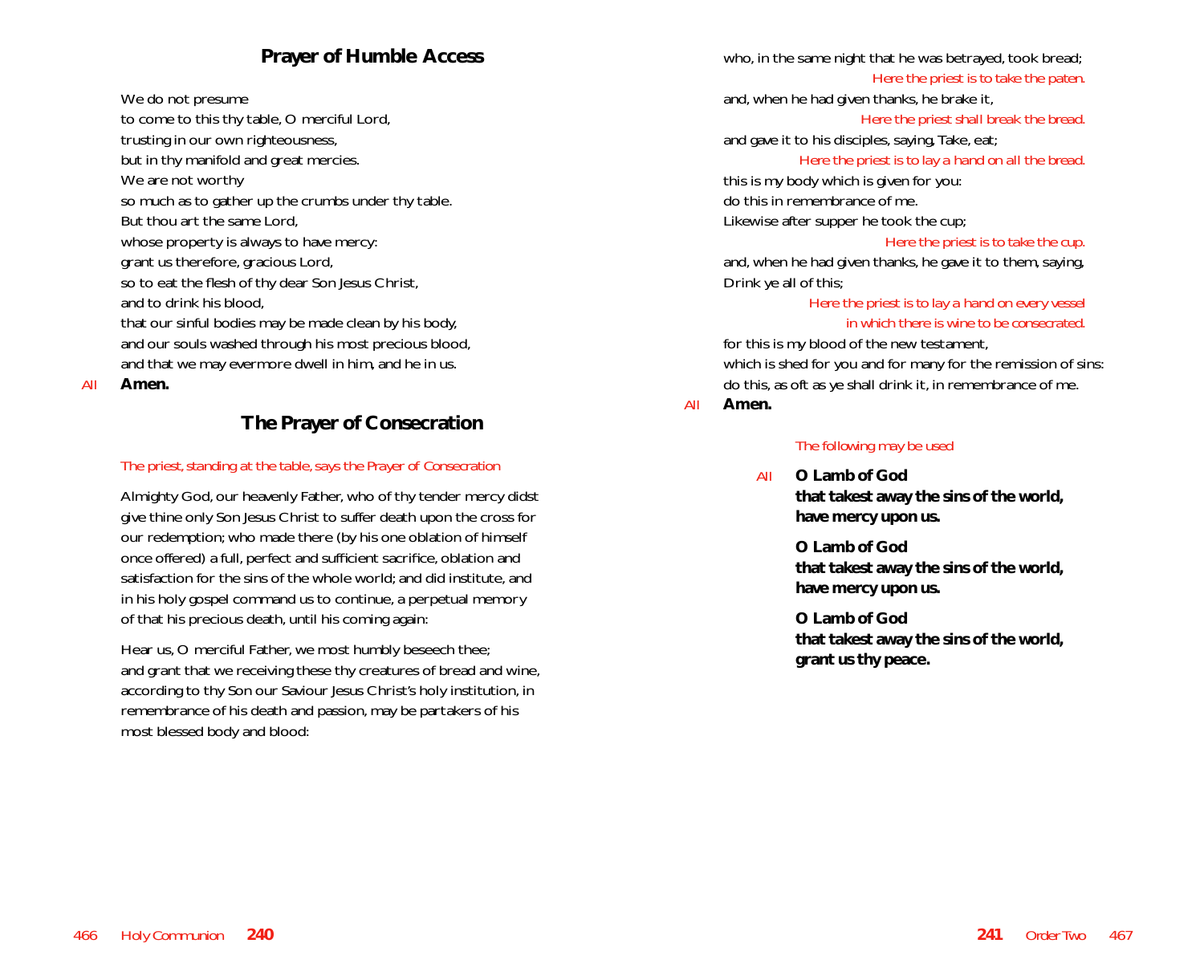# **Giving of Communion**

# **Prayer after Communion**

#### *The priest and people receive communion. To each is said*

The body of our Lord Jesus Christ, which was given for thee, preserve thy body and soul unto everlasting life. Take and eat this in remembrance that Christ died for thee, and feed on him in thy heart by faith with thanksgiving.

The blood of our Lord Jesus Christ, which was shed for thee, preserve thy body and soul unto everlasting life. Drink this in remembrance that Christ's blood was shed for thee, and be thankful.

*Or, when occasion requires, these words may be said once to each row of communicants, or to a convenient number within each row.*

*If either or both of the consecrated elements are likely to prove insufficient, the priest returns to the holy table and adds more, saying the words on page 556.*

*What remains of the consecrated bread and wine which is not required for purposes of communion is consumed now or at the end of the service.*

# **The Lord's Prayer**

#### *The priest may say*

As our Saviour Christ hath commanded and taught us, we are bold to say

*All* **Our Father, which art in heaven, hallowed be thy name; thy kingdom come; thy will be done, in earth as it is in heaven. Give us this day our daily bread. And forgive us our trespasses, as we forgive them that trespass against us. And lead us not into temptation; but deliver us from evil. For thine is the kingdom, the power and the glory, for ever and ever. Amen.**

*The priest says either the Prayer of Oblation or the Prayer of Thanksgiving.*

# *Prayer of Oblation*

O Lord and heavenly Father, we thy humble servants entirely desire thy fatherly goodness mercifully to accept this our sacrifice of praise and thanksgiving; most humbly beseeching thee to grant, that by the merits and death of thy Son Jesus Christ, and through faith in his blood, we and all thy whole Church may obtain remission of our sins, and all other benefits of his passion. And here we offer and present unto thee, O Lord, ourselves, our souls and bodies, to be a reasonable, holy and lively sacrifice unto thee; humbly beseeching thee, that all we, who are partakers of this holy communion, may be fulfilled with thy grace and heavenly benediction. And although we be unworthy, through our manifold sins, to offer unto thee any sacrifice, yet we beseech thee to accept this our bounden duty and service; not weighing our merits, but pardoning our offences, through Jesus Christ our Lord; by whom, and with whom, in the unity of the Holy Ghost, all honour and glory be unto thee, O Father almighty, world without end.

*All* **Amen.**

# *Prayer of Thanksgiving*

Almighty and ever-living God, we most heartily thank thee, for that thou dost vouchsafe to feed us, who have duly received these holy mysteries, with the spiritual food of the most precious body and blood of thy Son our Saviour Jesus Christ; and dost assure us thereby of thy favour and goodness towards us; and that we are very members incorporate in the mystical body of thy Son, which is the blessed company of all faithful people; and are also heirs through hope of thy everlasting kingdom, by the merits of the most precious death and passion of thy dear Son. And we most humbly beseech thee, O heavenly Father, so to assist us with thy grace, that we may continue in that holy fellowship, and do all such good works as thou hast prepared for us to walk in; through Jesus Christ our Lord, to whom, with thee and the Holy Ghost, be all honour and glory, world without end.

*All* **Amen.**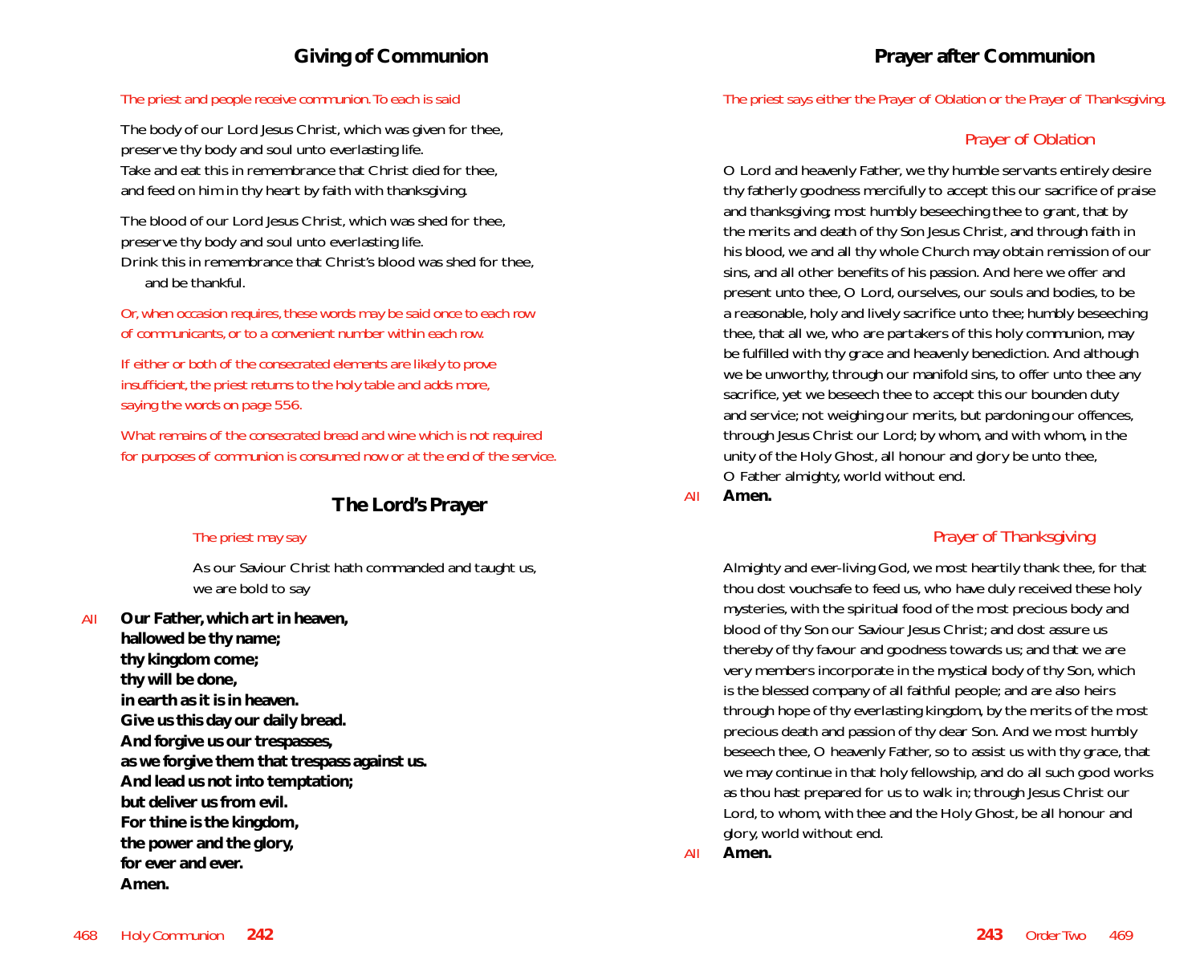*All* **Glory be to God on high, and in earth peace, good will towards men.**

> **We praise thee, we bless thee, we worship thee, we glorify thee, we give thanks to thee for thy great glory, O Lord God, heavenly King, God the Father almighty.**

**O Lord, the only-begotten Son Jesu Christ; O Lord God, Lamb of God, Son of the Father, that takest away the sins of the world, have mercy upon us. Thou that takest away the sins of the world, have mercy upon us. Thou that takest away the sins of the world, receive our prayer. Thou that sittest at the right hand of God the Father, have mercy upon us.**

**For thou only art holy; thou only art the Lord; thou only, O Christ, with the Holy Ghost, art most high in the glory of God the Father. Amen.**

# **The Blessing**

# *The priest says*

The peace of God, which passeth all understanding, keep your hearts and minds in the knowledge and love of God, and of his Son Jesus Christ our Lord: and the blessing of God almighty, the Father, the Son, and the Holy Ghost, be amongst you and remain with you always.

*All* **Amen.**

*A hymn may be sung.*

# *¶ Annex to Order Two*

# **Third Exhortation from**  *The Book of Common Prayer*

Dearly beloved in the Lord, ye that mind to come to the holy Communion of the Body and Blood of our Saviour Christ, must consider how Saint Paul exhorteth all persons diligently to try and examine themselves, before they presume to eat of that Bread, and drink of that Cup. For as the benefit is great, if with a true penitent heart and lively faith we receive that holy Sacrament; (for then we spiritually eat the flesh of Christ and drink his blood; then we dwell in Christ, and Christ in us; we are one with Christ, and Christ with us;) so is the danger great, if we receive the same unworthily. For then we are guilty of the Body and Blood of Christ our Saviour; we eat and drink our own damnation, not considering the Lord's Body; we kindle God's wrath against us; we provoke him to plague us with divers diseases, and sundry kinds of death. Judge therefore yourselves, brethren, that ye be not judged of the Lord; repent you truly for your sins past; have a lively and steadfast faith in Christ our Saviour; amend your lives, and be in perfect charity with all men; so shall ye be meet partakers of those holy mysteries. And above all things ye must give most humble and hearty thanks to God, the Father, the Son and the Holy Ghost, for the redemption of the world by the death and passion of our Saviour Christ, both God and man; who did humble himself, even to the death upon the Cross, for us miserable sinners, who lay in darkness and the shadow of death; that he might make us the children of God, and exalt us to everlasting life. And to the end that we should always remember the exceeding great love of our Master and only Saviour Jesus Christ, thus dying for us, and the innumerable benefits which by his precious blood-shedding he hath obtained to us; he hath instituted and ordained holy mysteries, as pledges of his love, and for a continual remembrance of his death, to our great and endless comfort. To him, therefore, with the Father and the Holy Ghost, let us give (as we are most bounden) continual thanks; submitting ourselves wholly to his holy will and pleasure, and studying to serve him in true holiness and righteousness all the days of our life.

*All* **Amen.**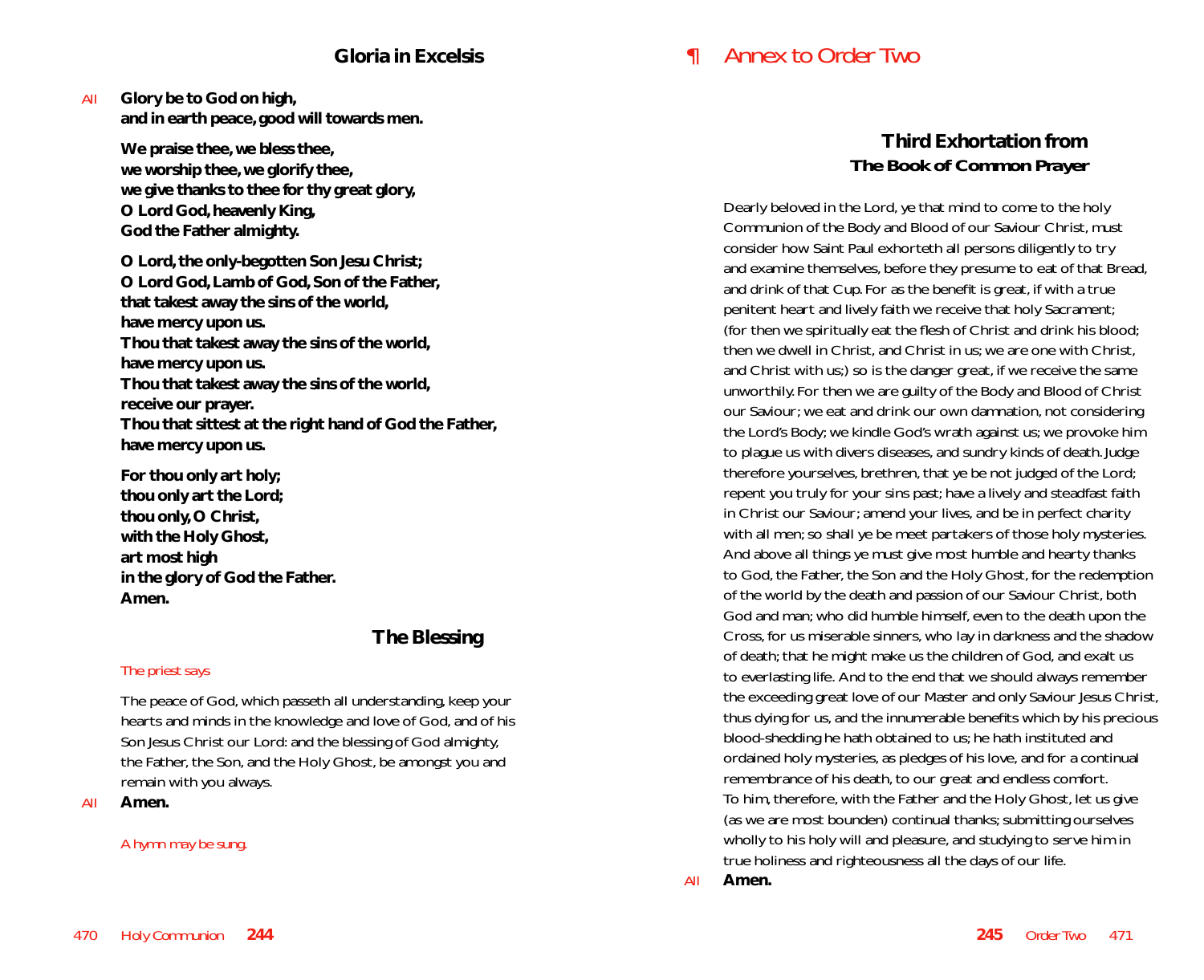# **Proper Prefaces from**  *The Book of Common Prayer*

*For additional Prefaces, see Note 28 on page 630 and texts on pages 564–623.*

## *Christmas*

Because thou didst give Jesus Christ thine only Son to be born as at this time for us; who, by the operation of the Holy Ghost, was made very man of the substance of the Virgin Mary his mother; and that without spot of sin, to make us clean from all sin. Therefore with angels …

## *Easter*

But chiefly are we bound to praise thee for the glorious resurrection of thy Son Jesus Christ our Lord: for he is the very paschal lamb, which was offered for us, and hath taken away the sin of the world; who by his death hath destroyed death, and by his rising to life again hath restored to us everlasting life. Therefore with angels …

#### *Ascension*

Through thy most dearly beloved Son Jesus Christ our Lord; who after his most glorious resurrection manifestly appeared to all his apostles, and in their sight ascended up into heaven to prepare a place for us; that where he is, thither we might also ascend, and reign with him in glory. Therefore with angels …

# *Pentecost (Whitsun)*

Through Jesus Christ our Lord; according to whose most true promise, the Holy Ghost came down as at this time from heaven with a sudden great sound, as it might have been a mighty wind, in the likeness of fiery tongues, lighting upon the apostles, to teach them, and to lead them to all truth; giving them both the gift of divers languages, and also boldness with fervent zeal constantly to preach the gospel unto all nations; whereby we have been brought out of darkness and error into the clear light and true knowledge of thee, and of thy Son Jesus Christ. Therefore with angels …

# *Trinity Sunday*

Who art one God, one Lord; not one only Person, but three Persons in one Substance. For that which we believe of the glory of the Father, the same we believe of the Son, and of the Holy Ghost, without any difference or inequality. Therefore with angels …

*When this Preface is used, the words 'holy Father' must be omitted in the preceding paragraph.*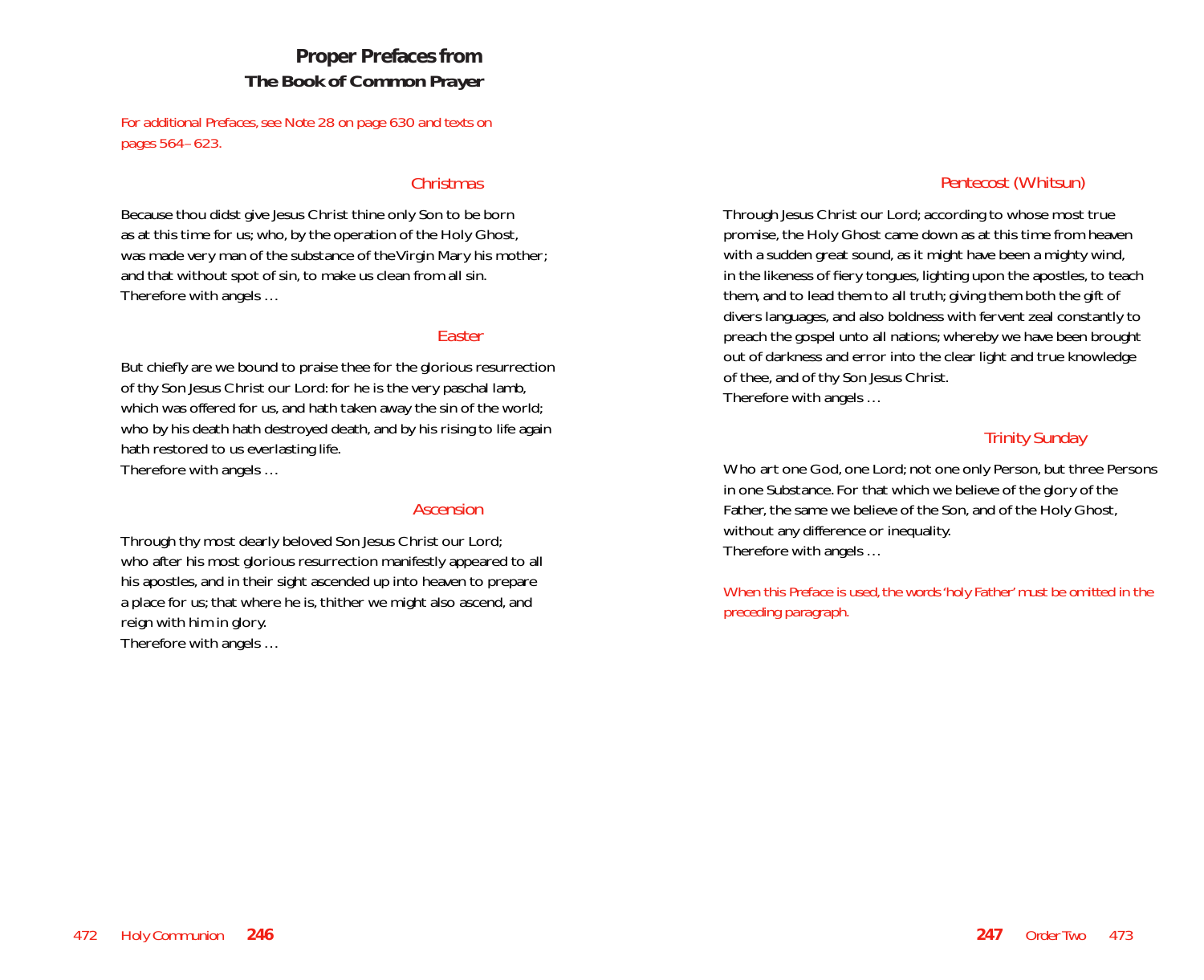# **OrderTwo** *in Contemporary Language*

*A hymn may be sung.*

*The Lord's Prayer may be said.*

# **Prayer of Preparation**

Almighty God, to whom all hearts are open, all desires known, and from whom no secrets are hidden: cleanse the thoughts of our hearts by the inspiration of your Holy Spirit, that we may perfectly love you, and worthily magnify your holy name; through Christ our Lord.

*All* **Amen.**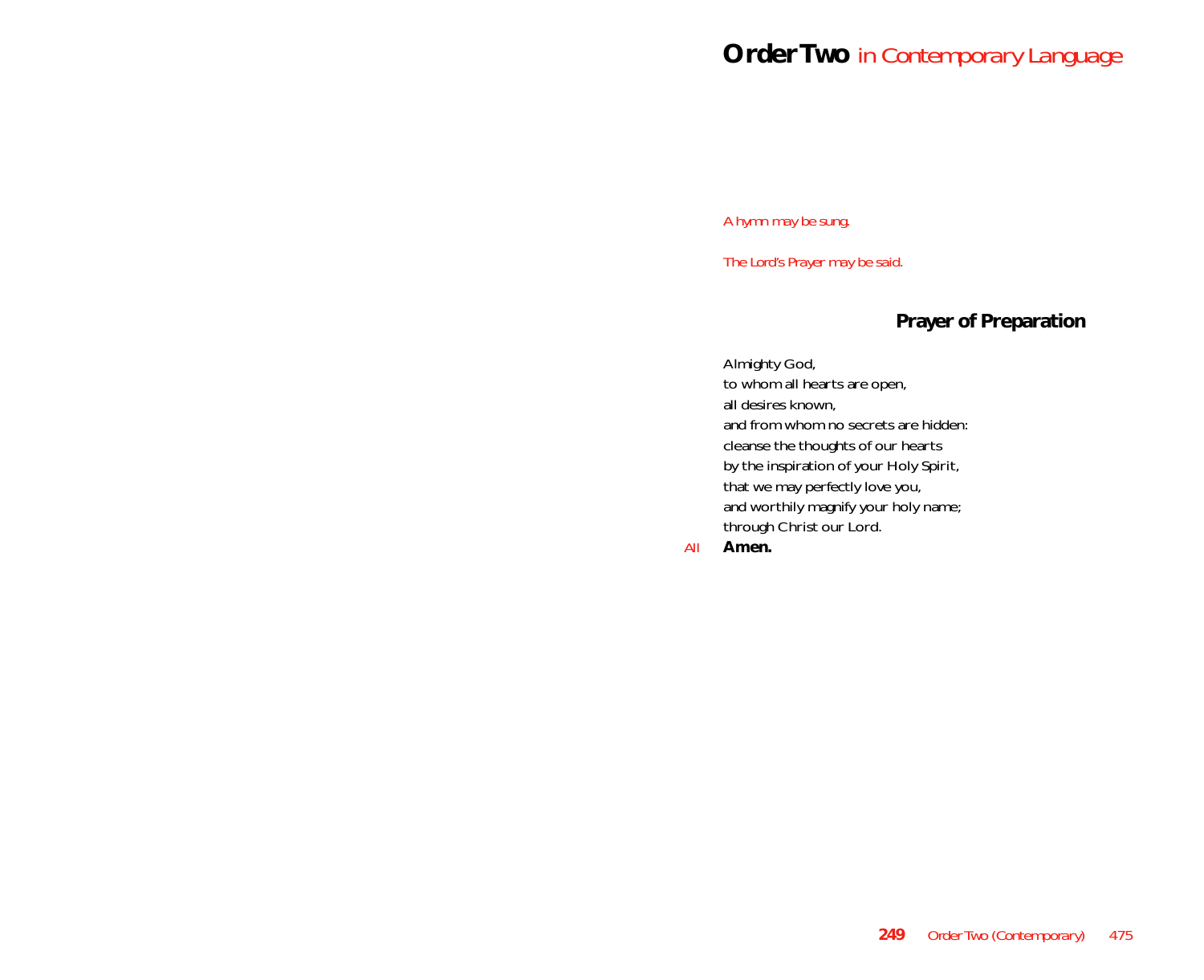# **The Commandments**

*The president reads the Ten Commandments and the people make the response. Or, except on the first Sundays of Advent and Lent, the Summary of the Law (page 496) or Kyrie eleison may be used. At the discretion of the minister, responses may be used only after the fourth and tenth Commandments, or only after the tenth Commandment.*

God spoke these words and said: I am the Lord your God [who brought you out of the land of Egypt, out of the house of slavery]; you shall have no other gods but me.

## *All* **Lord, have mercy upon us, and incline our hearts to keep this law.**

You shall not make for yourself any idol,

whether in the form of anything that is in heaven above,

or that is on the earth beneath, or that is in the water under the earth.

- You shall not bow down to them or worship them.
- [For I the Lord your God am a jealous God,
- punishing children for the iniquity of parents

to the third and the fourth generation of those who reject me,

- but showing steadfast love to a thousand generations of those who love me
- and keep my commandments.]
- *All* **Lord, have mercy upon us, and incline our hearts to keep this law.**

You shall not take the name of the Lord your God in vain [for the Lord will not hold him guiltless who takes his name in vain].

# *All* **Lord, have mercy upon us, and incline our hearts to keep this law.**

Remember the Sabbath day, and keep it holy. For six days you shall labour and do all your work. But the seventh day is a Sabbath to the Lord your God. [You shall not do any work – you, your son or your daughter, your slaves, your livestock, or the foreigner who lives among you. For in six days the Lord made heaven and earth, the sea, and all that is in them, but rested the seventh day; therefore the Lord blessed the seventh day and consecrated it.] *All* **Lord, have mercy upon us,**

# **and incline our hearts to keep this law.**

Honour your father and your mother [so that your days may be long in the land that the Lord your God is giving you].

*All* **Lord, have mercy upon us, and incline our hearts to keep this law.**

You shall not murder.

*All* **Lord, have mercy upon us, and incline our hearts to keep this law.**

You shall not commit adultery.

*All* **Lord, have mercy upon us, and incline our hearts to keep this law.**

You shall not steal.

*All* **Lord, have mercy upon us, and incline our hearts to keep this law.**

You shall not bear false witness [against your neighbour].

*All* **Lord, have mercy upon us, and incline our hearts to keep this law.**

> You shall not covet [your neighbour's house; you shall not covet your neighbour's wife, or slaves, or ox, or donkey, or anything that belongs to your neighbour].

*All* **Lord, have mercy upon us, and write all these your laws in our hearts.**

# *The Collect for the Sovereign may be said*

Almighty God, the fountain of all goodness, bless our Sovereign *Lady, Queen Elizabeth,* and all who are in authority under her; that they may order all things in wisdom and equity, righteousness and peace, to the honour and glory of your name and the good of your Church and people; through Jesus Christ your Son our Lord, who is alive and reigns with you, in the unity of the Holy Spirit, one God, now and for ever.

*All* **Amen.**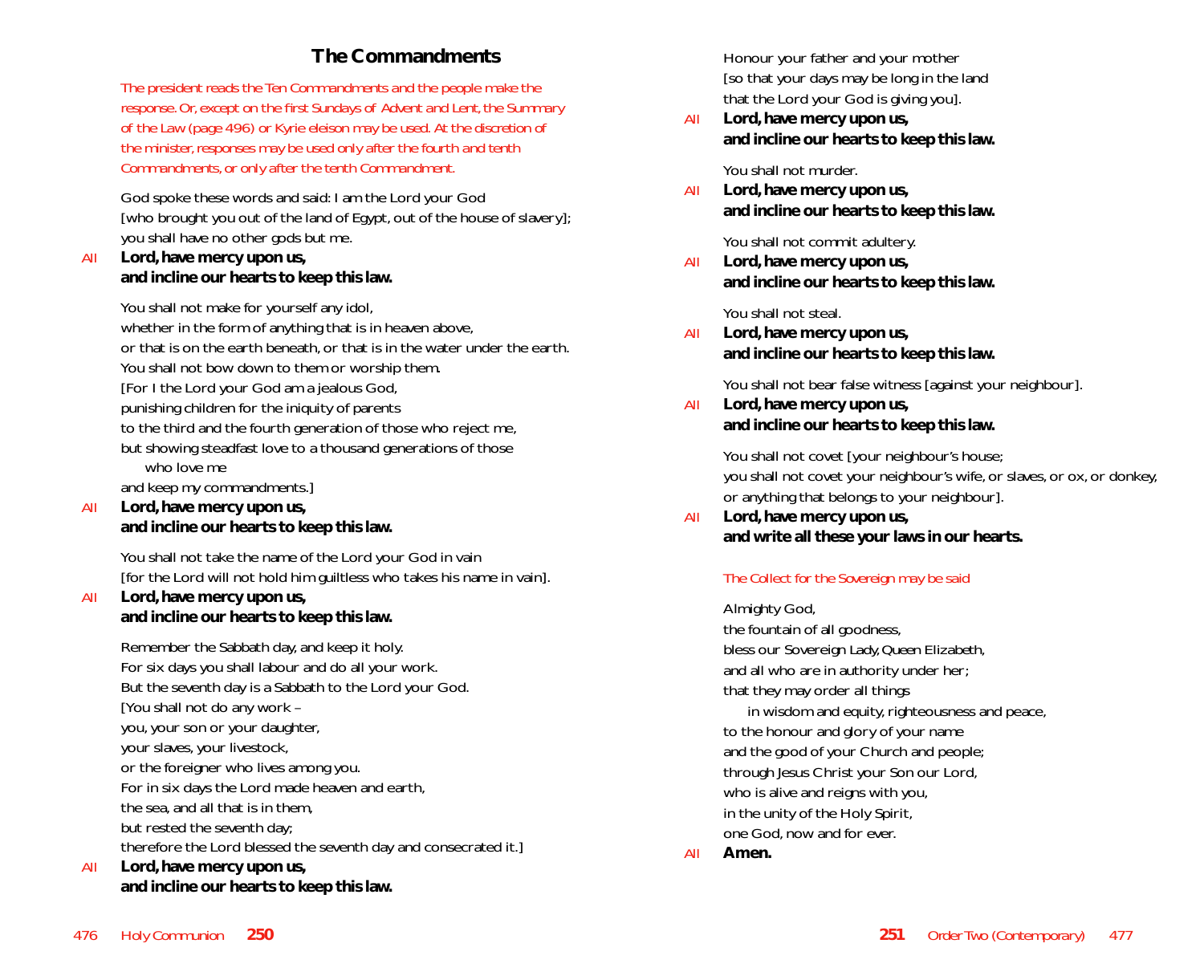# **The Collect**

*The president introduces a period of silent prayer with the words 'Let us pray' or a more specific bidding.*

*The Collect is said, and all respond* 

*All* **Amen.**

# **Readings**

*Either one or two readings from Scripture precede the Gospel reading.*

#### *At the end of each the reader may say*

This is the word of the Lord.

## *All* **Thanks be to God.**

*The psalm or canticle follows the first reading, and other hymns and songs may be used between the readings.*

# **Gospel Reading**

*An acclamation may herald the Gospel reading (pages 525 and 564–623).*

*When the Gospel is announced the reader says*

Hear the Gospel of our Lord Jesus Christ according to *N*.

*All* **Glory to you, O Lord.**

### *At the end the reader may say*

This is the Gospel of the Lord.

*All* **Praise to you, O Christ.** 

*On Sundays and Principal Holy Days an authorized translation of the Nicene Creed is used, or on occasion the Apostles' Creed or an authorized Affirmation of Faith may be used (see pages 526–540).*

*All* **We believe in one God, the Father, the Almighty, maker of heaven and earth, of all that is, seen and unseen.**

> **We believe in one Lord, Jesus Christ, the only Son of God, eternally begotten of the Father, God from God, Light from Light, true God from true God, begotten, not made, of one Being with the Father; through him all things were made. For us and for our salvation he came down from heaven, was incarnate from the Holy Spirit and the Virgin Mary and was made man. For our sake he was crucified under Pontius Pilate; he suffered death and was buried. On the third day he rose again in accordance with the Scriptures; he ascended into heaven and is seated at the right hand of the Father. He will come again in glory to judge the living and the dead, and his kingdom will have no end. We believe in the Holy Spirit, the Lord, the giver of life, who proceeds from the Father and the Son, who with the Father and the Son is worshipped and glorified, who has spoken through the prophets.**

**We believe in one holy catholic and apostolic Church. We acknowledge one baptism for the forgiveness of sins.**

**We look for the resurrection of the dead,**

**and the life of the world to come.**

**Amen.**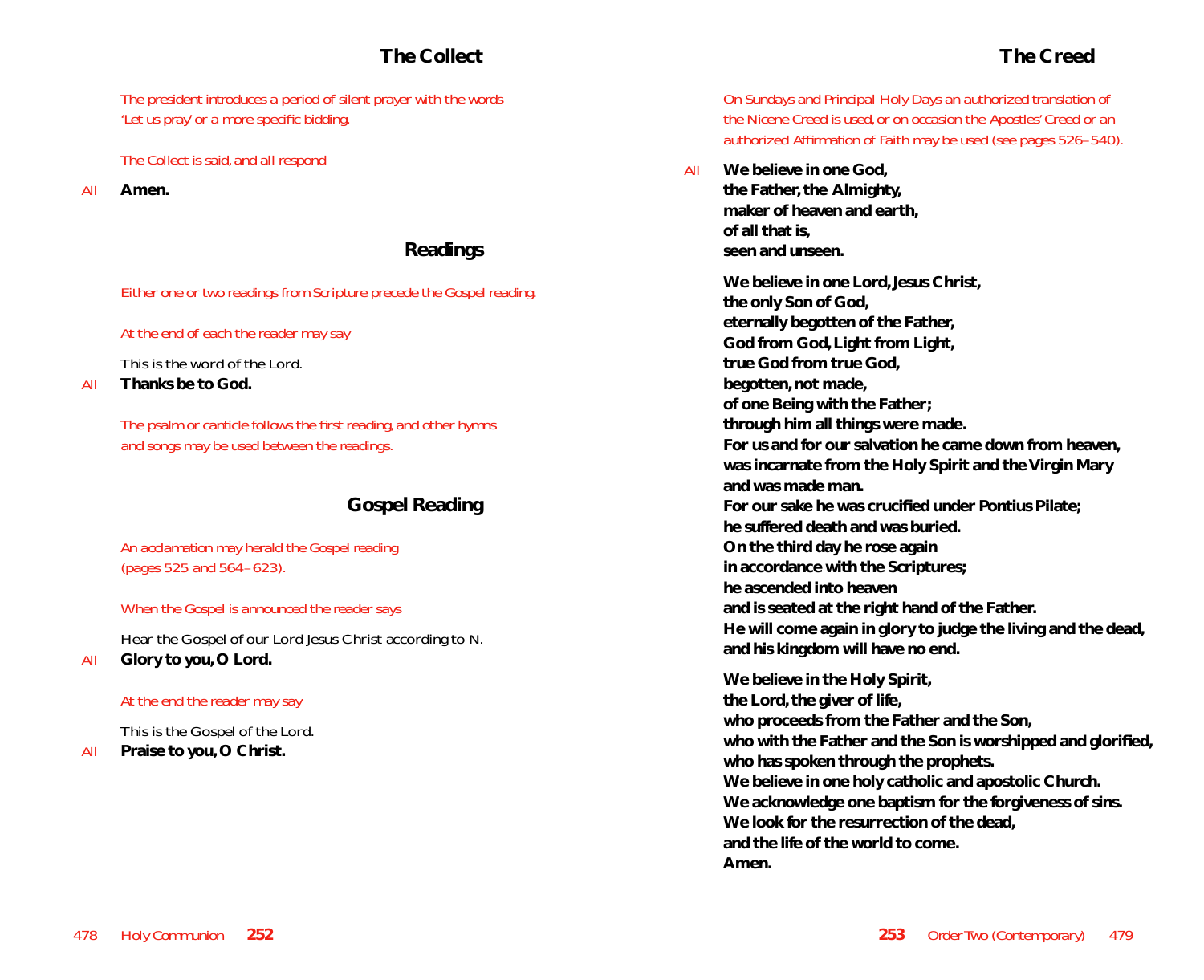# **Sermon**

# **Offertory**

#### *One of the following or another sentence of Scripture is used.*

Let your light shine before others, so that they may see your good works, and give glory to your Father in heaven. *Matthew 5.16*

Do not store up for yourselves treasures on earth; where moth and rust consume, and where thieves break in and steal: but store up for yourselves treasures in heaven, where neither rust nor moth consume, and where thieves do not break in and steal.

*Matthew 6.19*

All things come from you, and of your own have we given you. *1 Chronicles 29.14*

How does God's love abide in anyone who has the world's goods and sees a brother or sister in need and yet refuses help? *1 John 3.17*

*A hymn may be sung.*

*The gifts of the people may be gathered and presented.*

*The president places the bread and wine on the table.*

*One of the forms on pages 541–549 or other suitable words may be used.*

*The prayers usually include these concerns and may follow this sequence:*

- *¶ The Church of Christ*
- *¶ Creation, human society, the Sovereign and those in authority*
- *¶ The local community*
- *¶ Those who suffer*
- *¶ The communion of saints*

#### *These responses may be used*

Lord, in your mercy

*All* **hear our prayer.**

#### *(or)*

Lord, hear us.

*All* **Lord, graciously hear us.**

#### *And at the end*

Merciful Father,

*All* **accept these prayers for the sake of your Son, our Saviour Jesus Christ. Amen.**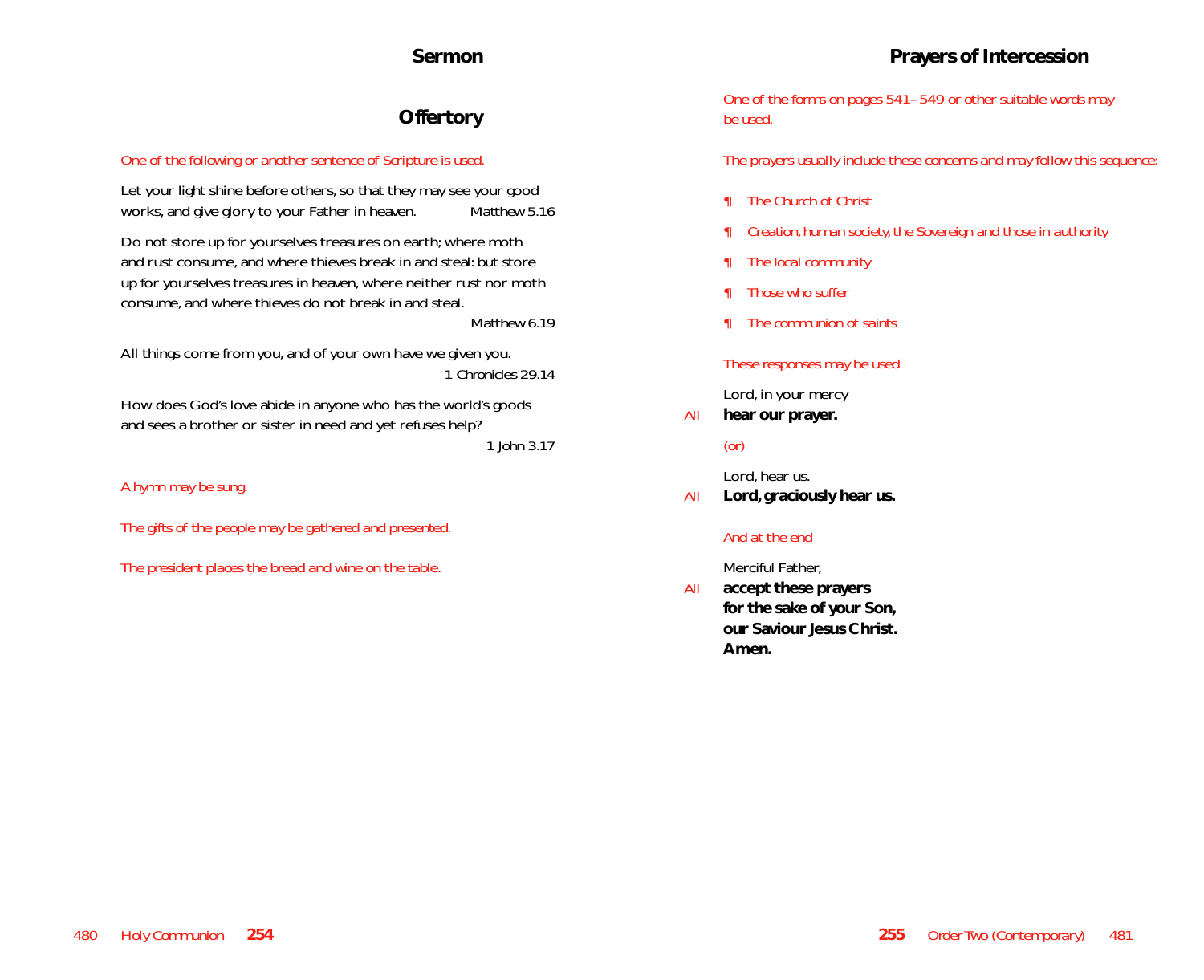# **Prayers of Penitence**

#### *A minister reads this shorter exhortation*

Brothers and sisters in Christ, as we gather at the Lord's table we must recall the promises and warnings given to us in the Scriptures. Let us therefore examine ourselves and repent of our sins. Let us give thanks to God for his redemption of the world through his Son Jesus Christ, and as we remember Christ's death for us, and receive this pledge of his love, let us resolve to serve him in holiness and righteousness all the days of our life.

# **Invitation to Confession**

#### *A minister uses a seasonal invitation to confession or these or other suitable words*

You then, who truly and earnestly repent of your sins, and are in love and charity with your neighbours, and intend to lead a new life, following the commandments of God, and walking from this day forward in his holy ways: draw near with faith, and take this holy sacrament to your comfort; and make your humble confession to almighty God.

#### *Either of these forms, or form 2 on page 504 may be used.*

*All* **Almighty God, Father of our Lord Jesus Christ, maker of all things, judge of all people, we acknowledge and lament our many sins and the wickedness we have committed time after time, by thought, word and deed against your divine majesty. We have provoked your righteous anger and your indignation against us. We earnestly repent, and are deeply sorry for these our wrongdoings; the memory of them weighs us down, the burden of them is too great for us to bear. Have mercy upon us, have mercy upon us, most merciful Father. For your Son our Lord Jesus Christ's sake, forgive us all that is past; and grant that from this time forward we may always serve and please you in newness of life, to the honour and glory of your name; through Jesus Christ our Lord. Amen.**

#### *(or)*

*All* **Father eternal, giver of light and grace, we have sinned against you and against our neighbour, in what we have thought, in what we have said and done, through ignorance, through weakness, through our own deliberate fault. We have wounded your love, and marred your image in us. We are sorry and ashamed, and repent of all our sins. For the sake of your Son Jesus Christ, who died for us, forgive us all that is past; and lead us out from darkness to walk as children of light. Amen.**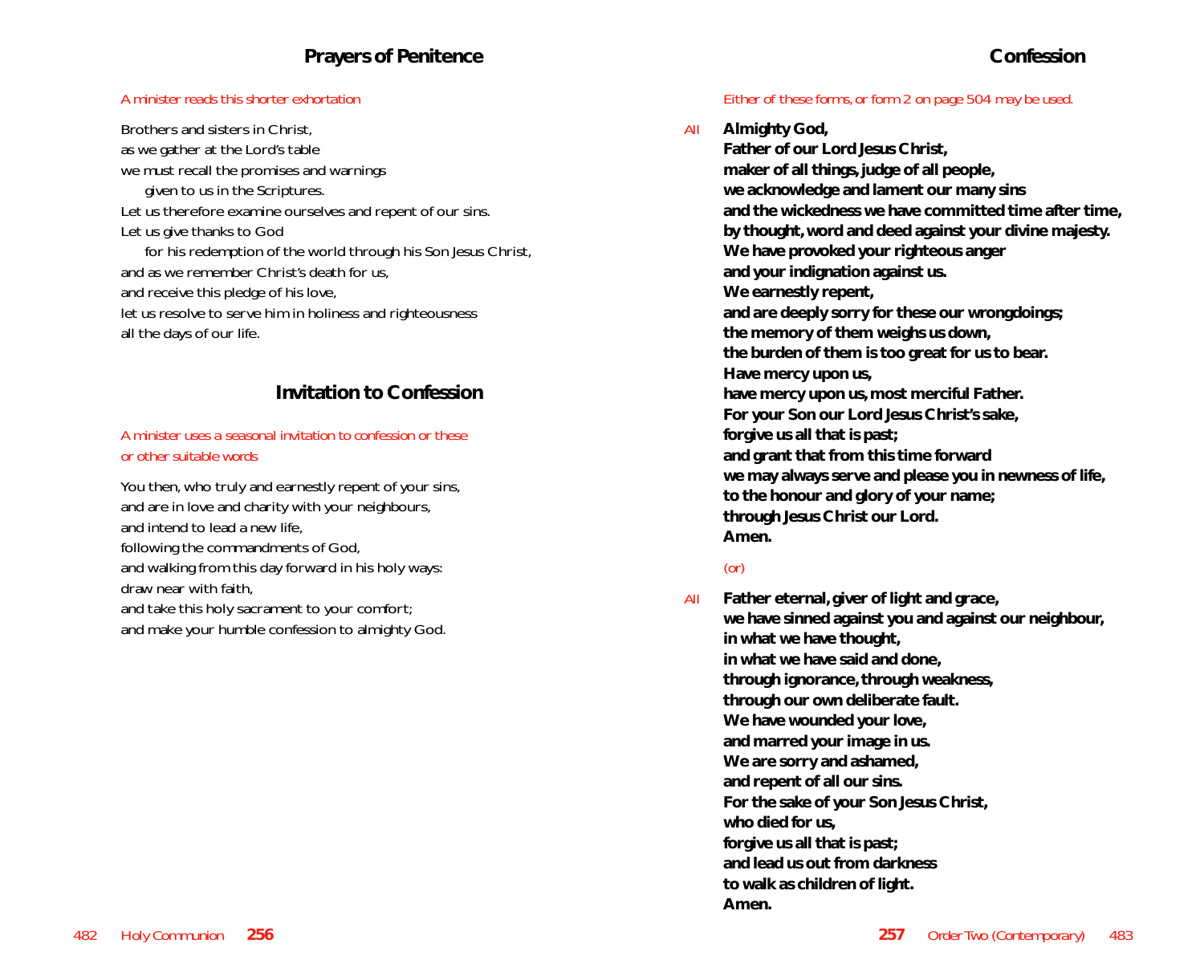# **Absolution**

#### *The president says*

Almighty God, our heavenly Father, who in his great mercy has promised forgiveness of sins to all those who with heartfelt repentance and true faith turn to him: have mercy on *you*, pardon and deliver *you* from all *your* sins, confirm and strengthen *you* in all goodness, and bring *you* to everlasting life, through Jesus Christ our Lord.

*All* **Amen.**

# **The Comfortable Words**

| Hear the words of comfort our Saviour Christ says<br>to all who truly turn to him:                                                                        |               |
|-----------------------------------------------------------------------------------------------------------------------------------------------------------|---------------|
| Come to me, all who labour and are heavy laden,<br>and I will give you rest.                                                                              | Matthew 11.28 |
| God so loved the world that he gave his only-begotten Son,<br>that whoever believes in him should not perish<br>but have eternal life.                    | John 3.16     |
| Hear what Saint Paul says:<br>This saying is true and worthy of full acceptance,<br>that Christ Jesus came into the world to save sinners. 1 Timothy 1.15 |               |
| Hear what Saint John says:<br>If anyone sins, we have an advocate with the Father,<br>Jesus Christ the righteous;                                         |               |
| and he is the propitiation for our sins.                                                                                                                  | 1 John 2.1.2  |

#### *The president and the people praise God for his goodness.*

Lift up your hearts.

*All* **We lift them to the Lord.**

Let us give thanks to the Lord our God.

*All* **It is right to give thanks and praise.**

It is indeed right, it is our duty and our joy, at all times and in all places to give you thanks and praise, holy Father, heavenly King, almighty and eternal God.

#### *A Proper Preface may follow (see Note 28, page 630).*

Therefore with angels and archangels, and with all the company of heaven, we proclaim your great and glorious name, for ever praising you, and *saying*:

*All* **Holy, holy, holy Lord, God of power and might, heaven and earth are full of your glory. Hosanna in the highest.**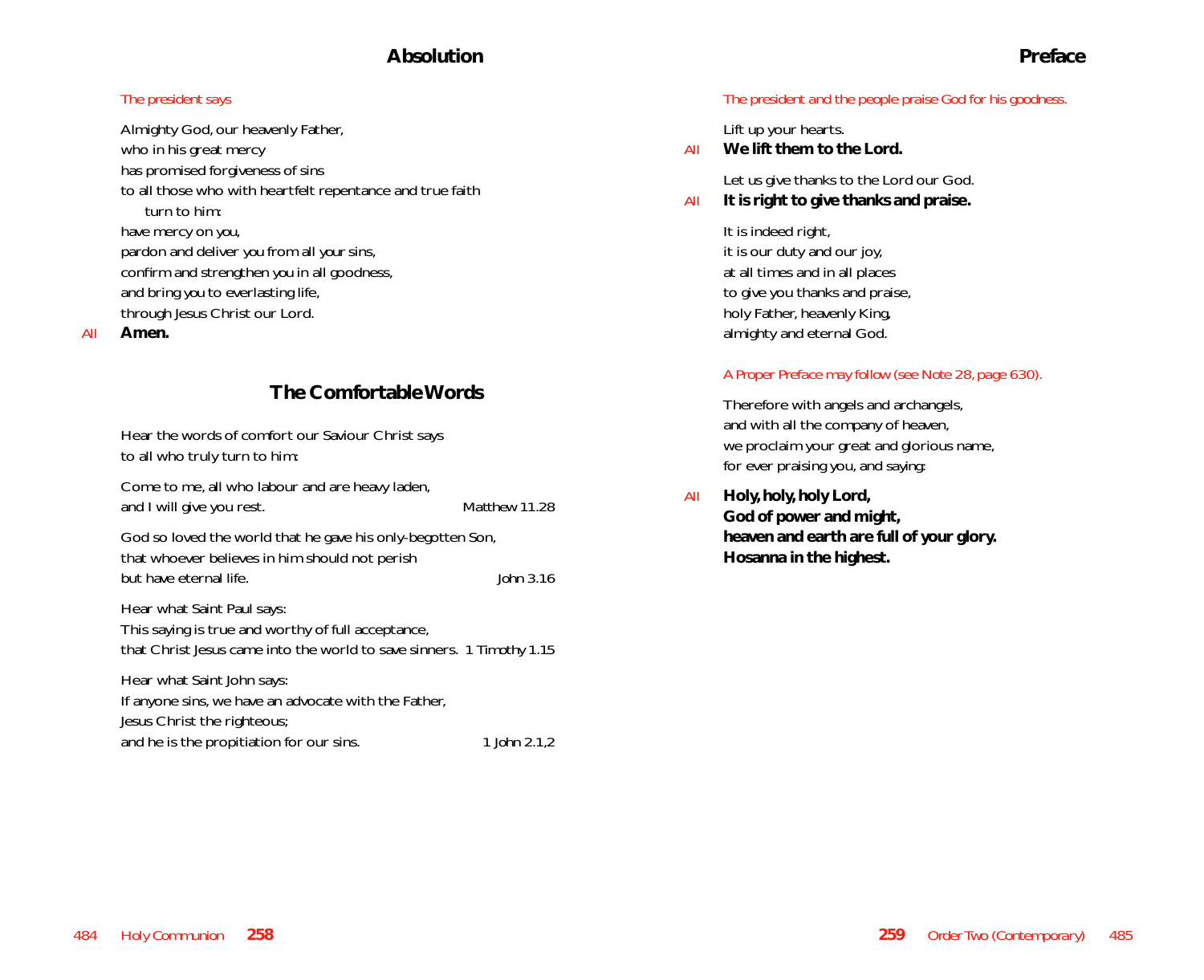#### *One of these prayers is said*

We do not presume

to come to this your table, merciful Lord, trusting in our own righteousness, but in your manifold and great mercies. We are not worthy so much as to gather up the crumbs under your table. But you are the same Lord whose nature is always to have mercy. Grant us therefore, gracious Lord, so to eat the flesh of your dear Son Jesus Christ and to drink his blood, that our sinful bodies may be made clean by his body, and our souls washed through his most precious blood, and that we may evermore dwell in him, and he in us. *All* **Amen.**

# *(or)*

Most merciful Lord, your love compels us to come in. Our hands were unclean, our hearts were unprepared; we were not fit even to eat the crumbs from under your table. But you, Lord, are the God of our salvation, and share your bread with sinners. So cleanse and feed us with the precious body and blood of your Son, that he may live in us and we in him; and that we, with the whole company of Christ, may sit and eat in your kingdom.

*All* **Amen**.

# **The Prayer of Consecration**

#### *The president, standing at the table, says the Prayer of Consecration*

Almighty God, our heavenly Father, who, in your tender mercy, gave your only Son our Saviour Jesus Christ to suffer death upon the cross for our redemption; who made there by his one oblation of himself once offered a full, perfect and sufficient sacrifice, oblation and satisfaction for the sins of the whole world; he instituted, and in his holy gospel commanded us to continue, a perpetual memory of his precious death until he comes again. Hear us, merciful Father, we humbly pray, and grant that we receiving these gifts of your creation, this bread and this wine, according to your Son our Saviour Jesus Christ's holy institution, in remembrance of his death and passion, may be partakers of his most blessed body and blood; who, in the same night that he was betrayed, took bread and gave you thanks; *Here the president takes the paten.* he broke it and gave it to his disciples, saying: *Here the president breaks the bread.* Take, eat, this is my body which is given for you; *Here the president lays a hand on all the bread.*

do this in remembrance of me.

In the same way, after supper, he took the cup;

#### *Here the president takes the cup.*

and when he had given thanks, he gave it to them, saying: Drink this, all of you, this is my blood of the new covenant, which is shed for you and for many for the forgiveness of sins.

> *Here the president is to lay a hand on every vessel in which there is wine to be consecrated.*

Do this, as often as you drink it, in remembrance of me.

*All* **Amen.**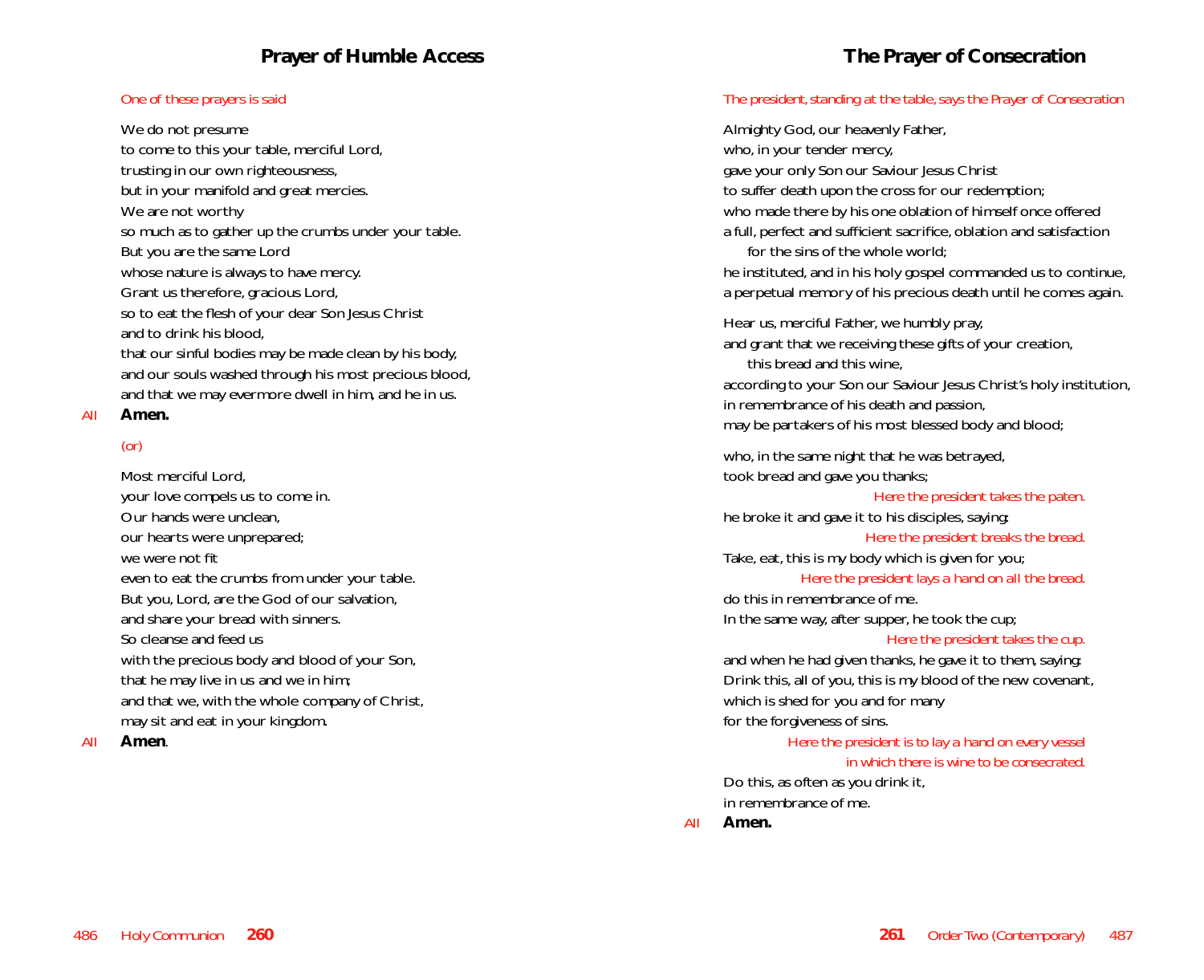#### *The president and people receive communion.*

#### *To each is said*

The body of our Lord Jesus Christ, which was given for you, preserve your body and soul to everlasting life. Take and eat this in remembrance that Christ died for you, and feed on him in your heart by faith with thanksgiving.

The blood of our Lord Jesus Christ, which was shed for you, preserve your body and soul to everlasting life. Drink this in remembrance that Christ's blood was shed for you, and be thankful.

*Or, when occasion requires, these words may be said once to each row of communicants, or to a convenient number within each row.*

*If either or both of the consecrated elements are likely to prove insufficient, the president returns to the holy table and adds more, saying the words on page 556.*

*What remains of the consecrated bread and wine which is not required for purposes of communion is consumed now or at the end of the service.*

#### *The Lord's Prayer is said*

As our Saviour taught us, so we pray

*All* **Our Father in heaven, hallowed be your name, your kingdom come, your will be done, on earth as in heaven. Give us today our daily bread. Forgive us our sins as we forgive those who sin against us. Lead us not into temptation but deliver us from evil. For the kingdom, the power, and the glory are yours now and for ever. Amen.**

# *(or)*

Let us pray with confidence as our Saviour has taught us

*All* **Our Father, who art in heaven, hallowed be thy name; thy kingdom come; thy will be done; on earth as it is in heaven. Give us this day our daily bread. And forgive us our trespasses, as we forgive those who trespass against us. And lead us not into temptation; but deliver us from evil. For thine is the kingdom, the power and the glory, for ever and ever. Amen.**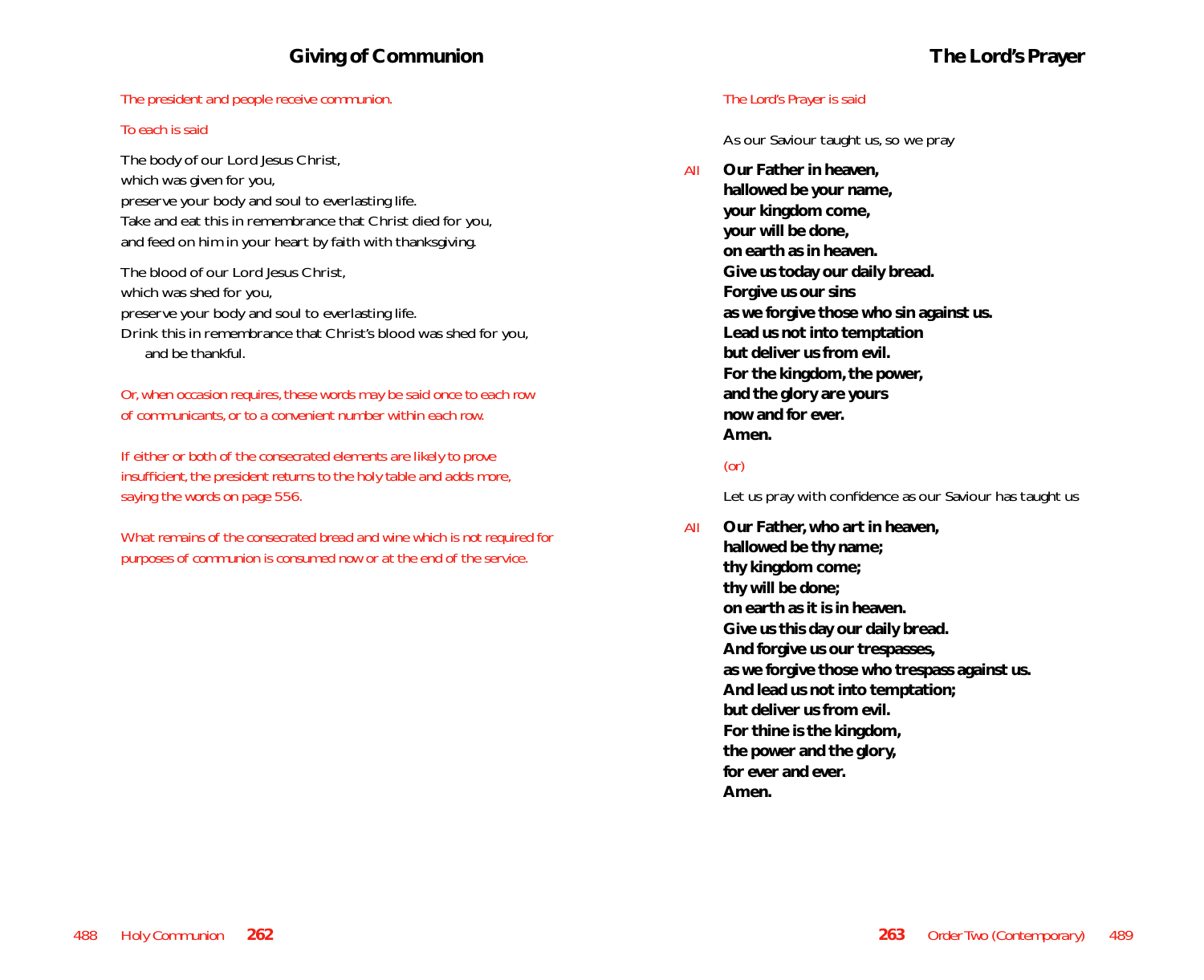# **Prayer after Communion**

#### *The president says one of the following prayers or the prayer on page 558.*

Lord and heavenly Father,

we offer you through your dear Son Jesus Christ this our sacrifice of praise and thanksgiving. Grant that by his merits and death, and through faith in his blood, we and all your Church may receive forgiveness of our sins and all other benefits of his passion.

And here we offer and present to you, O Lord, ourselves, our souls and our bodies, to be a reasonable, holy and living sacrifice; fill us all who share in this holy communion with your grace and heavenly blessing.

Although we are unworthy, through our manifold sins, to offer you any sacrifice, yet we pray that you will accept this the duty and service that we owe. Do not weigh our merits, but pardon our offences, through Jesus Christ our Lord, by whom, and with whom, and in whom, in the unity of the Holy Spirit, all honour and glory be yours, almighty Father, for ever and ever.

*All* **Amen.**

## *(or)*

Father of all, we give you thanks and praise, that when we were still far off you met us in your Son and brought us home. Dying and living, he declared your love, gave us grace, and opened the gate of glory. May we who share Christ's body live his risen life; we who drink his cup bring life to others; we whom the Spirit lights give light to the world. Keep us firm in the hope you have set before us, so we and all your children shall be free, and the whole earth live to praise your name; through Christ our Lord.

*All* **Amen.**

# **Gloria in Excelsis**

*All* **Glory to God in the highest, and peace to his people on earth.**

> **Lord God, heavenly King, almighty God and Father, we worship you, we give you thanks, we praise you for your glory.**

**Lord Jesus Christ, only Son of the Father, Lord God, Lamb of God, you take away the sin of the world: have mercy on us; you are seated at the right hand of the Father: receive our prayer.**

**For you alone are the Holy One, you alone are the Lord, you alone are the Most High, Jesus Christ, with the Holy Spirit, in the glory of God the Father. Amen.**

*Or another song of praise may be used.*